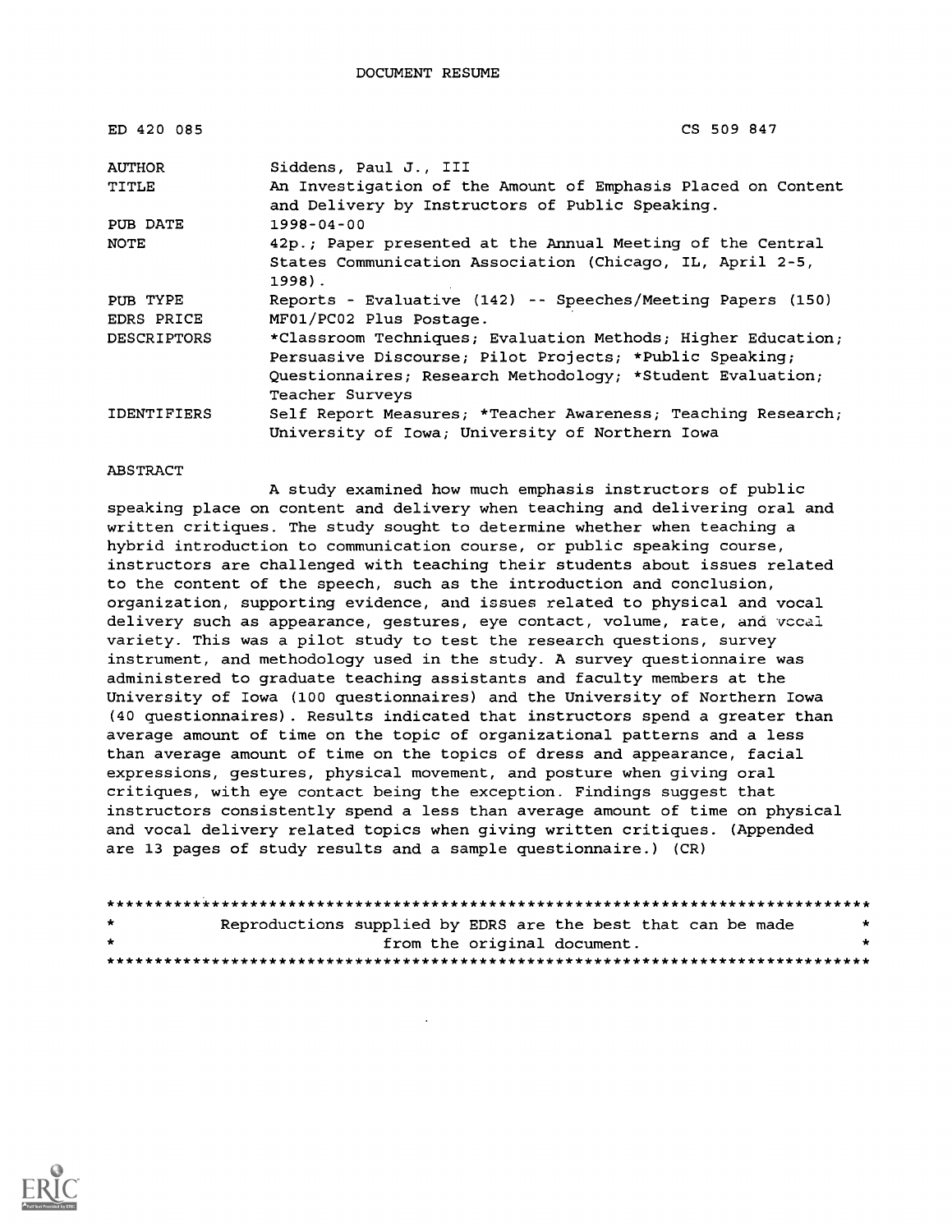## AN INVESTIGATION OF THE AMOUNT OF EMPHASIS PLACED ON CONTENT AND DELIVERY BY INSTRUCTORS OF PUBLIC SPEAKING

Paul J. Siddens III, Ph.D. Associate Professor of Communication Studies Communication Studies Department University of Northern Iowa Cedar Falls, IA 50614-0357 319-273-5898 Paul.Siddens@UNI.EDU

U.S. DEPARTMENT OP EDUCATION Office of Educational Research and Improvement EDUCATIONAL RESOURCES INFORMATION CENTER (ERIC)

**Solid this document has been reproduced as** received from the person or organization originating it

0 Minor changes have been made to improve. reproduction quality.

Points of view or opinions stated in this docu- ment do not necessarily represent official OERI position or policy.

PERMISSION TO REPRODUCE AND DISSEMINATE THIS MATERIAL HAS BEEN GRANTED BY

 $\frac{711}{2}$ 

TO THE EDUCATIONAL RESOURCES INFORMATION CENTER (ERIC)

Research Paper presented at the Central States Communication Association Conference Chicago, IL; April. 1998

1

 $\mathbf{r}$ 

1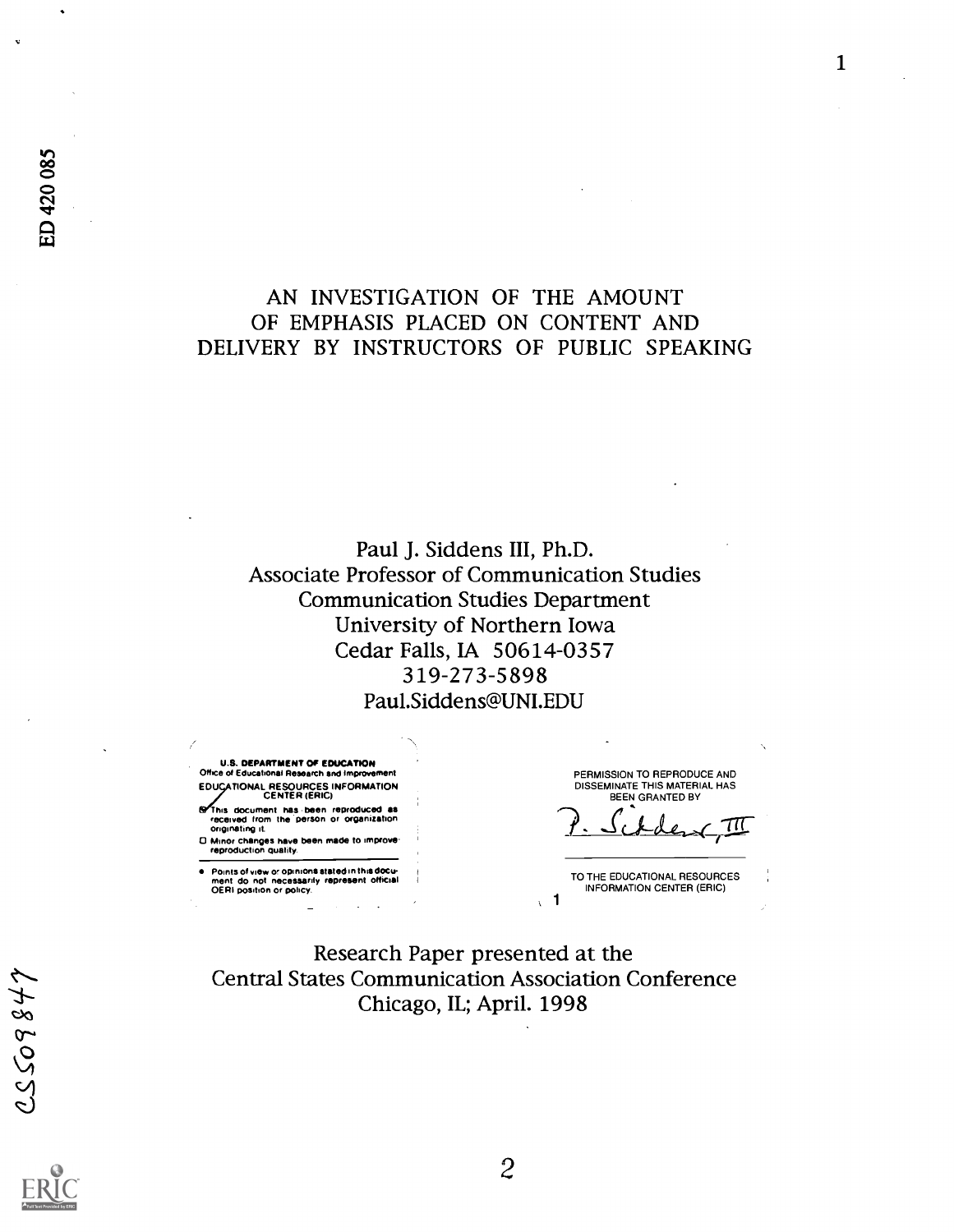Special Note: I wish to acknowledge, and extend my thanks to, my colleague Valerie Peterson, of the University of Iowa, for her assistance in distributing and collecting survey questionnaires at that institution.

### Introduction/Purpose of the Study

Whether teaching a hybrid introduction to communication course, or public speaking course, instructors are challenged with teaching their students about issues related to the content of the speech, such as the introduction and conclusion, organization, supporting evidence, etc., and issues related to physical and vocal delivery such as appearance, gestures, eye contact, volume, rate, vocal variety, etc. Further, we have the opportunity to teach our students about these topics in class room lectures and discussion, and in oral and written critiques that we provide our students after they actually perform their speeches.

When considering these different areas related to teaching our students public speaking, it is interesting to consider where instructors of public speaking place their emphasis; on content issues or delivery issues.

This study examines how much emphasis instructors of public speaking place on content and delivery when teaching, and delivering oral and written critiques. This is a pilot study to test the research questions, survey instrument, and methodology used in the study.

#### Research Questions

The research questions asked in this study are:

RQ1: Do instructors of public speaking place more emphasis on content or delivery when teaching?

RQ2: Do instructors of public speaking place more emphasis on content or delivery when delivering oral critiques to their students?

RQ3: Do instructors of public speaking place more emphasis on content or delivery when delivering written critiques to their students?

RQ4: Do the perceptions of public speaking instructors regarding how much emphasis they place on content and delivery match the actual emphasis that they place on content and delivery?

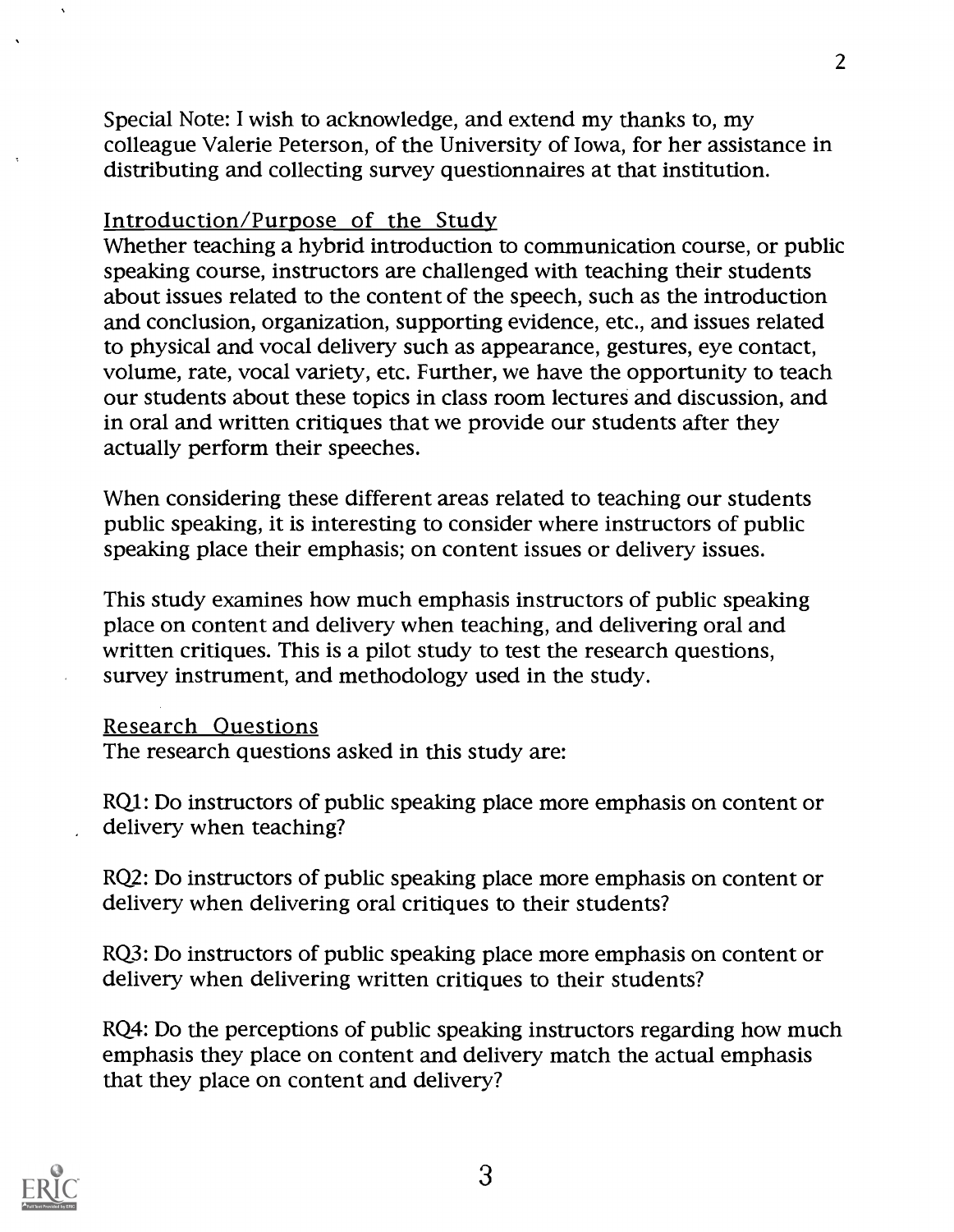## Procedure and Methodology

## Procedure

A survey questionnaire was constructed to answer the research questions asked in this study. A copy of the survey questionnaire can be found in the appendix of this paper. Because this is a pilot study it was decided to limit the distribution of survey questionnaires to two four year institutions with communication departments and graduate programs.

The survey questionnaire was administered to graduate teaching assistants and faculty members at the University of Iowa and the University of Northern Iowa. 100 questionnaires were distributed to instructors at the University of Iowa, and 40 questionnaires were distributed to instructors at the University of Northern Iowa. 28 survey questionnaires were returned for a return rate of 20%.

The data was analyzed quantitatively, by comparing mathematical percentages to one another within the categories investigated by the survey questionnaires.

Subjects/Demographic Information The participants in this study are profiled through the demographic information provided in summary tables 1 through 6.

Item 1 asked the academic status of the participants. The results of this item are found in Summary Table 1.

| <b>Academic Status of Participants</b> | Summary Table 1 |       |
|----------------------------------------|-----------------|-------|
| <b>Masters students</b>                | 4               | 14%   |
| Ph.D. students                         | 14              | 50%   |
| Part-time faculty members              |                 | 04%   |
| <b>Full-time faculty members</b>       | 9               | 32%   |
|                                        | 28              | 1 በበ% |

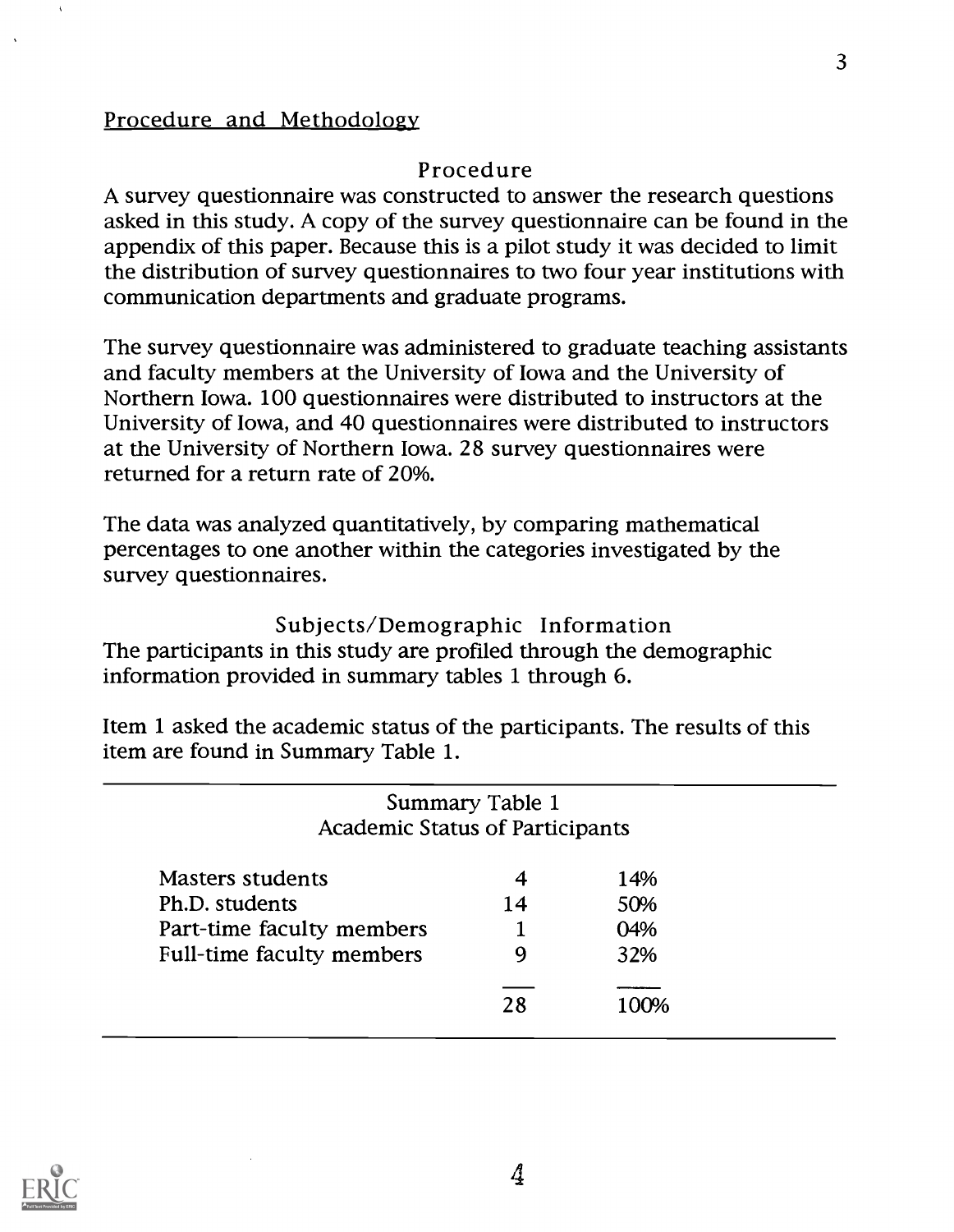Item 2 asked the academic rank of the participants. The results of this item are found in Summary Table 2.

| Summary Table 2<br><b>Academic Rank of Participants</b> |    |     |
|---------------------------------------------------------|----|-----|
| <b>Graduate Teaching Assistants</b>                     | 18 | 63% |
| <b>Instructors or Adjuncts</b>                          |    | 04% |
| <b>Assistant Professors</b>                             | 3  | 11% |
| <b>Associate Professors</b>                             |    | 18% |
| <b>Full Professors</b>                                  |    | 04% |
|                                                         | 28 |     |

Item 3 asked the tenure status of the participants. The results of this item are found in Summary Table 3.

|                      | Summary Table 3<br><b>Tenure Status of Participants</b> |            |  |
|----------------------|---------------------------------------------------------|------------|--|
| Untenured<br>Tenured | 21                                                      | 75%<br>25% |  |
|                      | 28                                                      | 100%       |  |

Item 4 asked in what types of courses did the participants teach the subject of public speaking. The results of this item are found in Summary Table 4.

## Summary Table 4 Types of Courses in which Public Speaking has been Taught by the Participants

| An introductory public speaking course                      | 22 of 28 | 78% |
|-------------------------------------------------------------|----------|-----|
| An introductory hybrid communication course                 | 23 of 28 | 82% |
| An advanced public speaking course                          | 11 of 28 | 39% |
| A business and professional public speaking course 11 of 28 |          | 39% |
| Other types of communication courses                        | 6 of 28  | 21% |
|                                                             |          |     |

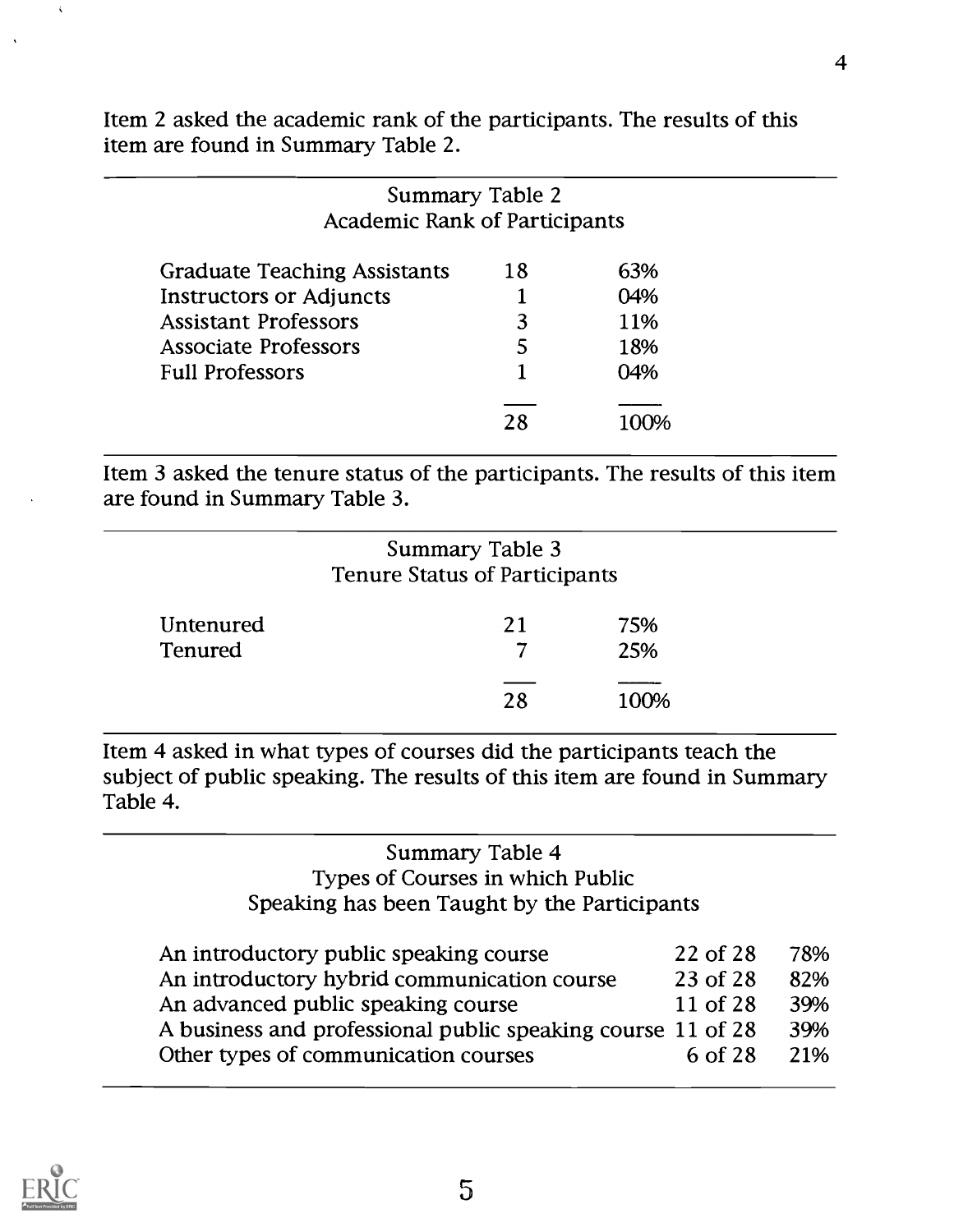Item 5 asked how many sections of courses each participant had taught that contained the subject of public speaking. The results of this item are found in Summary Table 5.

|                   |                |     | Summary Table 5<br>Number of Sections of Courses<br>Taught that Contained Public Speaking |              |       |
|-------------------|----------------|-----|-------------------------------------------------------------------------------------------|--------------|-------|
|                   |                |     | (N=27; One person did not respond)                                                        |              |       |
| 1 to $3$          | 3              | 11% | 26 to $30$                                                                                | $\Omega$     | $O\%$ |
| $4 \text{ to } 6$ | $\overline{4}$ | 15% | 31 to 35                                                                                  | $\mathbf{1}$ | 04%   |
| $7$ to 9          | 5              | 18% | 36 to $40$                                                                                | $\mathbf{1}$ | 04%   |
| 10 to 15          | 6              | 22% | 41 to 45                                                                                  | $\Omega$     | $O\%$ |
| 16 to 20          | 2              | 07% | 46 to 49                                                                                  | $\Omega$     | $O\%$ |
| 21 to 25          | 1              | 04% | Over fifty                                                                                | 4            | 15%   |
|                   |                |     |                                                                                           |              |       |
|                   |                |     |                                                                                           | 27           | 100%  |

Item 6 asked the number of years that each participant had taught courses that contain public speaking. The results of this item are found in Summary Table 6.

|   |                |       | Summary Table 6                             |                |       |
|---|----------------|-------|---------------------------------------------|----------------|-------|
|   |                |       | Number of years that each Participant has   |                |       |
|   |                |       | Taught Courses that contain Public Speaking |                |       |
|   |                |       |                                             |                |       |
|   | 4              | 14%   | 8                                           | 2              | 07%   |
| 2 | $\overline{2}$ | 07%   | 9                                           | 0              | $O\%$ |
| 3 | 5              | 18%   | 10                                          |                | 04%   |
| 4 | $\overline{2}$ | 07%   | 11 to 15                                    | 5              | 18%   |
| 5 | $2^{\circ}$    | 07%   | 16 to 20                                    | 0              | 0%    |
| 6 | 3              | 11%   | 26 to 30                                    | 0              | $O\%$ |
|   | $\Omega$       | $O\%$ | Over 31 years                               | $\overline{2}$ | 07%   |
|   |                |       |                                             |                |       |
|   |                |       |                                             | 28             | 100%  |



 $\bar{\mathbf{v}}$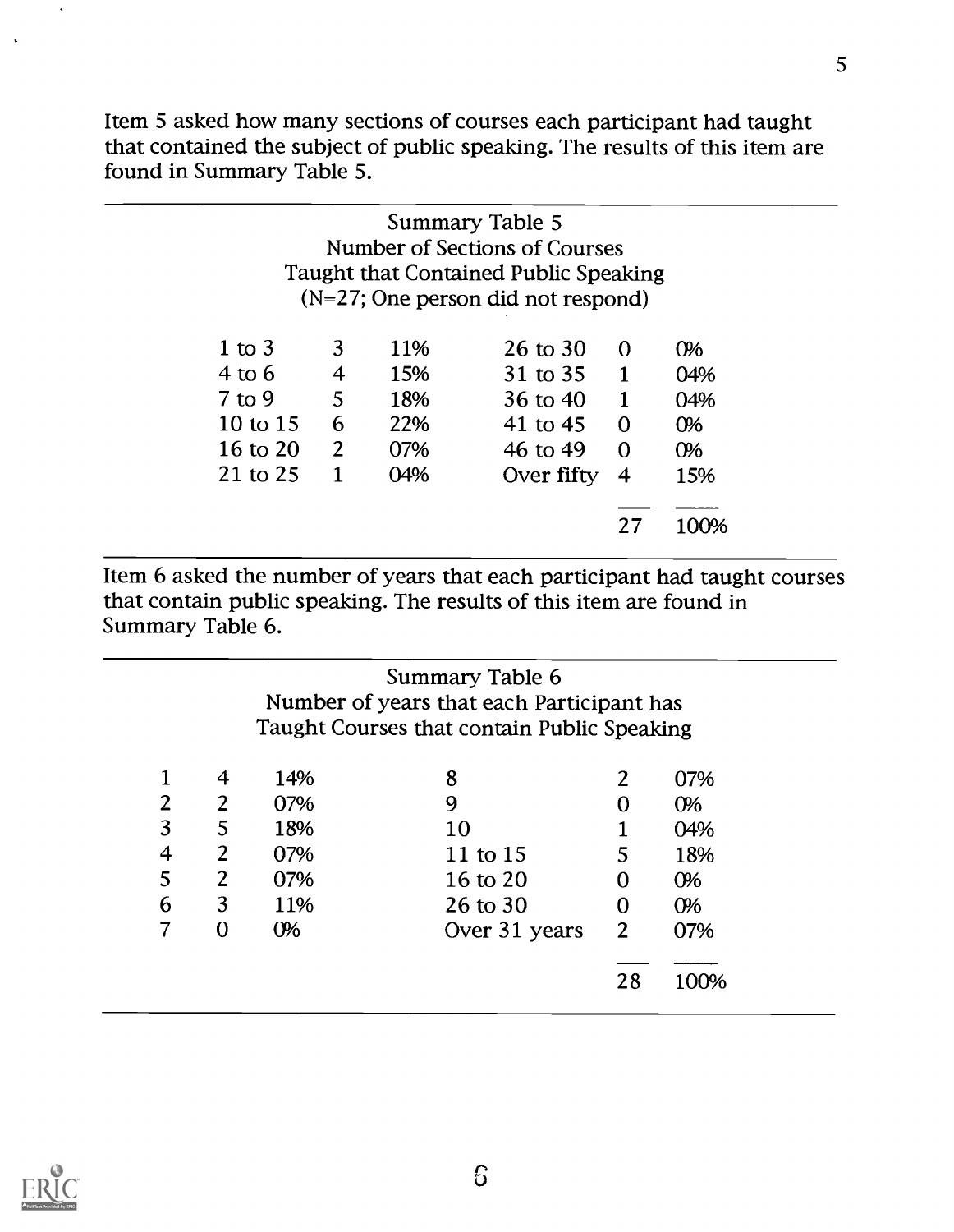### Instrument Design

The survey instrument was composed of three parts. Part one was designed to gather demographic data and consisted of six questions on one page. The demographic data collected included: (1) academic status, (2) academic rank, (3) tenure status, (4) types of courses in which participants taught public speaking, (5) number of sections of courses in which participants have taught public speaking, and (6) the number of years participants have taught public speaking. The purpose of collecting this data was to establish a general profile of the participants surveyed.

Part two was designed to gather information regarding the emphasis that the participants place on content and delivery when teaching public speaking, when delivering oral critiques of speeches, and when providing written critiques of speeches. It consisted of 22 items on two pages. Items 1 through 18 consisted of a list of public speaking topics related to either content or delivery. Six of the items listed related to content (functions of a conclusion; functions of an introduction; organizational patterns; outlining the speech; persuasive reasoning; and supporting evidence), six related to physical delivery choices (dress and appearance; eye contact; facial expressions; gestures; physical movement; and posture), and six related to vocal delivery choices (enunciation/pronunciation; projection; rate; using pauses; vocal variety; and volume).

These topics were presented in alphabetical order. Participants were asked to respond to a Likert type scale ranging from one to seven to indicate where they spent the least amount of time (one), to where they spent the most amount of time (seven) for each topic. Participants were asked to make this distinction for each topic when teaching public speaking, when delivering oral critiques of speeches and when providing written critiques of speeches. The purpose of collecting this data was to determine how much time instructors perceived that they spent on specific topics related to content and delivery when teaching, and giving oral and written critiques.

Items 19, 20 and 21 asked participants to fill in blanks to indicate the percentage of emphasis that they placed on content and delivery when teaching public speaking, when delivering oral critiques of speeches, and when providing written critiques of speeches. The purpose of gathering this data was to provide a more general set of data than would be gathered in items 1 through 18 on how instructors perceived that they emphasized

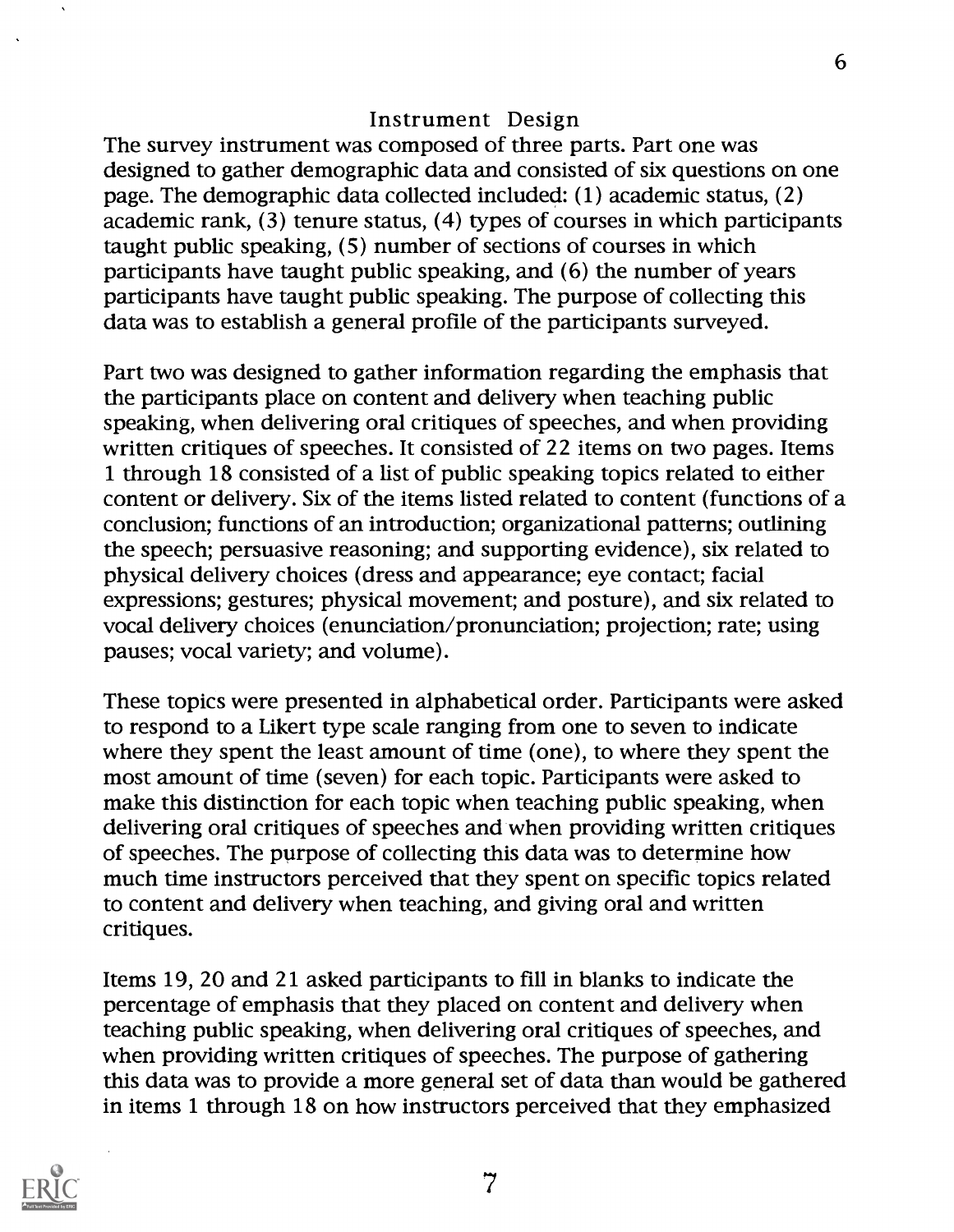content and delivery in teaching, and giving oral and written critiques, and that could be used for comparative purposes and to triangulate findings of the study.

Item 22 asked participants to indicate with an X which statement they considered true: content is more important than delivery; delivery is more important than content; or content and delivery are equally important. Part three provided an opportunity for participants to make any additional written comments on the topic of content and delivery in public speaking. The purpose of gathering this data was to provide another general set of data for the purposes of comparison and triangulation.

A copy of the survey questionnaire is contained in the appendix of this paper.

### Survey Results and Data

## Survey Data

Items 1 through 18 asked participants to indicate the amount of time that they spent on 18 different topics related to speech content and delivery when teaching, when giving students oral critiques of speeches and when giving students written critiques of speeches.

The responses as presented in the following tables have been compressed and are tabled according to category, and to indicate: those who did not respond; those who spent a less than average time on a topic, an average amount of time on a topic; and a greater than average amount of time on a topic.

The original data are presented in the appendix of this paper.

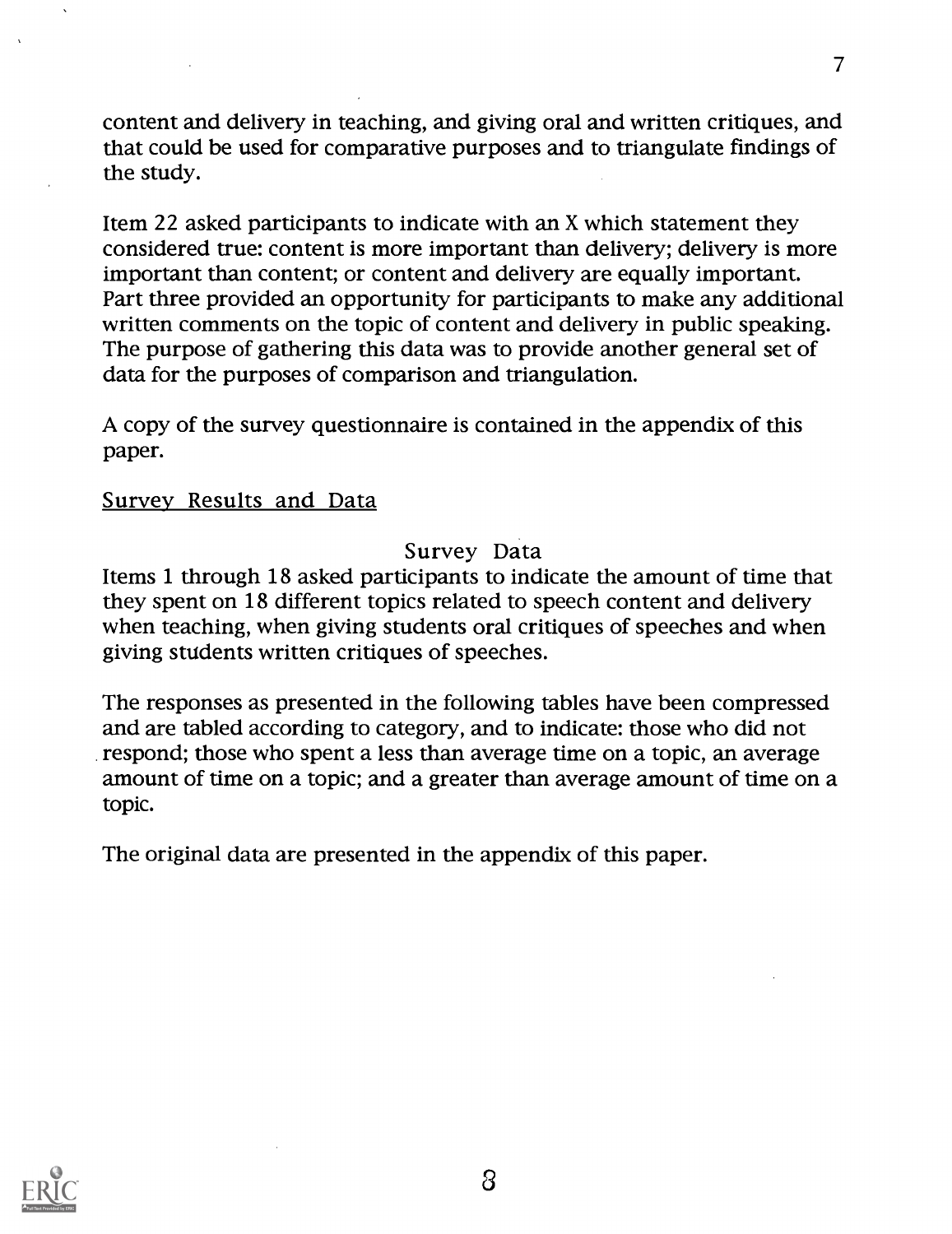Please note: Due to having rounded numbers up or down, not all percentages will actually add up to 100. Some may add up to 99. Some may add up to 101.

Summary Table 7 contains the results of the topics related to teaching and speech content (Items 5, 6, 8, 9, 10 and 15).

## Summary Table 7 How much time is given to each public speaking topic when teaching: Content related topics  $N = 28$ ; % = 100

| 5. Functions of a conclusion    |                               |                      |                                   |
|---------------------------------|-------------------------------|----------------------|-----------------------------------|
| Did not answer<br>04%           | Less than average<br>3<br>11% | Average<br>5.<br>18% | Greater than average<br>19<br>69% |
| 6. Functions of an introduction |                               |                      |                                   |
| Did not answer<br>04%           | Less than average<br>2<br>07% | Average<br>5<br>18%  | Greater than average<br>20<br>71% |
| 8. Organizational patterns      |                               |                      |                                   |
| Did not answer<br>$_{0}$<br>0%  | Less than average<br>04%      | Average<br>07%       | Greater than average<br>25<br>89% |
| 9. Outlining the speech         |                               |                      |                                   |
| Did not answer<br>0<br>0%       | Less than average<br>6<br>21% | Average<br>2<br>07%  | Greater than average<br>20<br>71% |
| 10. Persuasive Reasoning        |                               | $\sim$               |                                   |
| Did not answer<br>2<br>07%      | Less than average<br>3<br>11% | Average<br>3<br>11%  | Greater than average<br>20<br>71% |
| 15. Supporting Evidence         |                               |                      |                                   |
| Did not answer<br>0<br>0%       | Less than average<br>0<br>0%  | Average<br>2<br>07%  | Greater than average<br>26<br>93% |

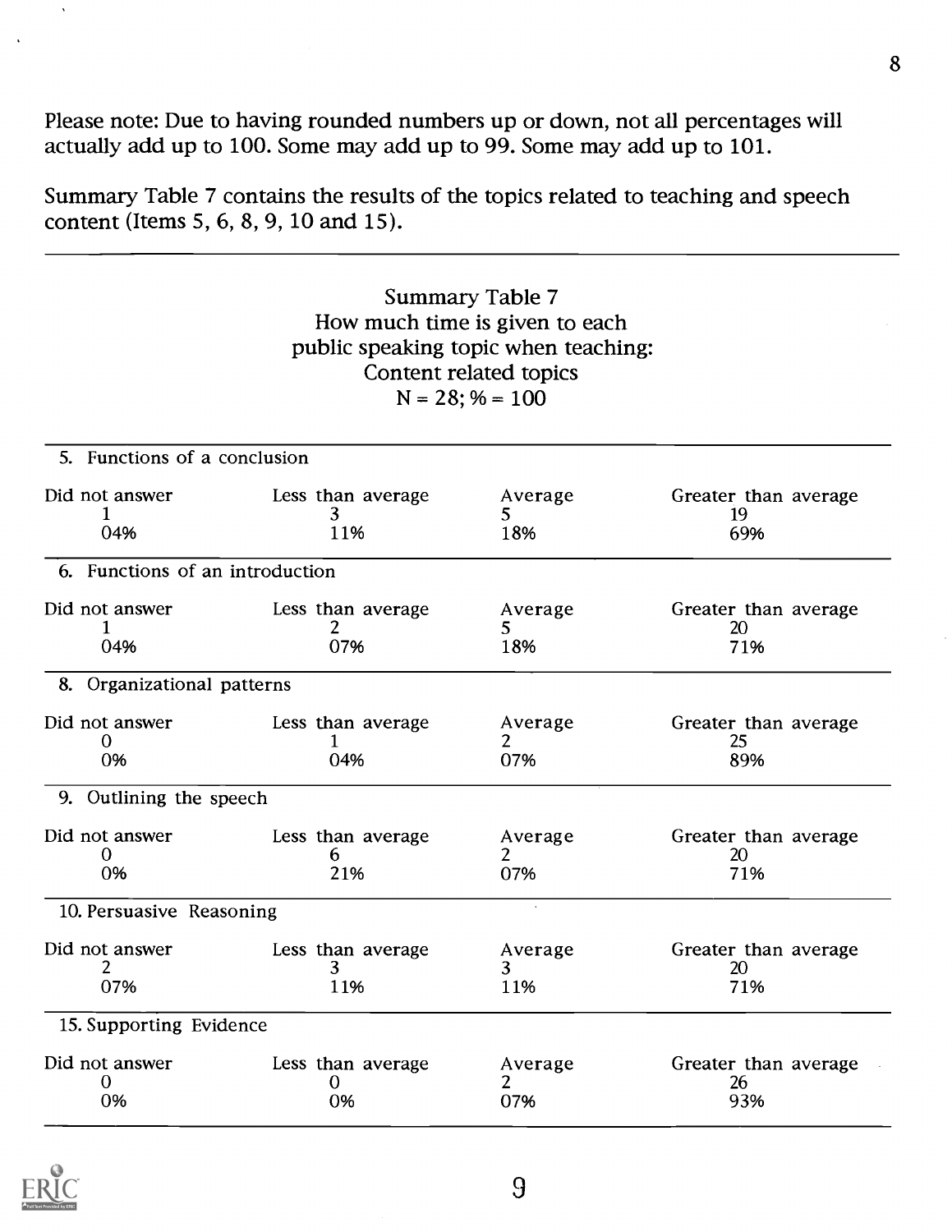Summary Table 8 contains the results of the topics related to teaching and physical delivery choices (Items 1, 3, 4, 7, 11, and 12).

| Summary Table 8                      |  |
|--------------------------------------|--|
| How much time is given to each       |  |
| public speaking topic when teaching: |  |
| <b>Physical Delivery Topics</b>      |  |
| $N = 28$ ; % = 100                   |  |

| 1. Dress and appearance    |                                |                                  |                                   |
|----------------------------|--------------------------------|----------------------------------|-----------------------------------|
| Did not answer<br>2<br>07% | Less than average<br>23<br>82% | Average<br>2<br>07%              | Greater than average<br>04%       |
| 3. Eye Contact             |                                |                                  |                                   |
| Did not answer<br>2<br>07% | Less than average<br>8<br>29%  | Average<br>5.<br>18%             | Greater than average<br>13<br>46% |
| 4. Facial Expressions      |                                |                                  |                                   |
| Did not answer<br>3<br>11% | Less than average<br>20<br>71% | Average<br>0<br>0%               | Greater than average<br>5.<br>18% |
| 7.<br>Gestures             |                                |                                  |                                   |
| Did not answer<br>3<br>11% | Less than average<br>16<br>57% | Average<br>1<br>04%              | Greater than average<br>8<br>28%  |
| 11. Physical Movement      |                                |                                  |                                   |
| Did not answer<br>3<br>11% | Less than average<br>14<br>50% | Average<br>4<br>14%              | Greater than average<br>25%       |
| 12. Posture                |                                |                                  |                                   |
| Did not answer<br>4<br>14% | Less than average<br>16<br>57% | Average<br>$\overline{4}$<br>14% | Greater than average<br>4<br>14%  |



 $\hat{\mathbf{v}}$ 

 $\mathcal{L}_{\text{max}}$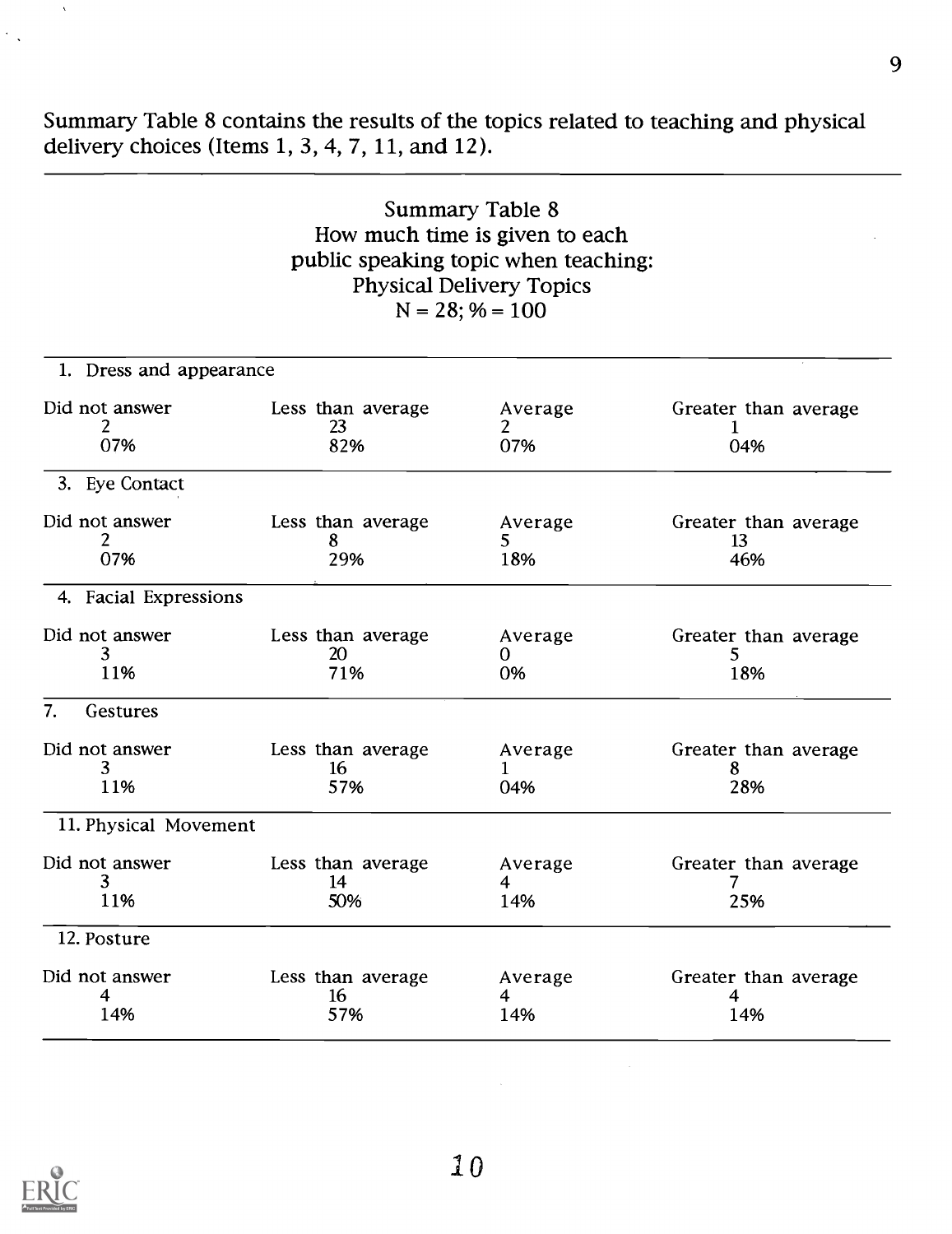Summary Table 9 contains the results of the topics related to teaching and vocal delivery choices (Items 2, 13, 14, 16, 17 and 18).

| Summary Table 9                      |  |
|--------------------------------------|--|
| How much time is given to each       |  |
| public speaking topic when teaching: |  |
| <b>Vocal Delivery Topics</b>         |  |
| $N = 28:% = 100$                     |  |

| 2. Enunciation/Pronunciation |                                |                             |                                  |
|------------------------------|--------------------------------|-----------------------------|----------------------------------|
| Did not answer<br>2<br>07%   | Less than average<br>19<br>68% | Average<br>2<br>07%         | Greater than average<br>5<br>18% |
| 13. Projection               |                                |                             |                                  |
| Did not answer<br>4<br>14%   | Less than average<br>17<br>61% | Average<br>3<br>11%         | Greater than average<br>4<br>14% |
| 14. Rate                     |                                |                             |                                  |
| Did not answer<br>4<br>14%   | Less than average<br>16<br>57% | Average<br>3<br>11%         | Greater than average<br>5<br>18% |
| 16. Using pauses             |                                |                             |                                  |
| Did not answer<br>07%        | Less than average<br>18<br>64% | Average<br>4<br>14%         | Greater than average<br>4<br>14% |
| 17. Vocal Variety            |                                |                             |                                  |
| Did not answer<br>3<br>11%   | Less than average<br>16<br>57% | Average<br>$\cdot$ 1<br>04% | Greater than average<br>8<br>30% |
| 18. Volume                   |                                |                             |                                  |
| Did not answer<br>2<br>07%   | Less than average<br>19<br>68% | Average<br>3<br>11%         | Greater than average<br>4<br>14% |



 $\hat{\mathbf{v}}$ 

L1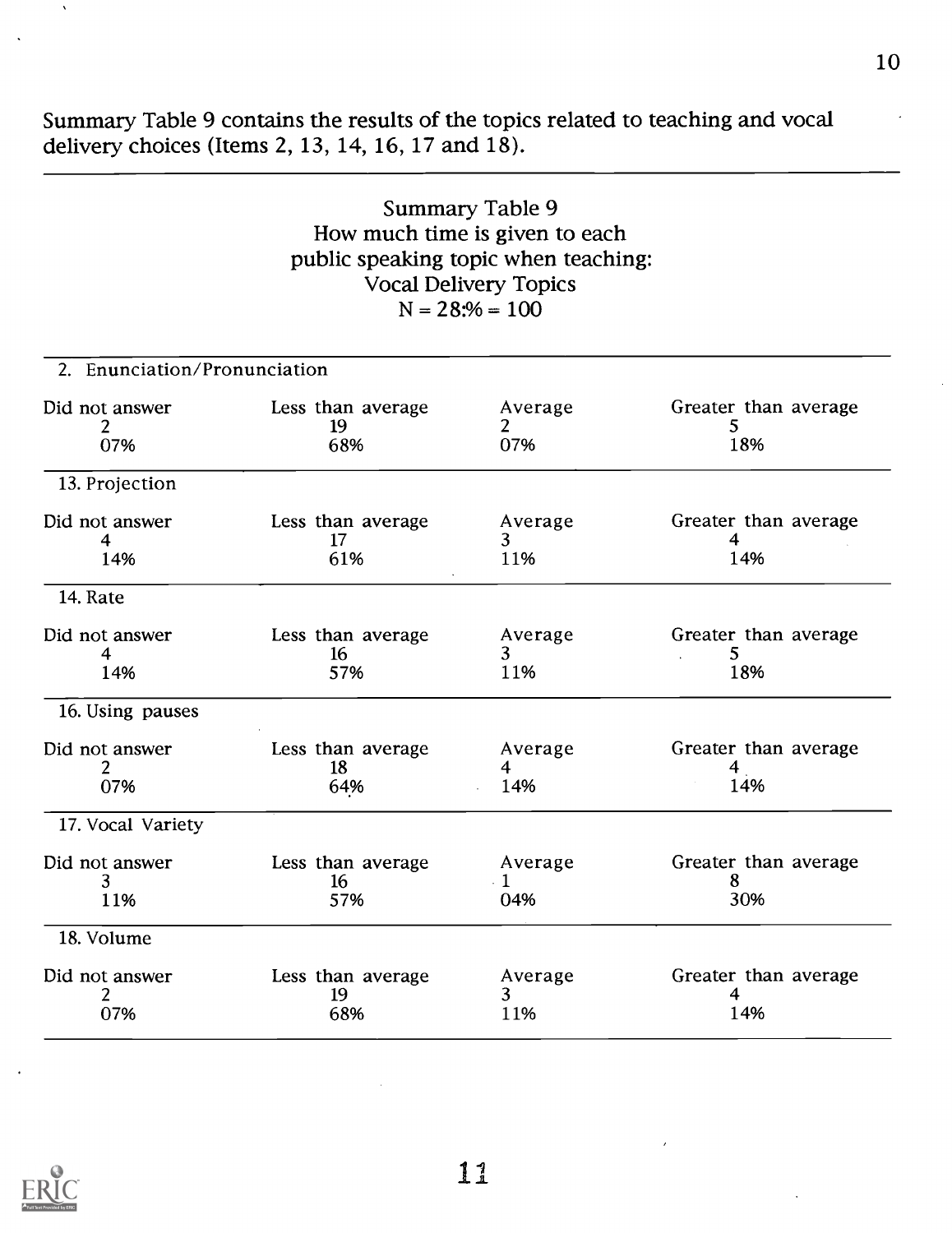Summary Table 10 contains the results of the topics related to oral critiques and speech content (Items 5, 6, 8, 9, 10 and 15).

## Summary Table 10 How much time is given to each public speaking topic when giving oral critiques Content related topics  $N = 28$ ; % = 100

| Less than average | Average                                                                                                                                               | Greater than average |
|-------------------|-------------------------------------------------------------------------------------------------------------------------------------------------------|----------------------|
| 9                 | 2                                                                                                                                                     | 10                   |
| 33%               | 07%                                                                                                                                                   | 35%                  |
|                   |                                                                                                                                                       |                      |
| Less than average | Average                                                                                                                                               | Greater than average |
|                   | 1                                                                                                                                                     | 11                   |
| 35%               | 04%                                                                                                                                                   | 39%                  |
|                   |                                                                                                                                                       |                      |
| Less than average | Average                                                                                                                                               | Greater than average |
| 6                 | 0                                                                                                                                                     | 17                   |
| 21%               | 0%                                                                                                                                                    | 61%                  |
|                   |                                                                                                                                                       |                      |
| Less than average | Average                                                                                                                                               | Greater than average |
| 6                 | 3                                                                                                                                                     | 11                   |
| 21%               | 11%                                                                                                                                                   | 39%                  |
|                   |                                                                                                                                                       |                      |
| Less than average | Average                                                                                                                                               | Greater than average |
| 7                 | 1                                                                                                                                                     | 12                   |
| 25%               | 04%                                                                                                                                                   | 42%                  |
|                   |                                                                                                                                                       |                      |
| Less than average | Average                                                                                                                                               | Greater than average |
| 5                 | 6                                                                                                                                                     | 12                   |
| 18%               | 21%                                                                                                                                                   | 43%                  |
|                   | 6. Functions of an introduction<br>10<br>8. Organizational patterns<br>9. Outlining the speech<br>10. Persuasive Reasoning<br>15. Supporting Evidence |                      |

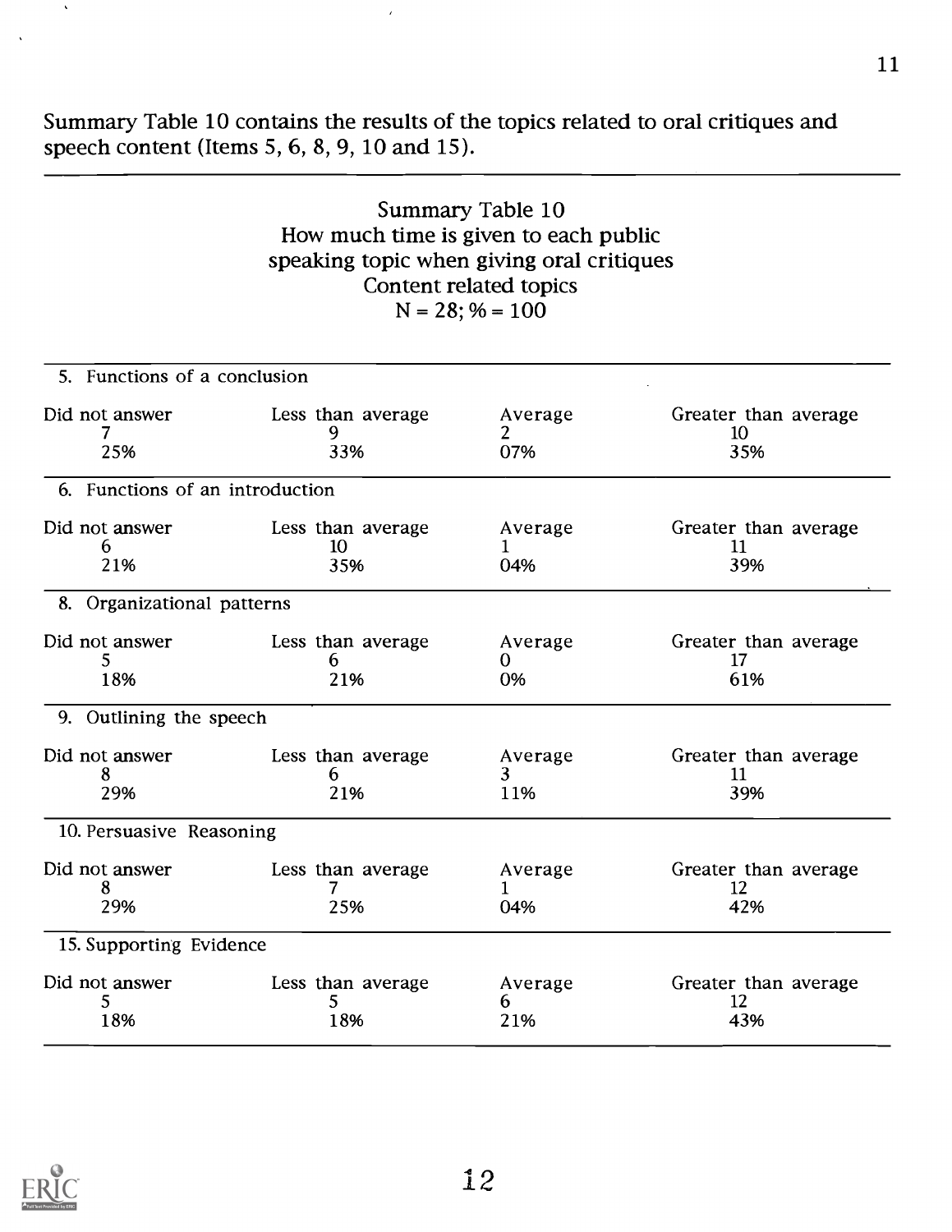Summary Table 11 contains the results of the topics related to oral critiques and physical delivery choices (Items 1, 3, 4, 7, 11, and 12).

## Summary Table 11 How much time is given to each public speaking topic when giving oral critiques: Physical Delivery Choices  $N = 28$ ; % = 100

| 1. Dress and appearance    |                                |                     |                                   |
|----------------------------|--------------------------------|---------------------|-----------------------------------|
| Did not answer<br>9<br>32% | Less than average<br>18<br>64% | Average<br>0<br>0%  | Greater than average<br>04%       |
| 3. Eye Contact             |                                |                     |                                   |
| Did not answer<br>8<br>30% | Less than average<br>4<br>14%  | Average<br>2<br>07% | Greater than average<br>14<br>50% |
| 4. Facial Expressions      |                                |                     |                                   |
| Did not answer<br>7<br>25% | Less than average<br>14<br>50% | Average<br>3<br>11% | Greater than average<br>4<br>14%  |
| 7.<br>Gestures             |                                |                     |                                   |
| Did not answer<br>6<br>21% | Less than average<br>14<br>50% | Average<br>0<br>0%  | Greater than average<br>8<br>28%  |
| 11. Physical Movement      |                                |                     |                                   |
| Did not answer<br>8<br>28% | Less than average<br>11<br>39% | Average<br>1<br>04% | Greater than average<br>8<br>28%  |
| 12. Posture                |                                |                     |                                   |
| Did not answer<br>8<br>28% | Less than average<br>15<br>54% | Average<br>2<br>07% | Greater than average<br>3<br>11%  |

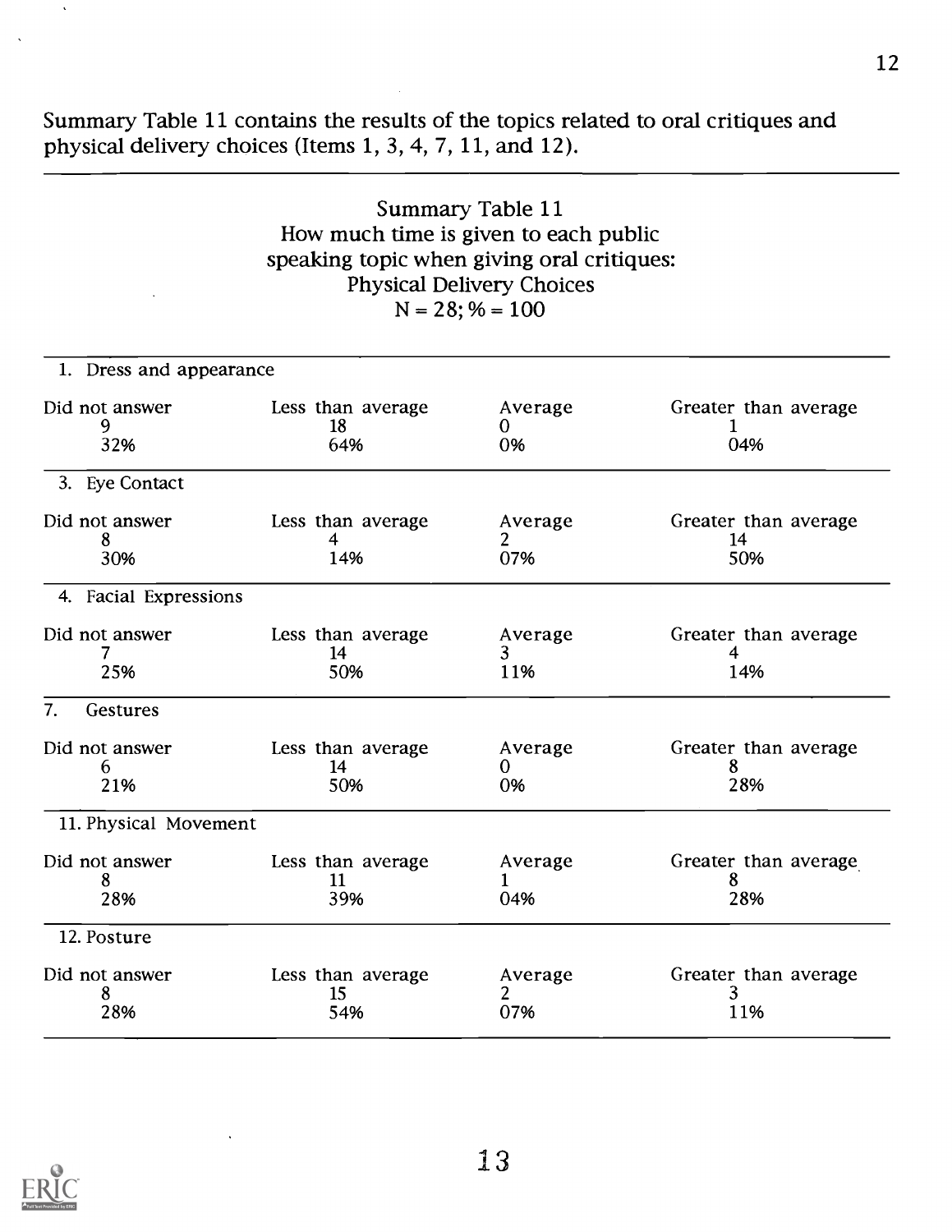Summary Table 12 contains the results of the topics related to oral critiques and vocal delivery choices (Items 2, 13, 14, 16, 17 and 18).

## Summary Table 12 How much time is given to each public speaking topic when giving oral critiques Vocal Delivery Choices  $N = 28$ ; % = 100

| 2. Enunciation/Pronunciation |                                |                     |                                  |
|------------------------------|--------------------------------|---------------------|----------------------------------|
| Did not answer<br>9<br>32%   | Less than average<br>14<br>50% | Average<br>2<br>07% | Greater than average<br>3<br>11% |
| 13. Projection               |                                |                     |                                  |
| Did not answer<br>8<br>30%   | Less than average<br>14<br>50% | Average<br>3<br>11% | Greater than average<br>3<br>11% |
| 14. Rate                     |                                |                     |                                  |
| Did not answer<br>8<br>30%   | Less than average<br>13<br>46% | Average<br>0<br>0%  | Greater than average<br>25%      |
| 16. Using pauses             |                                |                     |                                  |
| Did not answer<br>8<br>30%   | Less than average<br>12<br>43% | Average<br>4<br>14% | Greater than average<br>4<br>14% |
| 17. Vocal Variety            |                                |                     |                                  |
| Did not answer<br>8<br>30%   | Less than average<br>12<br>43% | Average<br>1<br>03% | Greater than average<br>25%      |
| 18. Volume                   |                                |                     |                                  |
| Did not answer<br>8<br>30%   | Less than average<br>13<br>46% | Average<br>1<br>13% | Greater than average<br>6<br>21% |

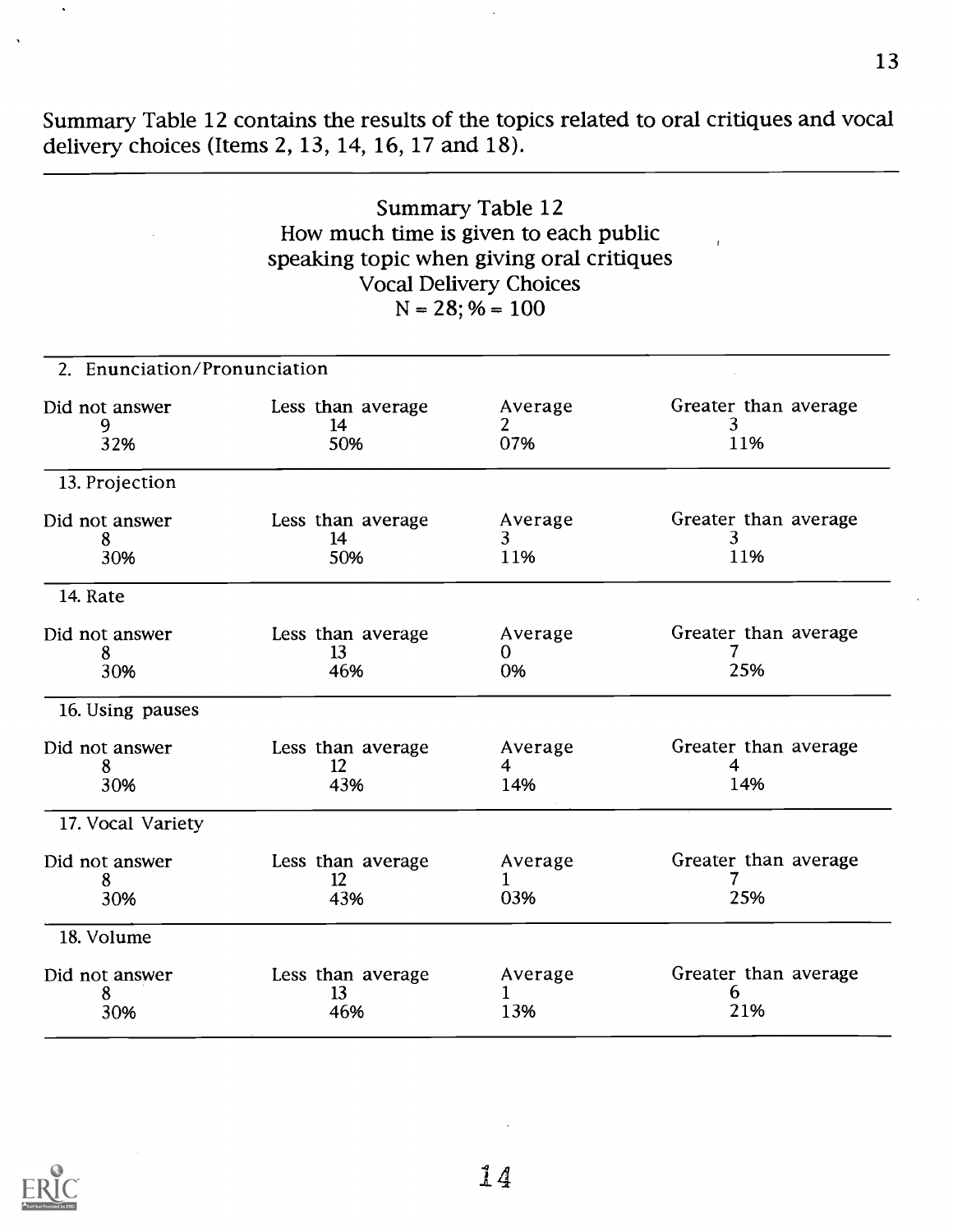Summary Table 13 contains the results of the topics related to written critiques and speech content (Items 5, 6, 8, 9, 10 and 15).

## Summary Table 13 How much time is given to each public speaking topic when giving written critiques: Content related Topics  $N = 28$ ; % = 100

| 5. Functions of a conclusion    |                                |                      |                                   |
|---------------------------------|--------------------------------|----------------------|-----------------------------------|
| Did not answer<br>4<br>14%      | Less than average<br>3.<br>11% | Average<br>5.<br>18% | Greater than average<br>16<br>57% |
| 6. Functions of an introduction |                                |                      |                                   |
| Did not answer<br>4<br>14%      | Less than average<br>2<br>07%  | Average<br>4<br>14%  | Greater than average<br>18<br>64% |
| 8. Organizational patterns      |                                |                      |                                   |
| Did not answer<br>2<br>07%      | Less than average<br>5<br>18%  | Average<br>1<br>04%  | Greater than average<br>20<br>71% |
| 9. Outlining the speech         |                                |                      |                                   |
| Did not answer<br>5<br>18%      | Less than average<br>5.<br>18% | Average<br>2<br>07%  | Greater than average<br>16<br>57% |
| 10. Persuasive Reasoning        |                                |                      |                                   |
| Did not answer<br>3<br>11%      | Less than average<br>6<br>21%  | Average<br>1<br>04%  | Greater than average<br>18<br>64% |
| 15. Supporting Evidence         |                                |                      |                                   |
| Did not answer<br>07%           | Less than average<br>04%       | Average<br>3<br>11%  | Greater than average<br>22<br>78% |



 $\ddot{\phantom{a}}$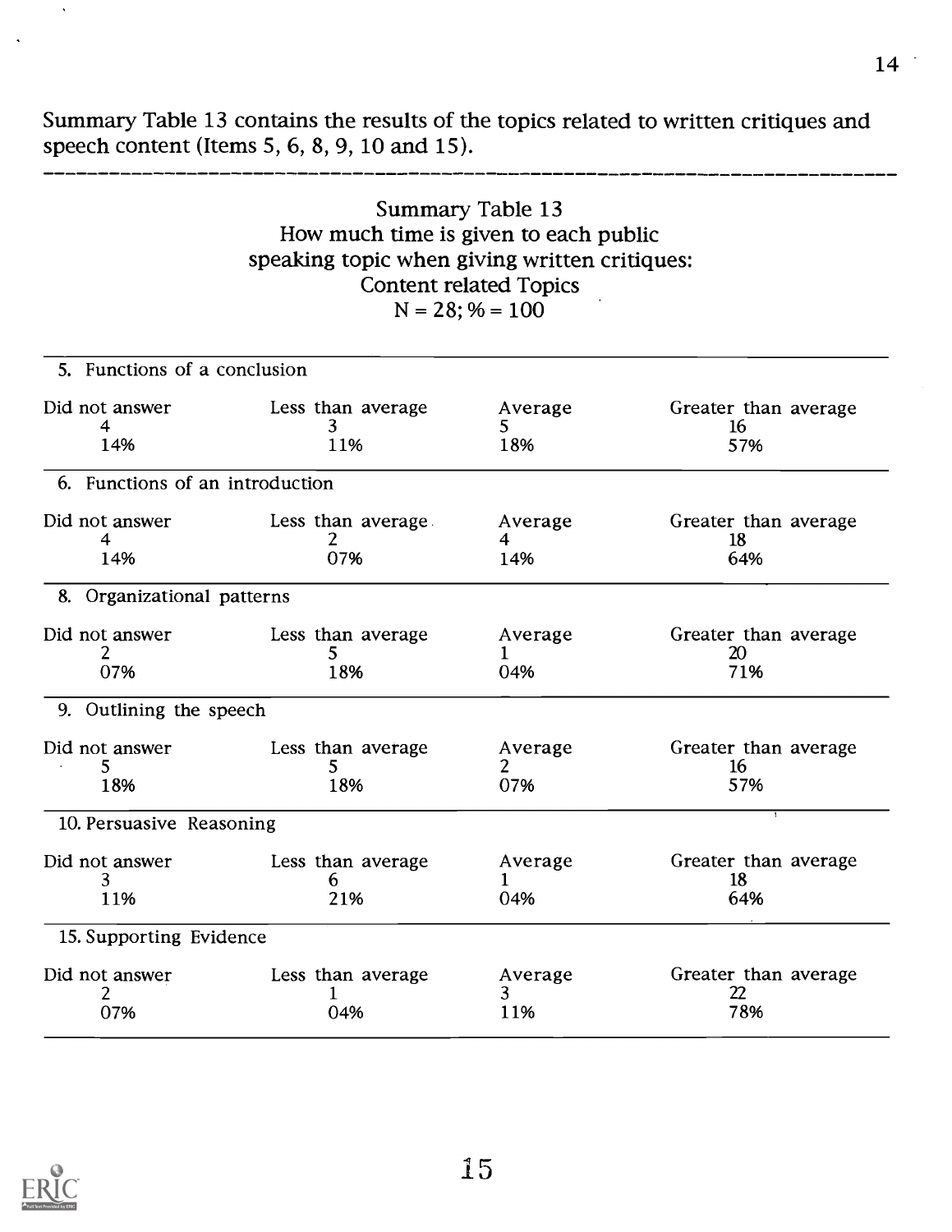Summary Table 14 contains the results of the topics related to written critiques and physical delivery choices (Items 1, 3, 4, 7, 11, and 12).

## Summary Table 14 How much time is given to each public speaking topic when giving written critiques: Physical Delivery Choices  $N = 28$ ; % = 100

| 1. Dress and appearance     |                                |                                           |                                   |
|-----------------------------|--------------------------------|-------------------------------------------|-----------------------------------|
| Did not answer<br>5.<br>18% | Less than average<br>20<br>71% | Average<br>3<br>11%                       | Greater than average<br>0<br>0%   |
| 3. Eye Contact              |                                |                                           |                                   |
| Did not answer<br>3<br>11%  | Less than average<br>7<br>25%  | Average<br>4<br>14%                       | Greater than average<br>14<br>50% |
| 4. Facial Expressions       |                                |                                           |                                   |
| Did not answer<br>6<br>21%  | Less than average<br>16<br>57% | Average<br>3<br>11%                       | Greater than average<br>3<br>11%  |
| 7.<br>Gestures              |                                |                                           |                                   |
| Did not answer<br>4<br>14%  | Less than average<br>14<br>50% | Average<br>3<br>11%                       | Greater than average<br>25%       |
| 11. Physical Movement       |                                |                                           |                                   |
| Did not answer<br>5<br>18%  | Less than average<br>12<br>43% | Average<br>6<br>21%                       | Greater than average<br>5<br>18%  |
| 12. Posture                 |                                |                                           |                                   |
| Did not answer<br>6<br>21%  | Less than average<br>14<br>50% | Average<br>$\overline{\mathbf{4}}$<br>14% | Greater than average<br>4<br>14%  |



 $\hat{\mathbf{v}}$ 

\_\_\_\_\_\_\_\_\_\_\_\_\_\_\_\_\_\_\_\_\_\_\_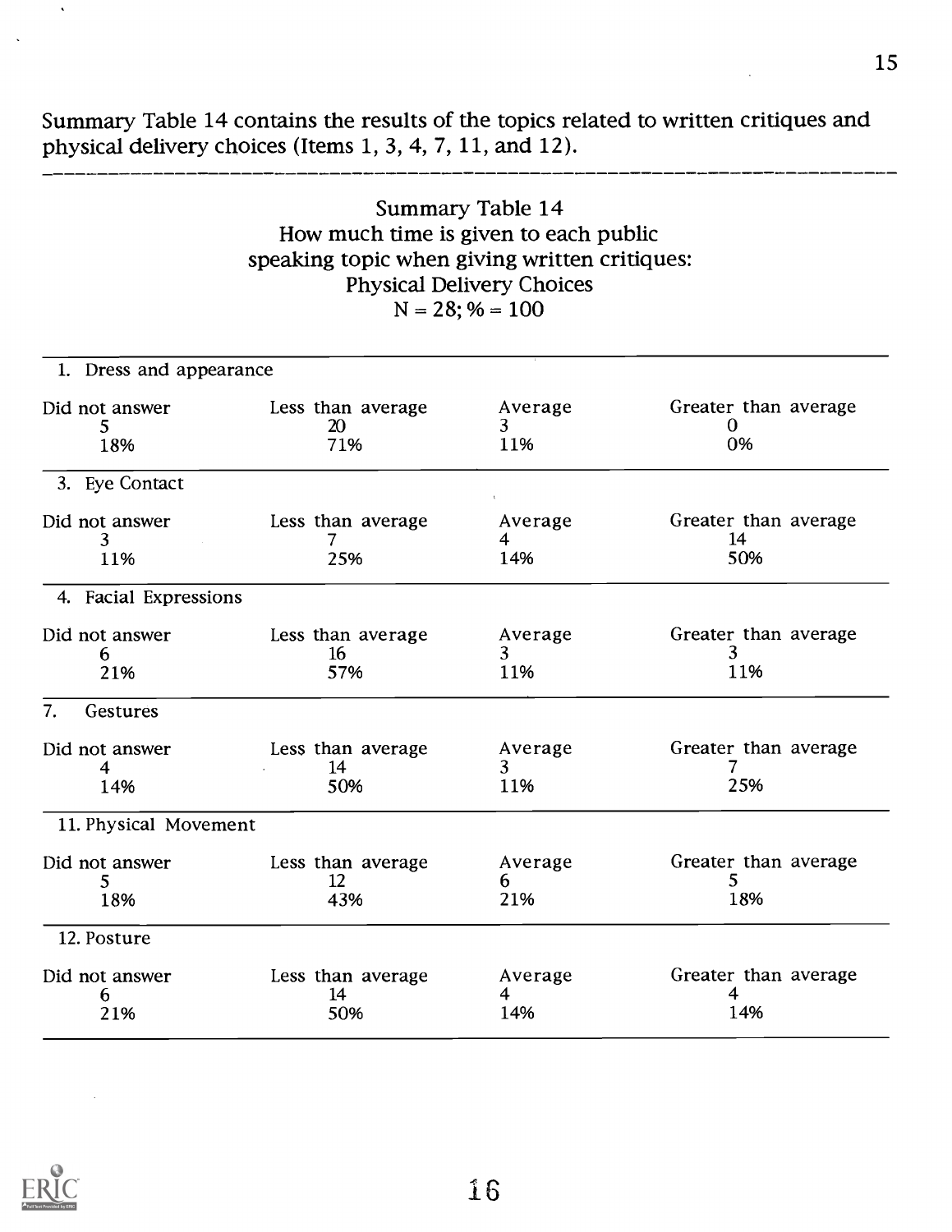Summary Table 15 contains the results of the topics related to written critiques and vocal delivery choices (Items 2, 13, 14, 16, 17 and 18).

## Summary Table 15 How much time is given to each public speaking topic when giving written critiques: Vocal Delivery Choices  $N = 28$ ; % = 100

| 2. Enunciation/Pronunciation |                                |                                  |                                   |
|------------------------------|--------------------------------|----------------------------------|-----------------------------------|
| Did not answer<br>4<br>14%   | Less than average<br>15<br>54% | Average<br>4<br>14%              | Greater than average<br>5<br>18%  |
| 13. Projection               |                                |                                  |                                   |
| Did not answer<br>4<br>14%   | Less than average<br>16<br>57% | Average<br>3<br>11%              | Greater than average<br>5<br>18%  |
| 14. Rate                     |                                |                                  |                                   |
| Did not answer<br>4<br>14%   | Less than average<br>13<br>46% | Average<br>$\overline{2}$<br>07% | Greater than average<br>9<br>32%  |
| 16. Using pauses             |                                |                                  |                                   |
| Did not answer<br>5<br>18%   | Less than average<br>13<br>46% | Average<br>4<br>14%              | Greater than average<br>6<br>21%  |
| 17. Vocal Variety            |                                |                                  |                                   |
| Did not answer<br>4<br>14%   | Less than average<br>12<br>43% | Average<br>1<br>04%              | Greater than average<br>11<br>39% |
| 18. Volume                   |                                |                                  |                                   |
| Did not answer<br>4<br>14%   | Less than average<br>15<br>54% | Average<br>$\overline{2}$<br>07% | Greater than average<br>25%       |



 $\hat{\mathbf{v}}$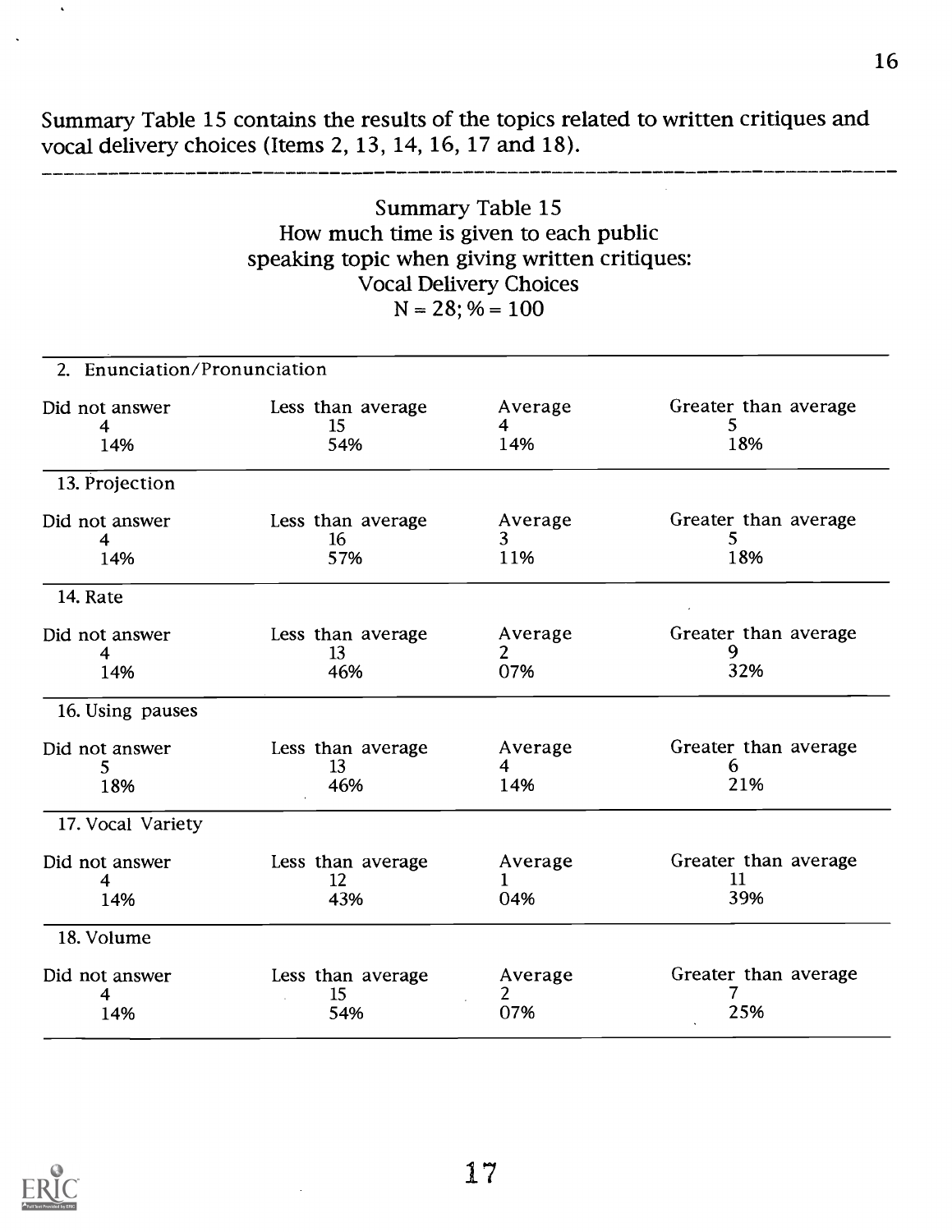Items 19 through 21 asked the participants to indicate by percentages how much emphasis they placed on content and delivery when teaching, giving students oral critiques and giving students written critiques. The information has been compressed to indicate those who give content more than 50% of the emphasis, those who give content and delivery each 50% of the emphasis, and those who give content less than 50% of the emphasis.

Summary Table 16 contains the results of Items 19 through 21. The original data are presented in the appendix of this paper.

|                                       |    |                                | <b>Summary Table 16</b><br>N=27; One person did not respond |      | Emphasis on content versus delivery by percentage<br>when teaching, giving oral critiques and giving written critiques |                                         |  |
|---------------------------------------|----|--------------------------------|-------------------------------------------------------------|------|------------------------------------------------------------------------------------------------------------------------|-----------------------------------------|--|
| Ratio:<br>Content/<br><b>Delivery</b> |    | Question 19<br><b>Teaching</b> | Question 20<br><b>Oral Critiques</b>                        |      |                                                                                                                        | Question 21<br><b>Written Critiques</b> |  |
| Content<br>Greater<br>than<br>50/50   | 20 | 74%                            | 17                                                          | 63%  | 17                                                                                                                     | 63%                                     |  |
| 50/50                                 | 4  | 15%                            | 9                                                           | 33%  | 8                                                                                                                      | 30%                                     |  |
| Content<br>Less<br>than<br>50/50      | 3  | 11%                            | $\mathbf{1}$                                                | 04%  | $\overline{2}$                                                                                                         | 07%                                     |  |
|                                       | 27 | 100%                           | 27                                                          | 100% | 27                                                                                                                     | 100%                                    |  |

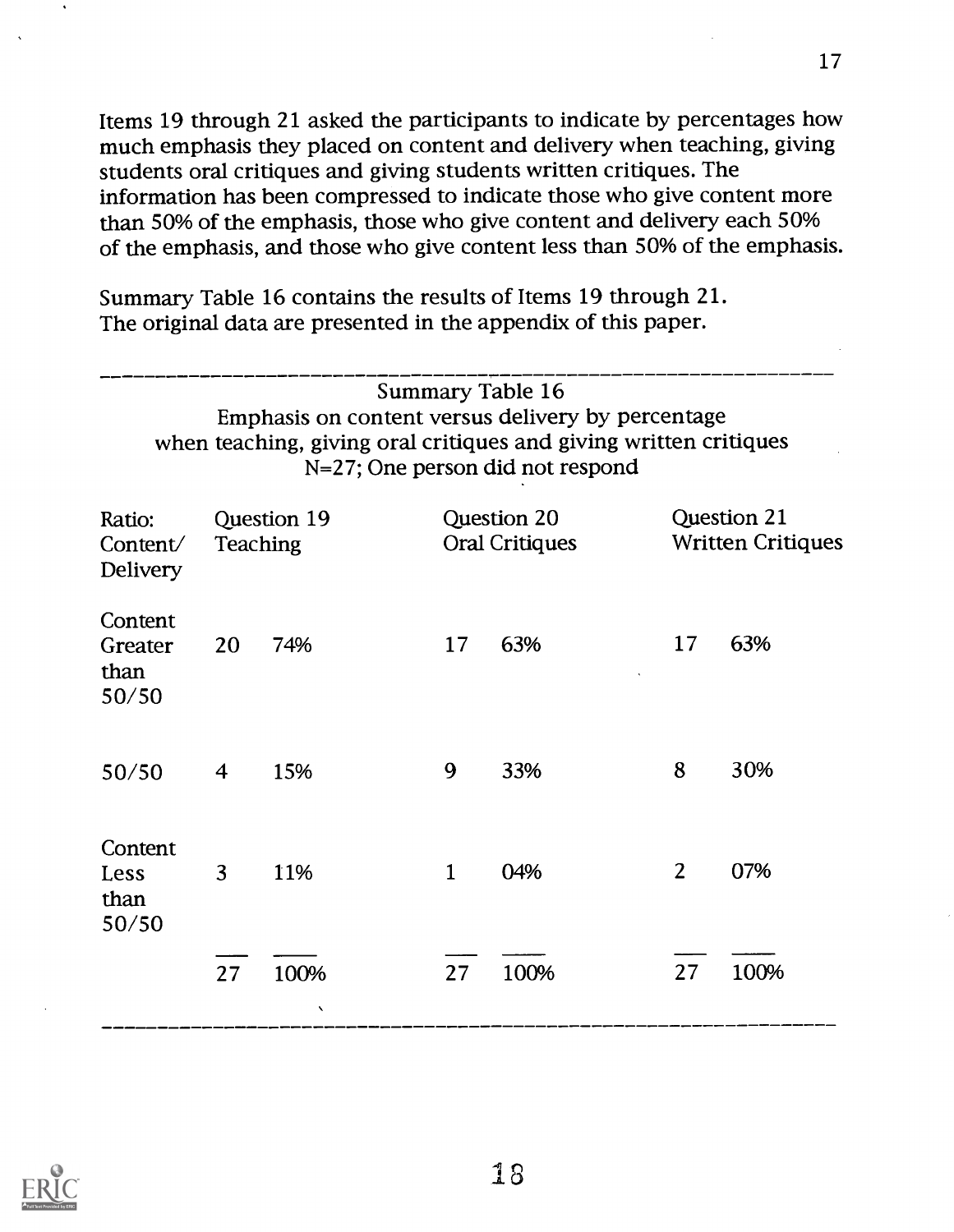Item 22 asked the participants to indicate which is more important: content or delivery. The results of Item 22 are presented in Summary Table 17.

| Summary Table 17<br>Which is more important: Content or Delivery?<br>$N=27$ ; One person did not respond |    |      |
|----------------------------------------------------------------------------------------------------------|----|------|
| Content is more important in public speaking than delivery:                                              | 13 | 48%  |
| Delivery is more important in public speaking then content:                                              |    | 07%  |
| Content and delivery are equally important in public speaking: 12                                        |    | 45%  |
|                                                                                                          |    | 100% |
|                                                                                                          |    |      |

## Analysis of the Data

Items 19 through 22 were designed to provide a series of baselines with which to describe which aspect of public speaking, content or delivery, instructors placed more emphasis on while teaching, and giving oral and written critiques. Toward this end, the results of item 22 provide some very interesting information, and it is this item that we will analyze first.

### Item 22

## Summary Table 17

Only two people (7% of those surveyed) believe that delivery is more important than content in public speaking. But, there is an almost exactly even split between those that say that content is more important (13 respondents, 48%), and those that say content and delivery are equally important (12 respondents, 45%). This demonstrates that a clear majority of these respondents (93%) do not consider delivery to be of major importance over content in the public speaking process.

However, this virtual tie between those who believe that content is more important than delivery, and those who believe that content and delivery are equally important, is very significant for the topic of delivery in public speaking. It indicates that delivery still has a significant place in the

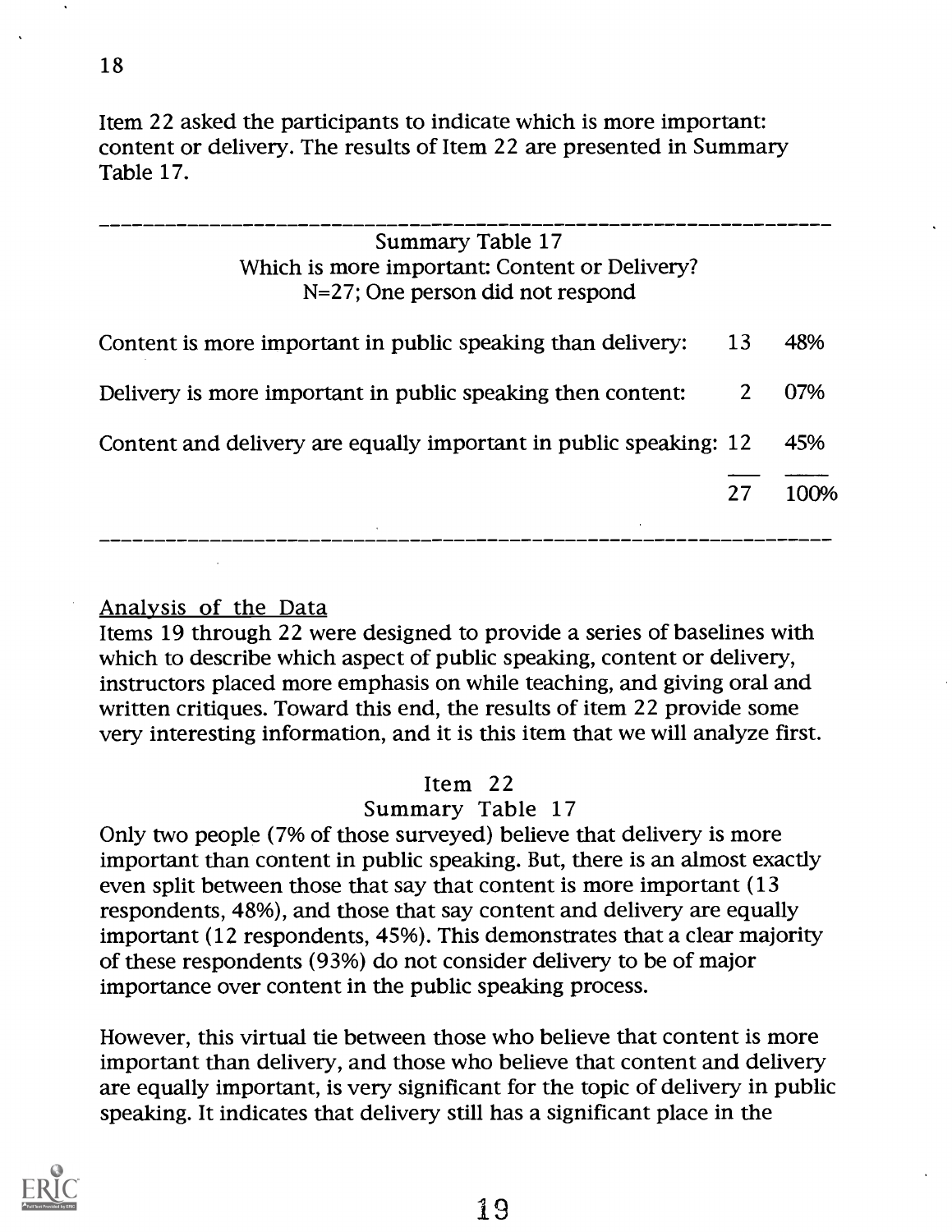process of public speaking to a significant number of instructors, despite few people giving delivery more weight in the public speaking process than content.

At this point, based on this data, this study can only conclude that a virtually equal number of instructors believe that content is more important in public speaking than delivery, and that content and delivery are equally important in public speaking. One particular perspective does not win out in this case. Perhaps items 19 through 21 can contribute to breaking this virtual tie.

## Items  $19 - 21$ Summary Table 16

Items 19 through 21 were designed to provide a baseline with which to describe how much emphasis instructors placed on content and delivery within the three contexts examined in this study: teaching; providing oral critiques; and providing written critiques. The information provided in the results from items 19 through 21 is very interesting, particularly when compared with the results from item 22.

Twenty (74%) of the respondents to item 19 indicated that they give content more than 50% of the emphasis when teaching. Seventeen (63%) of the respondents to item 20 indicated that they give content more than 50% of the emphasis when giving oral critiques of speeches to students. Seventeen (63%) of the respondents to item 21 indicated that they give content more than 50% of the emphasis when giving written critiques.

This information is inconsistent with the virtual tie that occurred in item 22. While item 22 indicates that 48% of the instructors surveyed believe that content is more important than delivery, and that 45% believe that content and delivery are equally important, items 19 through 21 clearly indicate that a significant majority of instructors give more weight to content than delivery when teaching, when giving oral critiques, and when giving written critiques.

Items 19 through 22 contradict the results of item 22, and break the tie between those who give more weight to content and delivery, and those who give equal weight to content and delivery. In items 19 through 22 only four respondents (15%) indicated that they give equal weight to content and delivery when teaching; nine (33%) indicated that they give

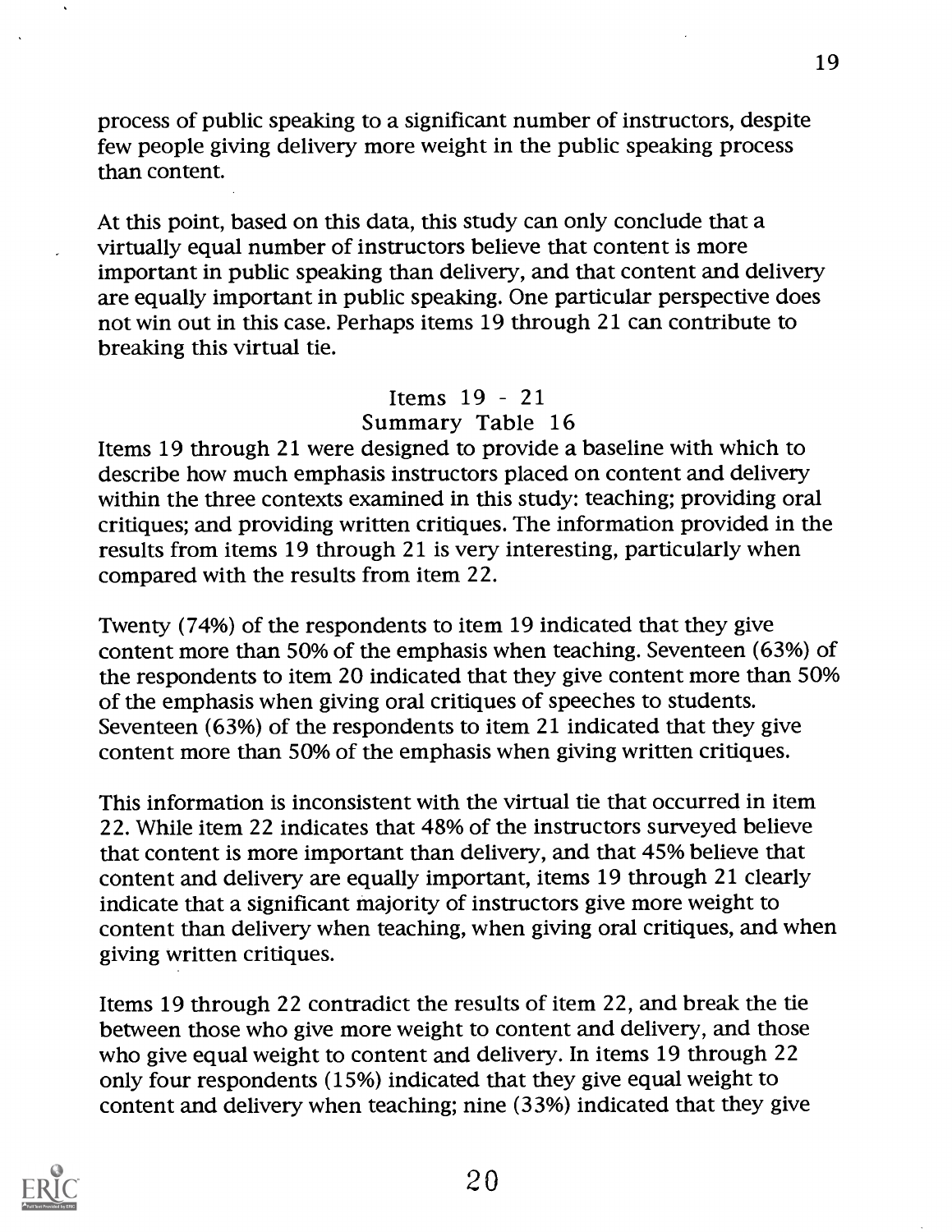equal weight to content and delivery when giving oral critiques; and 8 (30%) indicated that they give equal weight to content and delivery when giving written critiques. So, it would seem that, while 45% of those surveyed indicated in item 22 that they believe that content and delivery are equally important in public speaking, a lesser number are able to actually follow that belief in practice. Items 19 though 21 indicate that in practice, a significant majority of public speaking instructors place more emphasis on content than delivery in all three categories examined.

Items 19 though 21 provide another interesting insight into the emphasis that is placed on content and delivery in these three categories. The number of instructors who place an equal emphasis on content and delivery doubles when we go from teaching to oral and written critiques. Four (15%) of those surveyed indicated that they place 50% of the emphasis on content and 50% of the emphasis on delivery when teaching. Nine (33%) of those surveyed indicated that they place 50% of the emphasis on content and 50% of the emphasis on delivery when giving oral critiques. And, eight (30%) of those surveyed indicated that they place 50% of the emphasis on content and 50% of the emphasis on delivery when giving written critiques. It is interesting to note that the numbers in this category increase significantly for both of the critiques.

It is also significant to note that there is consistency regarding those who give more weight to delivery than content. In items 19 through 21 only three instructors (11%) give content less than 50% of their time when teaching; only one (04%) gives content less than 50% of her or his time when giving oral critiques; and only two (07%) give content less than 50% of their time when giving written critiques. These statistics are consistent with item 22.

Items 1 through 18: Teaching Research Question One Items 1 though 18 were designed to investigate how much time instructors spend on specific topics related to content and delivery in the three categories of teaching, delivering oral critiques, and delivering written critiques.

In examining the data that describes how much time instructors spend on content related topics while teaching (Summary Table 7), we see that a greater than average amount of time is consistently spent on all six of the

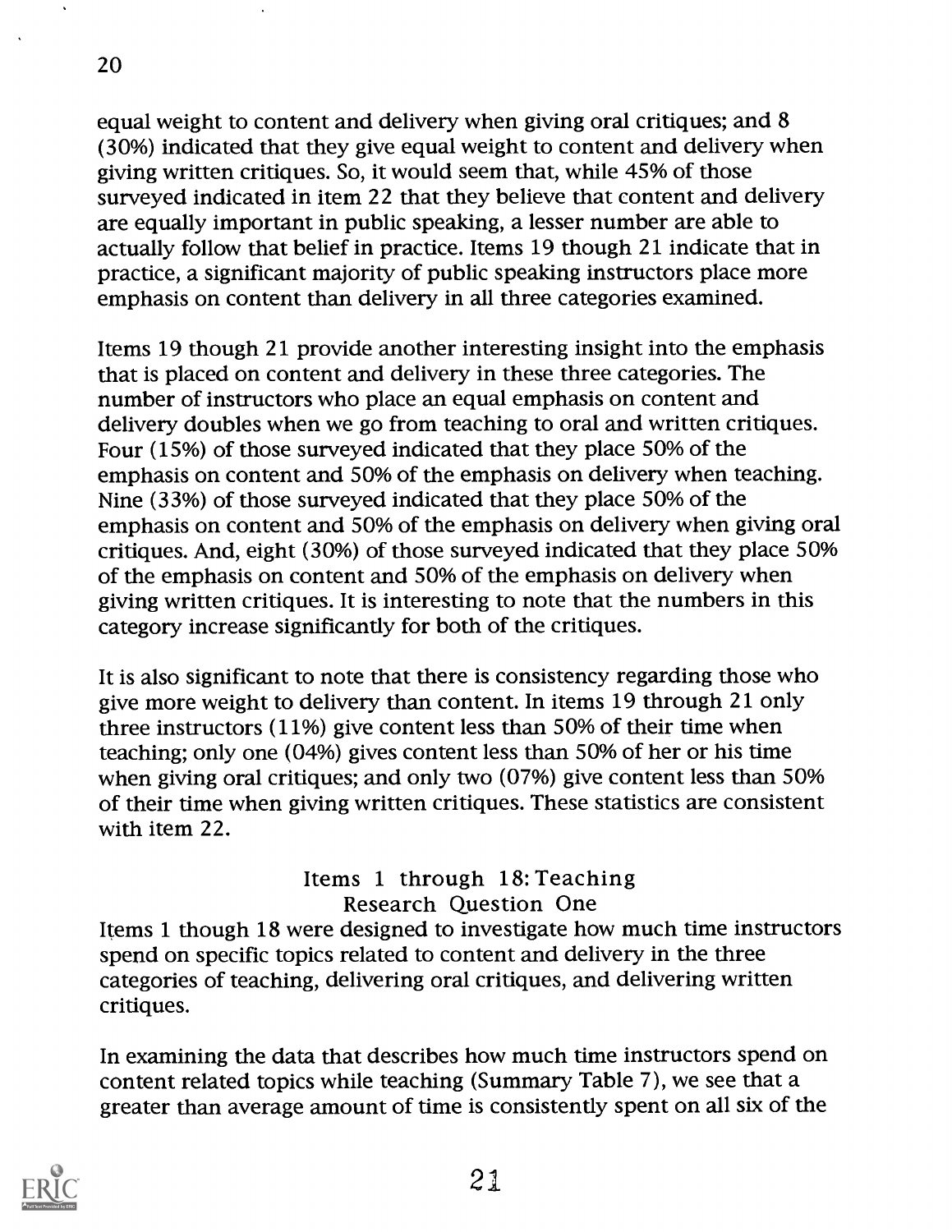content topics by a significant percentage of those surveyed: functions of a conclusion; functions of an introduction; organizational patterns; outlining the speech; persuasive reasoning; and supporting evidence. The percentage of instructors who spend a greater than average amount of time on these topics ranged from 69% to 93%. These figures constitute a clear majority in the case of each of these topics.

21

In examining the data that describes how much time instructors spend on physical delivery related topics while teaching (Summary Table 8), we see that a less than average amount of time is consistently spent on five of the six physical delivery topics by a significant percentage of those surveyed: dress and appearance; facial expressions; gestures; physical movement; and posture. The percentage of instructors who spend a less than average amount of time on these topics ranged from 50% to 82%. One exception in this category was eye contact. Only 29% of the instructors surveyed spent a less than average amount of time on this topic. For the most part though, instructors spend a less than average amount of time on these delivery topics.

In examining the data that describes how much time instructors spend on vocal delivery related topics while teaching (Summary Table 9), we see that a less than average amount of time is consistently spent on all six of the vocal delivery topics by a significant percentage of those surveyed: enunciation/pronunciation; projection; rate; using pauses; vocal variety; volume. The percentage of instructors who spend a less than average amount of time on these topics ranged from 57% to 68%. These figures constitute a majority in the case of each of these topics.

These figures support the conclusion that has been drawn thus far from item 19 that indicates that instructors do emphasize content over delivery in teaching public speaking. This conclusion is supported even further by the fact that some participants did not respond to some of the categories in items 1 though 18, leaving them blank. However, this consistently seemed to indicate that the person did not spend any time at all on that particular topic, rather than that the person did not have a response for that item. This was born out by several written notes left by participants. When these figures are added to the less than average responses for the physical and vocal delivery topics, the percentages then indicate as strong a majority as was indicated in the content topics category.

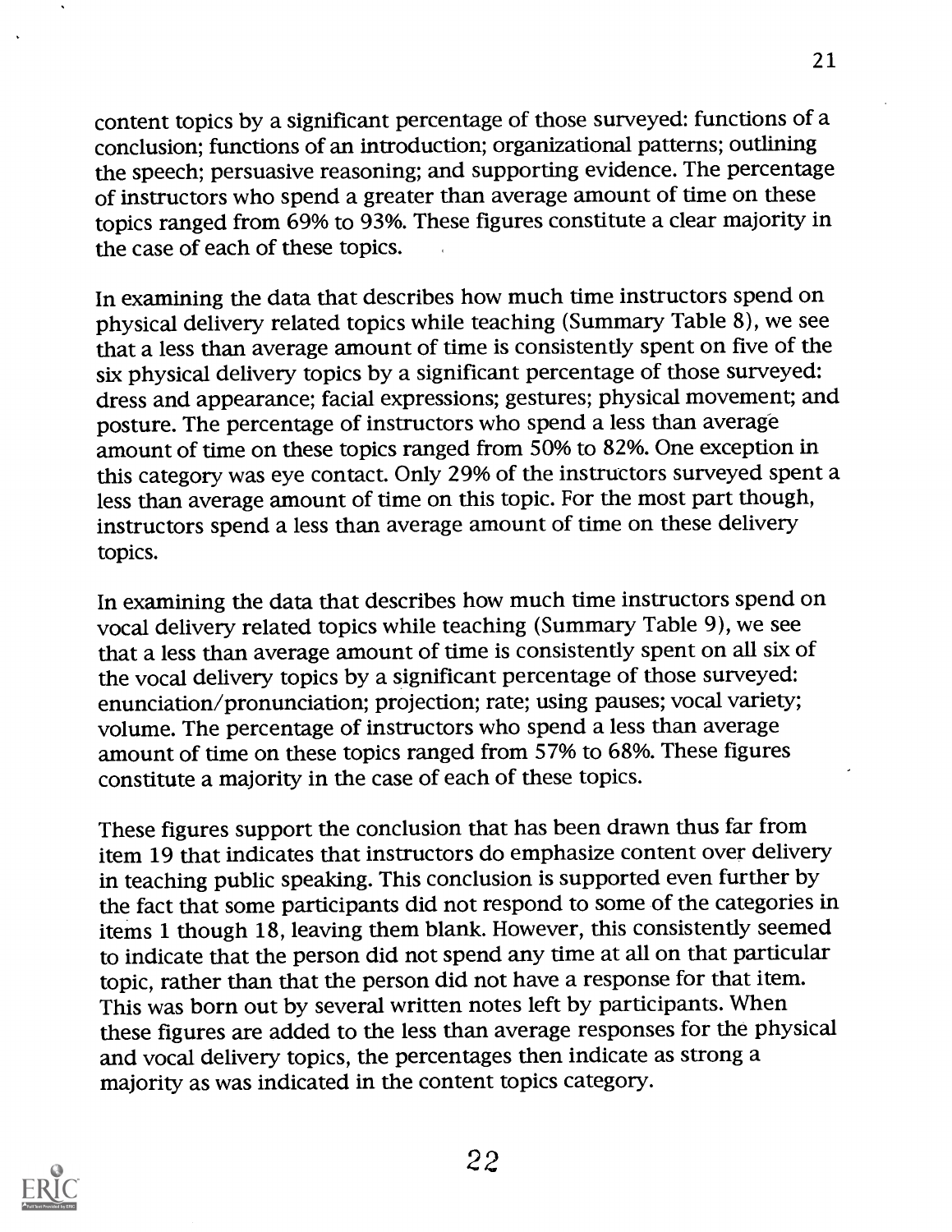Based upon the results of this survey, the answer to research question 1 (Do instructors of public speaking place more emphasis on content or delivery when teaching?) is that instructors of public speaking place more emphasis on content than delivery when teaching.

## Items 1 through 18: Oral Critiques Research Question Two

In examining the data that describes how much time instructors spend on content related topics while giving oral critiques teaching (Summary Table 10), we initially see more of a balance between those who spend a greater amount of time on content topics during oral critiques, and those who spend a lesser amount of time on them, with an apparent slight edge to those who spend a greater amount of time on content topics during oral critiques. The percentage of instructors who spend a greater than average amount of time on these topics ranged from 35% to 43% in five of the six content topics. The percentage of instructors who spend a lesser than average amount of time on these topics ranged from 18% to 35% in the six content topics.

However, we must again take into account the fact that in this category several participants did not respond to these topics. If we can correctly interpret that the individuals who did not respond, actually do not refer to these topics during oral critiques, then the scale shifts significantly. In the case of the topics functions of a conclusion, functions of an introduction, outlining the speech, and persuasive reasoning, a significant majority of the respondents then spend less than average time on those topics during oral critiques. A majority of respondents do still spend a greater than average time on the topic of organizational patterns, and the spread is relatively even between the two categories on the topic of supporting evidence. The topic of supporting evidence also stands out when looking at the category of an average amount of time. The other topics in the category of average show a range of 0% (0 participants) to 11% (3 participants) in responses. The response of average in supporting evidence received six responses (21%).

The data supports the conclusion that the instructors in this study clearly spend a greater than average amount of time on the topic of organizational patterns when giving oral critiques. The data further shows that the topic of supporting evidence also receives a significant amount of time in oral critiques, and that the topics functions of a conclusion, functions of an



22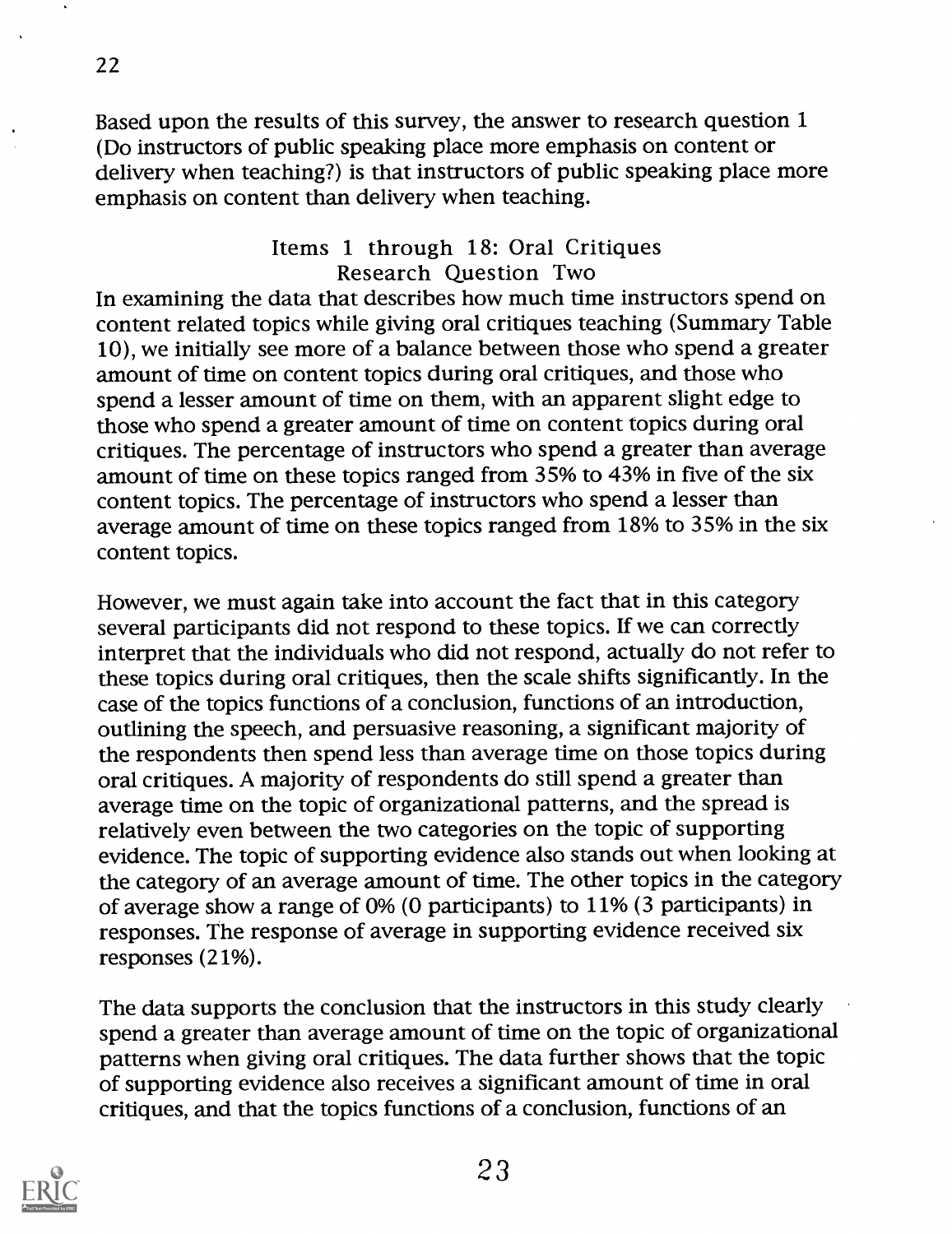introduction, outlining the speech, and persuasive reasoning receive a less than average amount of time in oral critiques.

In examining the data that describes how much time instructors spend on physical delivery related topics while giving oral critiques teaching (Summary Table 11), we see that a less than average amount of time is consistently spent on five of the six physical delivery topics by a clear majority of the respondents: dress and appearance; facial expressions; gestures; physical movement; and posture. There is an even stronger statistical significance if we interpret blank responses as not addressing the topic at all. The percentage of instructors who spend a less than average amount of time on these topics ranged from 39% to 64%. Those who did not answer in these topics ranged from 21% to 32%.

The data supports the conclusion that the instructors in this study clearly spend a less than average amount of time on the topics of dress and appearance; facial expressions; gestures; physical movement; and posture when giving oral critiques.

One clear exception in this category was eye contact. Only 14% of the instructors surveyed spent a less than average amount of time on this topic, and 30% of the respondents did not answer this category. But, 50% of the participants indicated that they spend a greater than average amount of time on this topic, and 07% reported that they spend an average amount of time on this topic. The data indicates that this physical delivery topic receives the most attention in oral critiques.

In examining the data that describes how much time instructors spend on vocal delivery related topics while giving oral critiques teaching (Summary Table 12), we again see that a less than average amount of time is consistently spent on all six physical delivery topics by a clear majority of the respondents: enunciation/pronunciation; projection; rate; using pauses; vocal variety; and volume. And again, there is an even stronger statistical significance if we interpret blank responses as not addressing the topic at all. The percentage of instructors who spend a less than average amount of time on these topics ranged from 43% to 50%. Those who did not answer in these topics ranged from 30% to 32%.

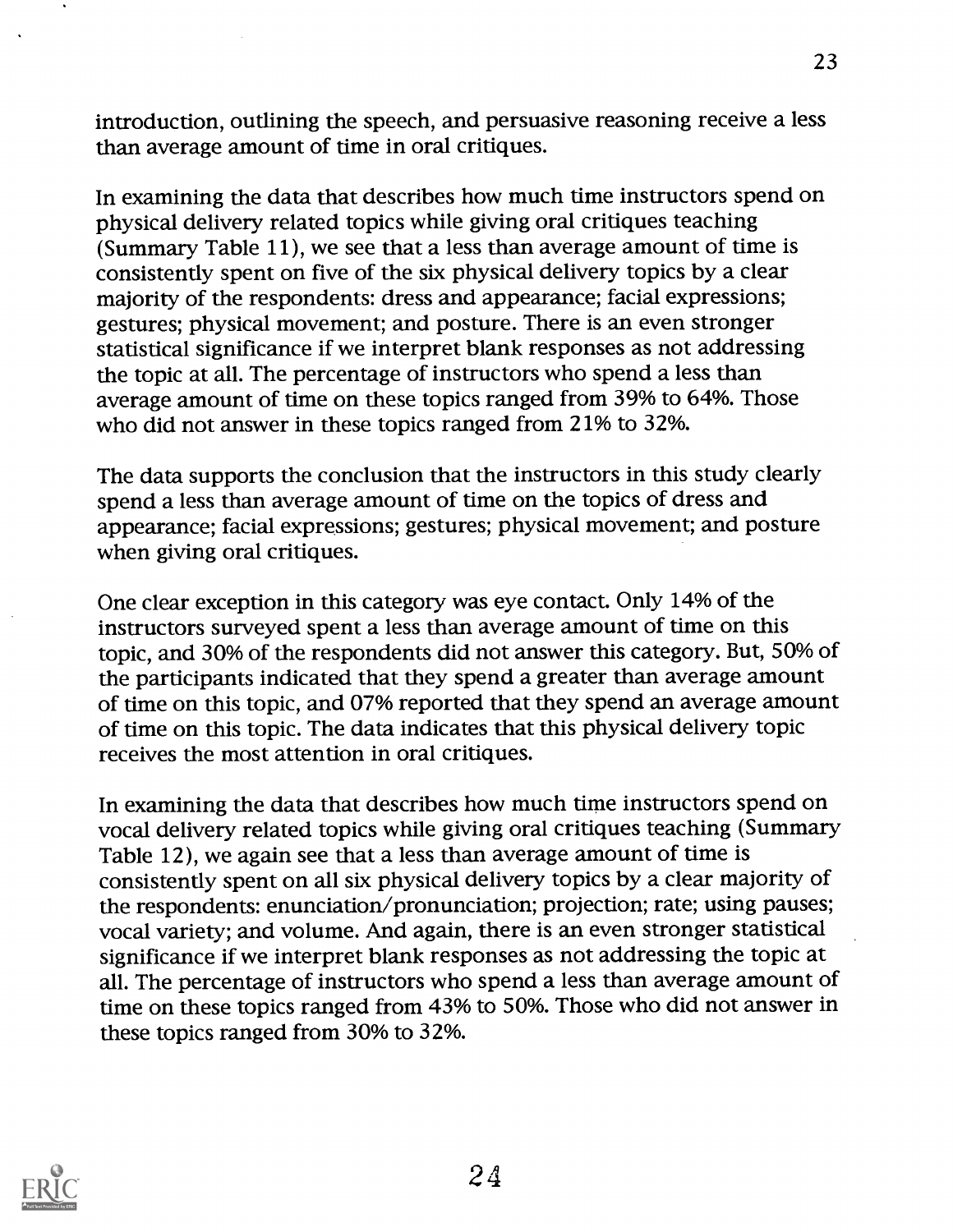The data supports the conclusion that the instructors in this study clearly spend a less than average amount of time on all the topics of vocal delivery choices when giving oral critiques.

These figures support the conclusion that has been drawn from item 20 that indicates that instructors emphasize content over delivery when giving students oral critiques.

However, these figures do not support, or reflect, the increase of those participants who indicated that they spend an equal amount of time on content and delivery issues when giving oral critiques that is noted in question 20.

Based upon the results of this survey, the answer to research question 2 (Do instructors of public speaking place more emphasis on content or delivery when giving oral critiques?) is that instructors of public speaking place more emphasis on content than delivery when giving oral critiques.

## Items 1 through 18: Written Critiques Research Question Three

In examining the data that describes how much time instructors spend on content related topics while giving written critiques teaching (Summary Table 13), we see figures that are more like those that we observed in the data from the teaching category. We see here again that a greater than average amount of time is consistently spent on all six of the content topics by a significant percentage of those surveyed. The percentage of instructors who spend a greater than average amount of time on these topics ranged from 57% to 78% in all six of the content topics. The percentage of instructors who spend a lesser than average amount of time on these topics ranged from 04% to 21% in the six content topics.

Even taking into account the fact that in this category several participants did not respond to these topics does not add much weight to the statistical significance of those who spend less than average time on content during written critiques. The topics in this category show a range of 07% to 18% in responses.

The data supports the conclusion that the instructors in this study clearly spend a greater than average amount of time on content related topics when giving written critiques. The data also indicates that the topics of



24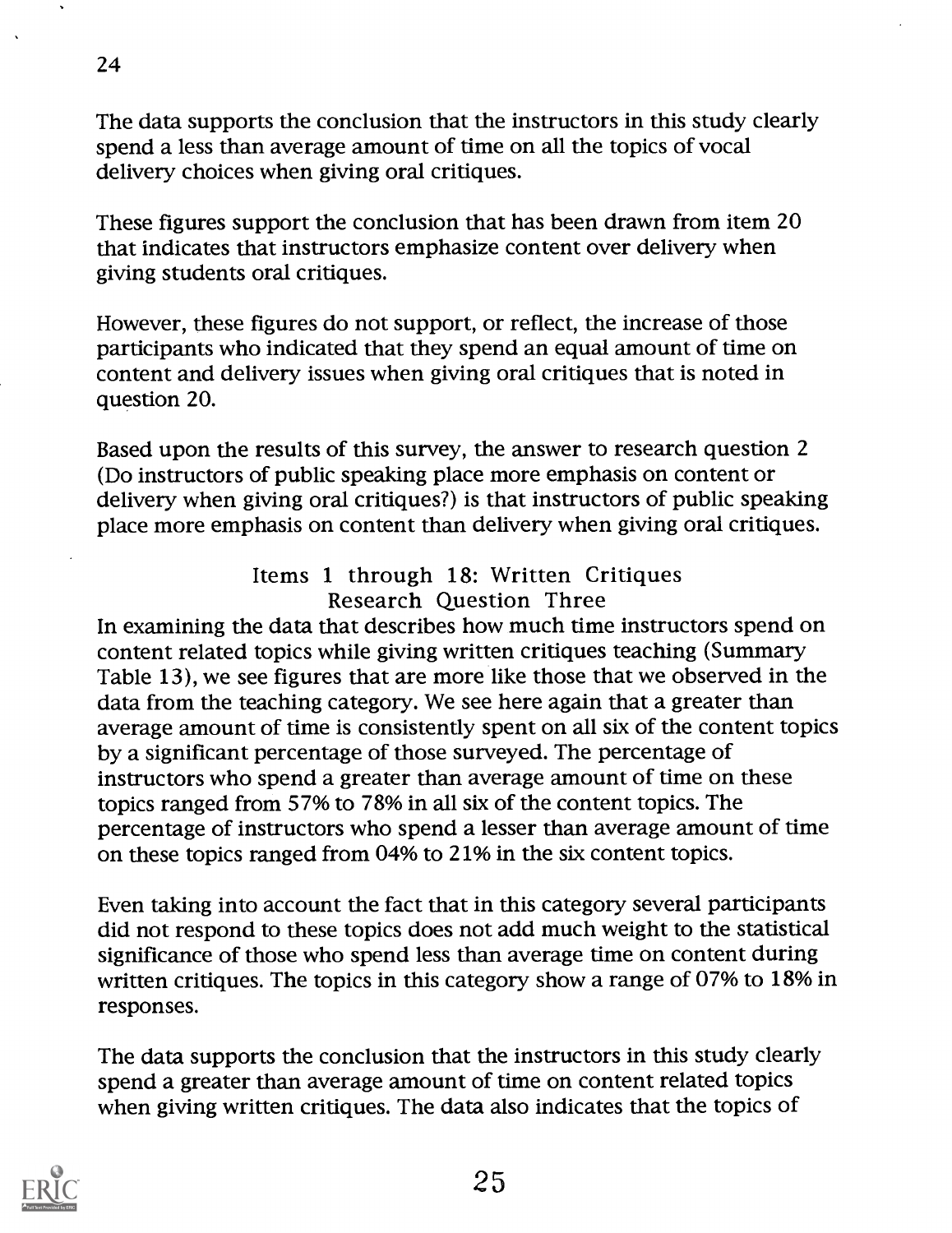supporting evidence and organizational patterns appear to receive the largest amount of time compared to the other four topics in written critiques.

In examining the data that describes how much time instructors spend on physical delivery related topics while giving written critiques teaching (Summary Table 14), we again see that a less than average amount of time is consistently spent on five of the six physical delivery topics by a clear majority of the respondents: dress and appearance; facial expressions; gestures; physical movement; and posture. And, that again there is an even stronger statistical significance if we interpret blank responses as not addressing the topic at all. The percentage of instructors who spend a less than average amount of time on these topics ranged from 43% to 71%. Those who did not answer in these topics ranged from 11% to 21%.

The data supports the conclusion that the instructors in this study clearly spend a less than average amount of time on the topics of dress and appearance; facial expressions; gestures; physical movement; and posture when giving oral critiques.

One clear exception in this category again was eye contact. Only 25% of the instructors surveyed spent a less than average amount of time on this topic, and 11% of the respondents did not answer this category. And again, 50% of the participants indicated that they spend a greater than average amount of time on this topic, and 14% reported that they spend an average amount of time on this topic. The data indicates that this physical delivery topic receives the most attention in oral critiques.

In this category, a specific hierarchy of preference seems to emerge, with eye contact receiving the most attention from instructors, followed by gestures, physical movement, posture, facial expressions, and with dress and appearance clearly receiving the least attention of instructors in written critiques.

In examining the data that describes how much time instructors spend on vocal delivery related topics while giving written critiques teaching (Summary Table 15), we again see that a less than average amount of time is consistently spent on all six physical delivery topics by a clear majority of the respondents, but that there is more balance here than in the two previous categories described. And again, there is an even stronger

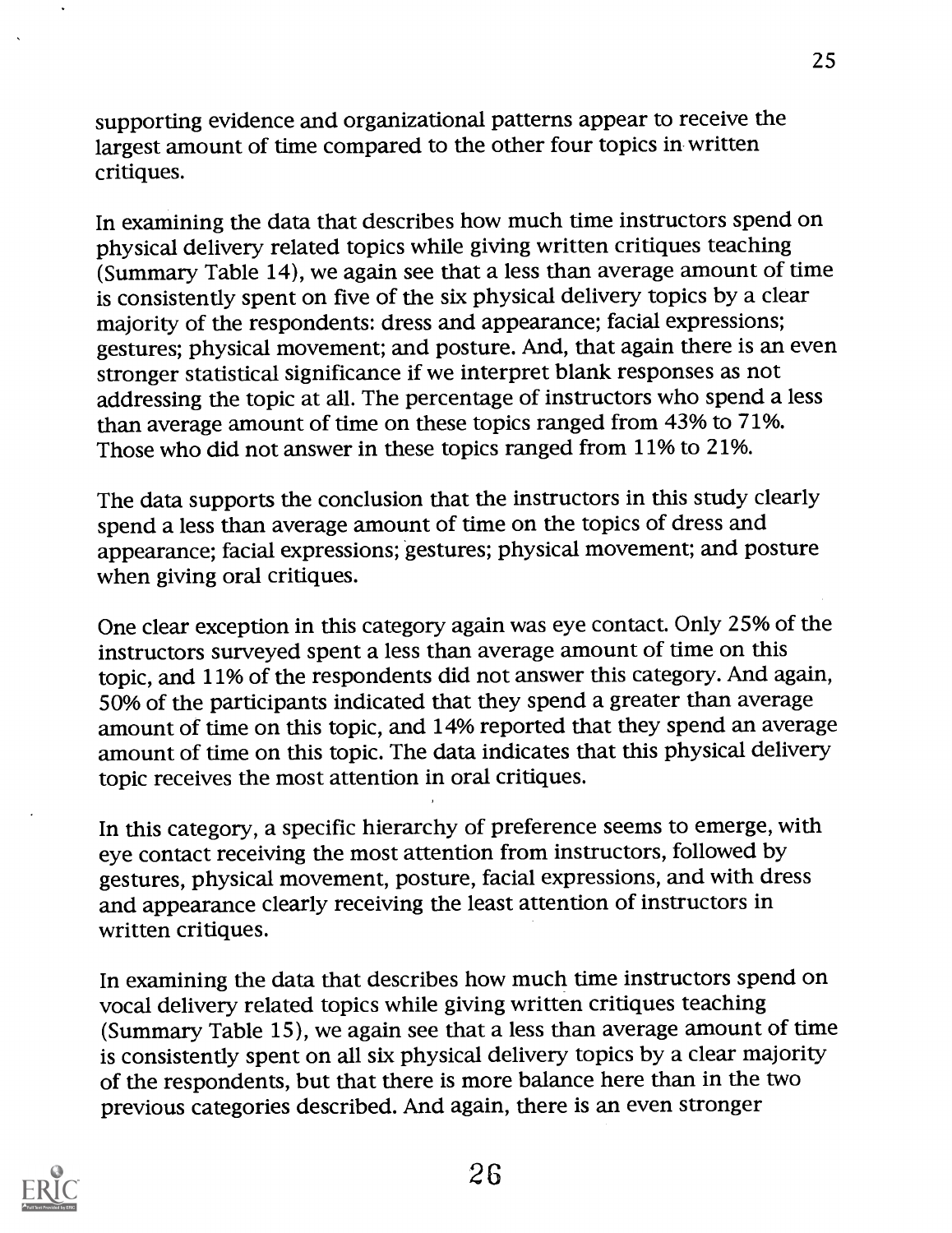statistical significance if we interpret blank responses as not addressing the topic at all. The percentage of instructors who spend a less than average amount of time on these topics ranged from 43% to 57%. Those who did not answer in these topics ranged from 14% to 18%.

The data supports the conclusion that the instructors in this study clearly spend a less than average amount of time on all the topics of vocal delivery choices when giving written critiques. Vocal variety and rate did appear to receive the most attention among these vocal delivery choice topics.

These figures support the conclusion that has been drawn from item 21 that indicates that instructors emphasize content over delivery when giving students written critiques.

However, these figures do not support, or reflect, the increase of those participants who indicated that they spend an equal amount of time on content and delivery issues when giving written critiques that is noted in question 21.

Based upon the results of this survey, the answer to research question 3 (Do instructors of public speaking place more emphasis on content or delivery when giving written critiques?) is that instructors of public speaking place more emphasis on content than delivery when giving written critiques.

### Research Question Four

The last remaining research question is: Do the perceptions of public speaking instructors regarding how much emphasis they place on content and delivery match the actual emphasis that they place on content and delivery? It does not appear that this study can provide a clear cut answer to this question.

Research Questions one through three of this study tell us that in actual practice, a significant majority of the participants of this survey do spend a greater amount of time on content related topics when teaching public speaking, and when giving oral and written critiques, than they spend on delivery related items during the same pursuits.



26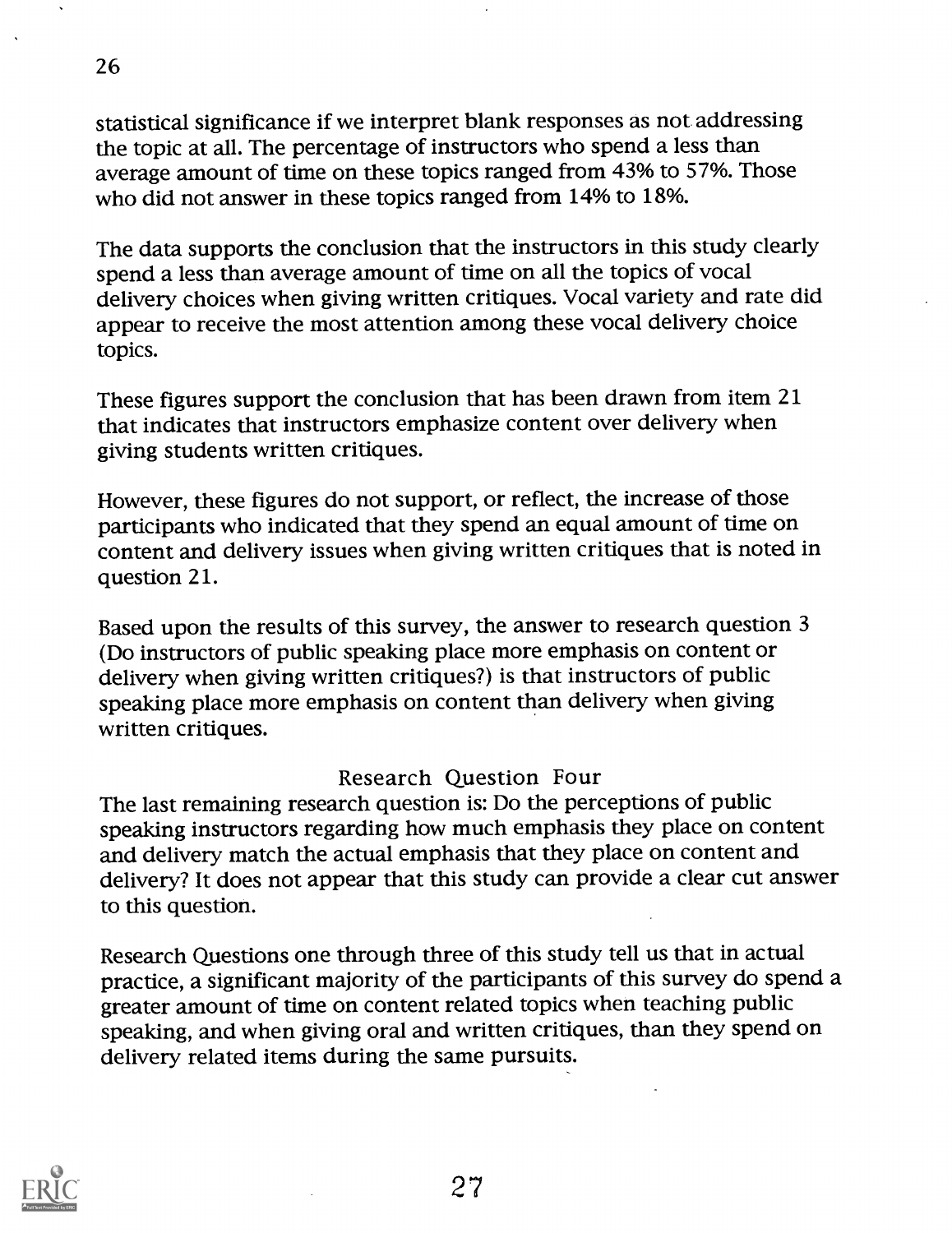Items 19 through 21 of the survey questionnaire tell us that the participants of this survey believe that they place more than 50% of their emphasis on content over delivery when they teach, and give oral and written critiques.

Comparing these conclusions indicates that the answer to research question four is yes, the perceptions of public speaking instructors regarding how much emphasis they place on content and delivery do match the actual emphasis that they place on content and delivery.

But, item 22 of the survey questionnaire tells us that 48% of the participants in this study believe that content is more important than delivery in public speaking. It also tells us that 45% of the participants in this study believe that content and delivery are equally important in public speaking. If that is interpreted to mean that those instructors think that they place an equal amount of time and emphasis on content and delivery, then the answer to research question four is yes and no.

Yes, the perceptions of 48% of the public speaking instructors surveyed regarding how much emphasis they place on content and delivery do match the actual emphasis that they place on content and delivery.

No, the perceptions of 45% of the public speaking instructors surveyed regarding how much emphasis they place on content and delivery do not match the actual emphasis that they place on content and delivery.

Thus, this study cannot provide a clear cut answer to research question four.

## Limitations of the Study

There are four factors that have been noted that limit the reliability of this study. First, because this is a pilot study, it was only administered at two institutions. This does not provide a wide profile of responses. This first factor contributed to the second factor that limits this study, and that is the fact that it is based on an overall low number of responses. The third factor that limits this study is the fact that it is based on a low number of responses from experienced, seasoned faculty members. Over half of the respondents are graduate teaching assistants. A fourth factor that limits this study is that items one through eighteen in the data survey need a "Do not spend any time at all on this topic" response category. All of these

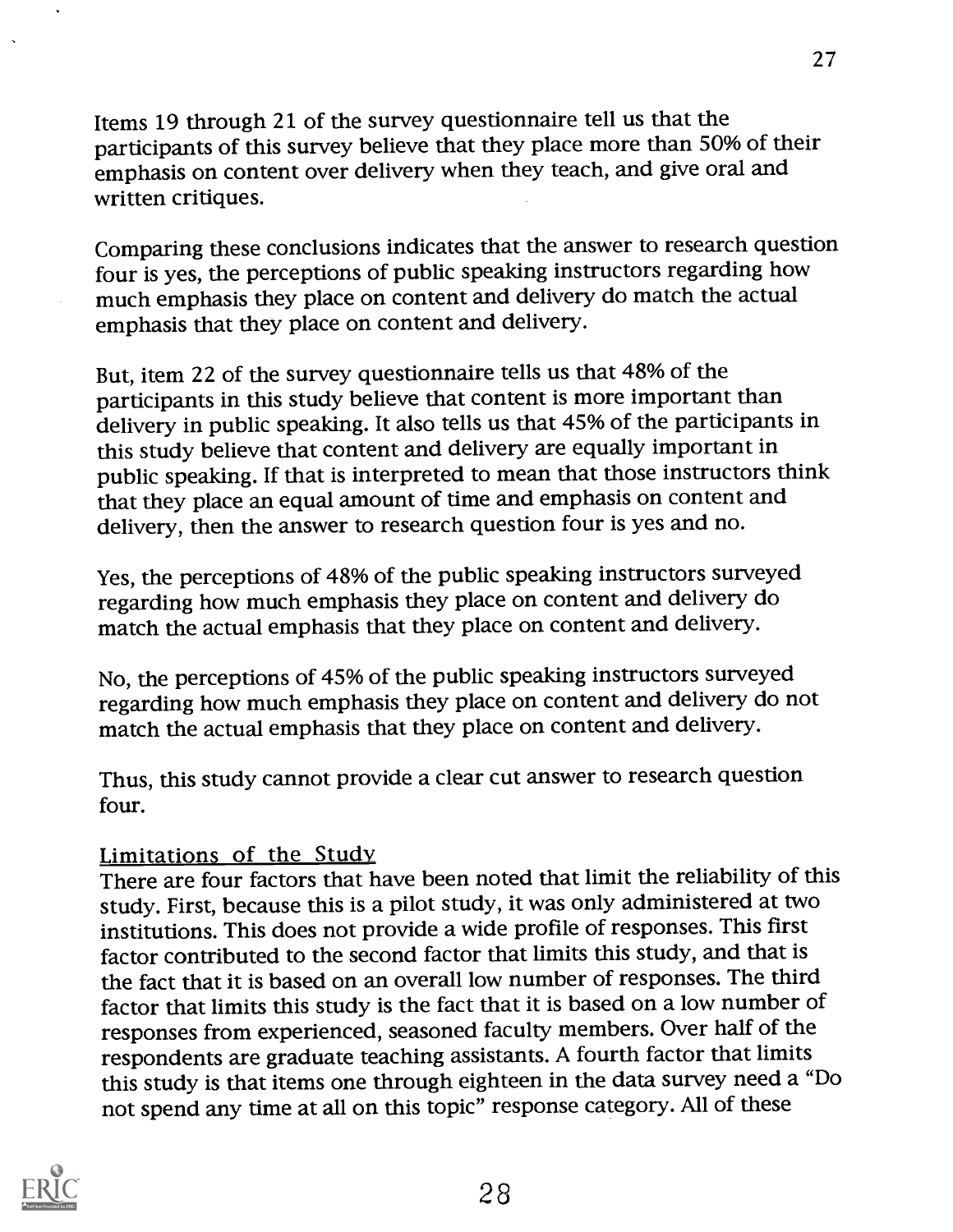factors demonstrate the reason that this is pilot study and it is anticipated that these factors will be eliminated in further studies on this topic.

### Conclusion

28

The results of this pilot study indicate that the questions raised are worthy of pursuit, and they also raise some additional interesting questions. The overall question of where we place our emphasis as teachers, on content or delivery, has significant implications for what we teach our students and how we teach it to them. It also potentially has implications regarding our own backgrounds and how we were taught. Certainly it has implications for the future of public speaking education and pedagogy. I hope to pursue these issues, and others, in future study and research, and I hope that others will also examine these issues in their own research agendi.

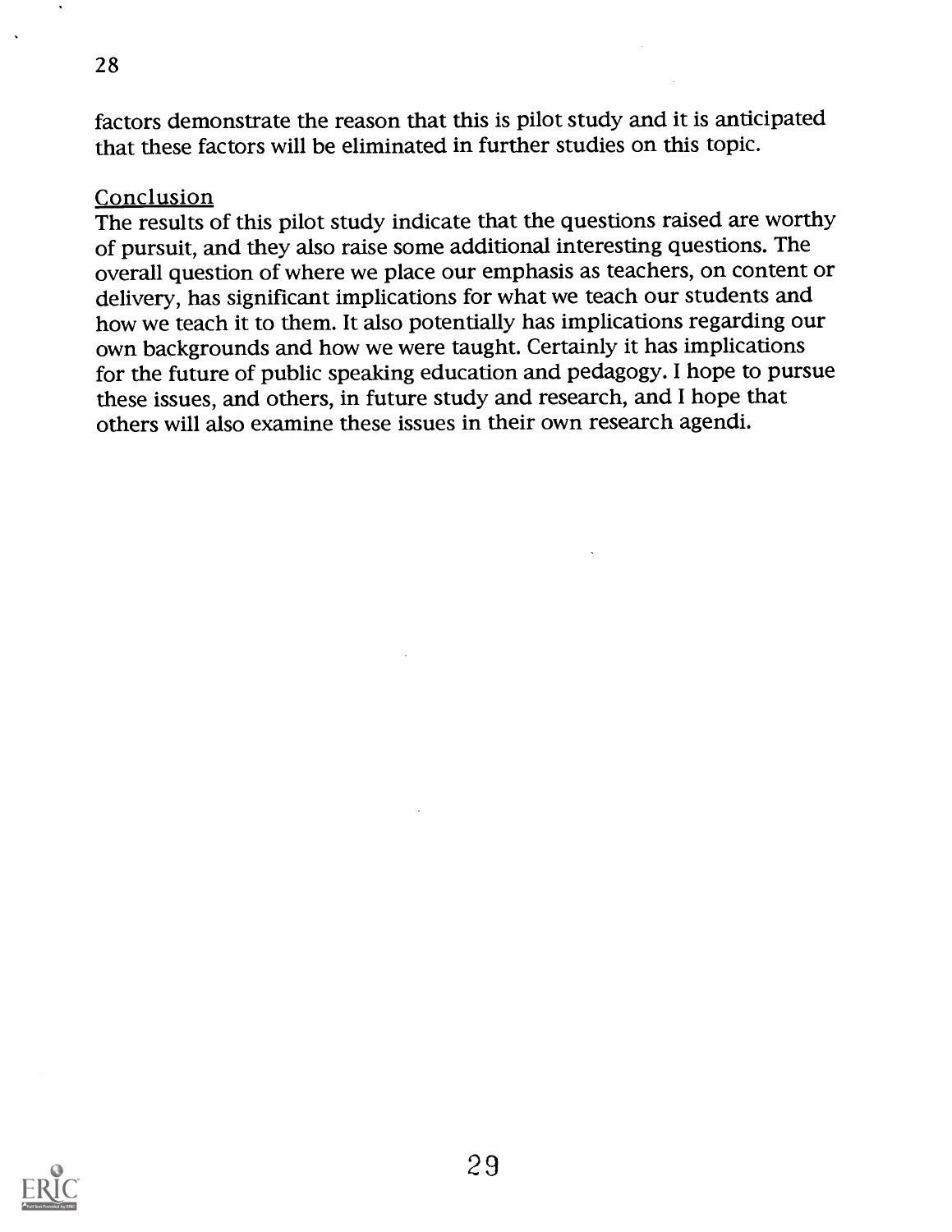## Appendix A

 $\Delta$ 

How much time is given to each public speaking topic when teaching: Content related topics DNA = Did Not Answer  $\ddot{\phantom{0}}$ 

|                | 5. Functions of a conclusion |                                 |                |                         |                |                 |                |
|----------------|------------------------------|---------------------------------|----------------|-------------------------|----------------|-----------------|----------------|
| <b>DNA</b>     | $\mathbf{1}$                 | $\overline{2}$                  | $\overline{3}$ | $\overline{\mathbf{4}}$ | 5              | $6\phantom{.}6$ | $\overline{7}$ |
| $\mathbf{1}$   | $\overline{0}$               | $\mathbf{1}$                    | $\overline{2}$ | 5                       | 5 <sup>5</sup> | $\overline{7}$  | $\overline{7}$ |
|                |                              | 6. Functions of an introduction |                |                         |                |                 |                |
| <b>DNA</b>     | $\mathbf{1}$                 | $\overline{2}$                  | $\overline{3}$ | $\overline{\mathbf{4}}$ | 5              | 6               | $\overline{7}$ |
| $\mathbf{1}$   | $\mathbf{0}$                 | $\mathbf{1}$                    | $\mathbf{1}$   | $5\overline{)}$         | 5              | 5               | 10             |
|                | 8. Organizational patterns   |                                 |                |                         |                |                 |                |
| <b>DNA</b>     | $\mathbf{1}$                 | $\overline{2}$                  | $\overline{3}$ | $\overline{\mathbf{4}}$ | 5              | 6               | $\overline{7}$ |
| $\mathbf{0}$   | $\mathbf{0}$                 | $\mathbf{0}$                    | $\mathbf{1}$   | $\overline{2}$          | 5              | 13              | $\overline{7}$ |
|                | 9. Outlining the speech      |                                 |                |                         |                |                 |                |
| <b>DNA</b>     | $\mathbf{1}$                 | $\overline{2}$                  | $\overline{3}$ | $\overline{4}$          | 5              | 6               | $\overline{7}$ |
| $\mathbf{O}$   | $\overline{0}$               | $\overline{3}$                  | $\overline{3}$ | $\overline{2}$          | 6              | 6               | 8              |
|                | 10. Persuasive Reasoning     |                                 |                |                         |                |                 |                |
| <b>DNA</b>     | $\mathbf{1}$                 | $\overline{2}$                  | $\overline{3}$ | $\overline{\mathbf{4}}$ | 5              | $6\phantom{.}6$ | $\overline{7}$ |
| $\overline{2}$ | $\mathbf{0}$                 | $\mathbf{1}$                    | $\overline{2}$ | $\overline{3}$          | 5              | $\overline{7}$  | $\bf 8$        |
|                | 15. Supporting Evidence      |                                 |                |                         |                |                 |                |
| <b>DNA</b>     | $\mathbf{1}$                 | $\overline{2}$                  | $\overline{3}$ | $\overline{4}$          | 5              | 6               | $\overline{7}$ |
| $\mathbf{0}$   | $\mathbf{0}$                 | $\mathbf 0$                     | $\theta$       | 2                       | $\overline{7}$ | 10              | 9              |

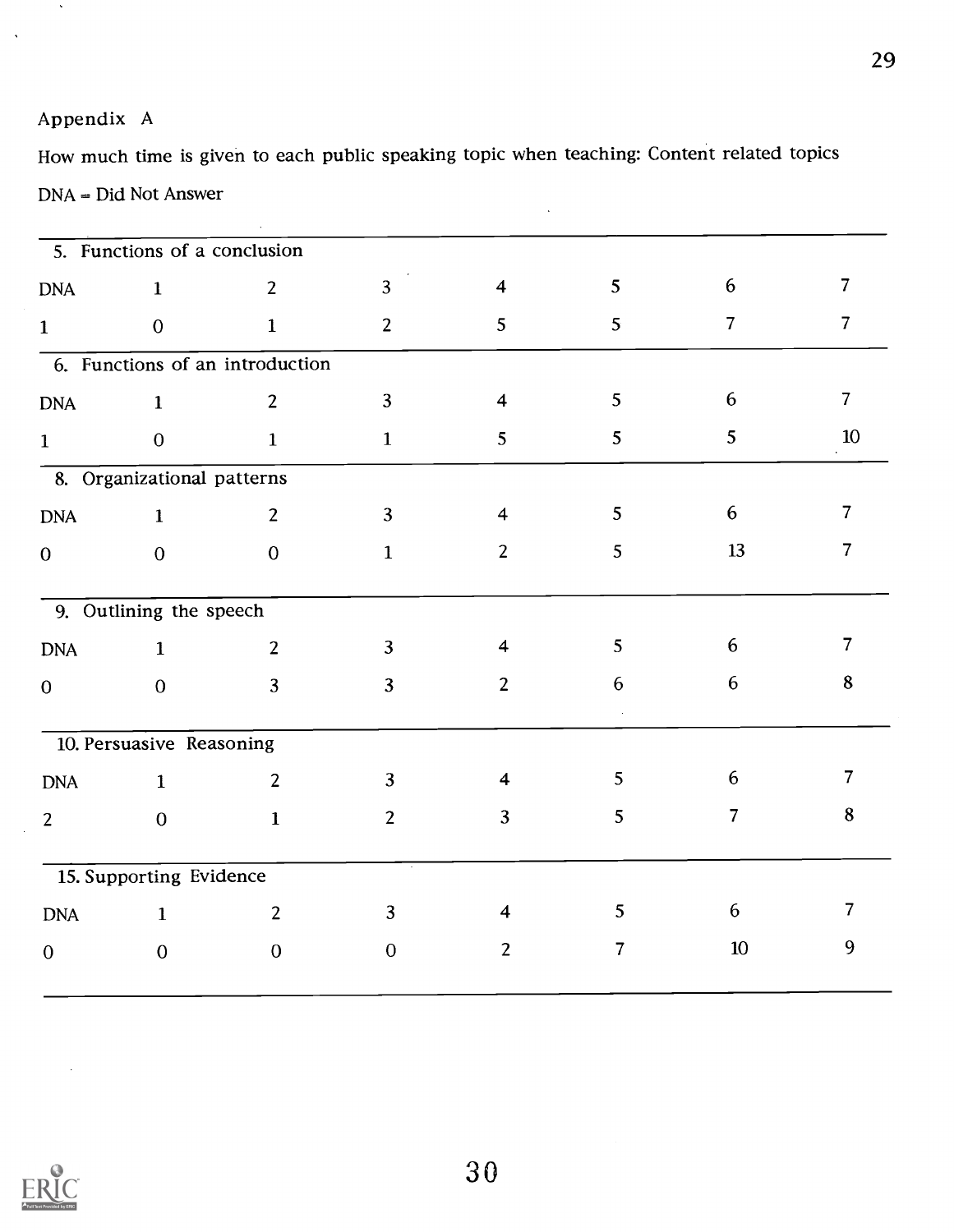$\hat{\mathcal{A}}$ 

## Appendix B

How much time is given to each public speaking topic when teaching: Physical Delivery Choices DNA = Did Not Answer

 $\hat{\gamma}$ 

 $\bar{z}$ 

|                         | 1. Dress and appearance |                         |                       |                         |                     |                      |                               |
|-------------------------|-------------------------|-------------------------|-----------------------|-------------------------|---------------------|----------------------|-------------------------------|
| <b>DNA</b>              | $\mathbf{1}$            | $\overline{2}$          | $\overline{3}$        | $\overline{4}$          | 5 <sub>5</sub>      | 6                    | $\overline{7}$                |
| 2 <sup>7</sup><br>07%   | 12<br>43%               | 9<br>32%                | $\overline{2}$<br>07% | 2 <sup>1</sup><br>07%   | $\mathbf{1}$<br>04% | $\overline{0}$<br>0% | $\overline{0}$<br>0%          |
| 3. Eye Contact          |                         |                         |                       |                         |                     |                      |                               |
| <b>DNA</b>              | $\overline{1}$          | $\overline{2}$          | $\overline{3}$        | $\overline{4}$          | 5 <sup>5</sup>      | 6 <sup>1</sup>       | $\overline{7}$                |
| $\overline{2}$          | $\mathbf{1}$            | $\overline{\mathbf{4}}$ | $\overline{3}$        | 5                       | $\overline{7}$      | $\overline{3}$       | $\overline{\mathbf{3}}$       |
|                         | 4. Facial Expressions   |                         |                       |                         | $\sim$ $\alpha$     |                      |                               |
| <b>DNA</b>              | $\mathbf{1}$            | $\overline{2}$          | $\mathbf{3}$          | $\overline{4}$          | $5\overline{)}$     | 6                    | $\overline{7}$                |
| $\overline{3}$          | $\overline{\mathbf{4}}$ | $\bf 8$                 | $\boldsymbol{8}$      | $\boldsymbol{0}$        | 5                   | $\mathbf{0}$         | $\boldsymbol{0}$              |
| 7. Gestures             |                         |                         |                       |                         |                     |                      |                               |
| <b>DNA</b>              | $\mathbf{1}$            | $\overline{2}$          | $\overline{3}$        | $\overline{\mathbf{4}}$ | 5 <sub>5</sub>      | 6                    | $\overline{7}$                |
| $\overline{3}$          | $\mathbf{1}$            | 9                       | $6\,$                 | $\mathbf{1}$            | 5 <sup>5</sup>      | $\overline{3}$       | $\boldsymbol{0}$              |
|                         | 11. Physical Movement   |                         |                       |                         |                     |                      |                               |
| <b>DNA</b>              | $\mathbf{1}$            | $\overline{2}$          | $\overline{3}$        | $\overline{4}$          | 5 <sub>5</sub>      | 6                    | $\overline{7}$                |
| 3 <sup>1</sup>          | $\overline{3}$          | 6                       | 5 <sup>5</sup>        | $\overline{4}$          | $\overline{3}$      | $\overline{3}$       | $\mathbf{1}$<br>$\mathcal{L}$ |
| 12. Posture             |                         |                         |                       |                         |                     |                      |                               |
| <b>DNA</b>              | $\mathbf{1}$            | $\overline{2}$          | 3 <sup>1</sup>        | $\overline{\mathbf{4}}$ | 5 <sup>5</sup>      | 6                    | $\overline{7}$                |
| $\overline{\mathbf{4}}$ | $6\phantom{.}6$         | $\overline{7}$          | $\overline{3}$        | $\overline{4}$          | $\overline{2}$      | $\overline{2}$       | $\mathbf{0}$                  |
|                         |                         |                         |                       |                         |                     |                      |                               |

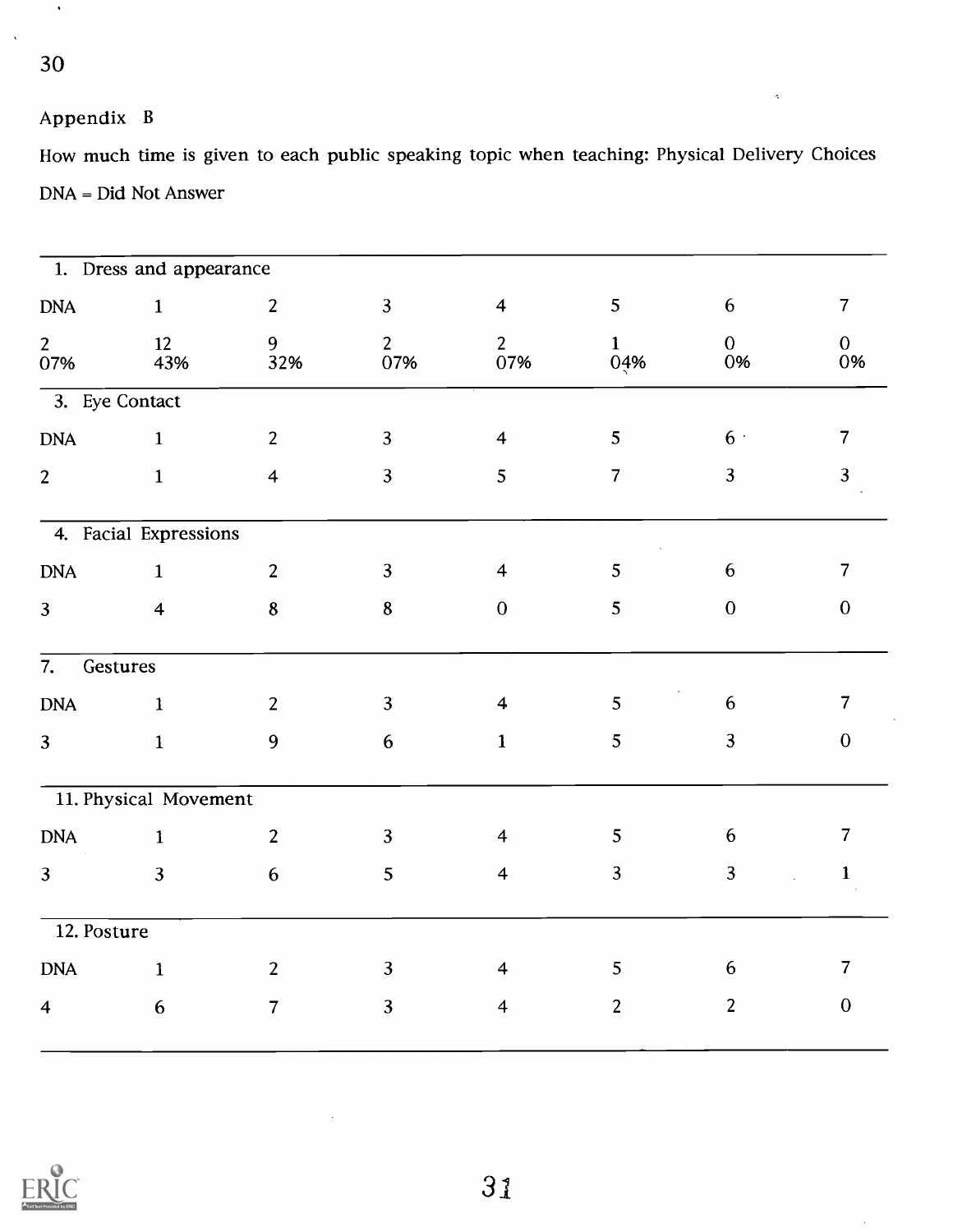## Appendix C

 $\hat{\boldsymbol{\epsilon}}$ 

How much time is given to each public speaking topic when teaching: Vocal Delivery Choices DNA = Did Not Answer

|                                          | 2. Enunciation/Pronunciation |                |                       |                         |                       |                     |                      |
|------------------------------------------|------------------------------|----------------|-----------------------|-------------------------|-----------------------|---------------------|----------------------|
| <b>DNA</b>                               | $\mathbf{1}$                 | $\overline{2}$ | 3 <sub>l</sub>        | 4 <sub>1</sub>          | 5 <sup>5</sup>        | $6\phantom{.}6$     | $\overline{7}$       |
| $\begin{array}{c} 2 \\ 07\% \end{array}$ | 5 <sup>5</sup><br>18%        | 8<br>28%       | 6 <sup>1</sup><br>22% | $\overline{2}$<br>07%   | $\overline{4}$<br>14% | $\mathbf{1}$<br>04% | $\overline{0}$<br>0% |
| 13. Projection                           |                              |                |                       |                         |                       |                     |                      |
| <b>DNA</b>                               | $\mathbf{1}$                 | $\overline{2}$ | $\overline{3}$        | $\overline{\mathbf{4}}$ | 5 <sub>5</sub>        | $\boldsymbol{6}$    | $\overline{7}$       |
| $\overline{4}$                           | 6                            | $6\,$          | 5 <sup>5</sup>        | $\mathbf{3}$            | 3 <sup>1</sup>        | $\mathbf{1}$        | $\mathbf{0}$         |
| $\overline{14.}$ Rate                    |                              |                |                       |                         |                       |                     |                      |
| <b>DNA</b>                               | $\mathbf{1}$                 | $\overline{2}$ | $\overline{3}$        | $\overline{\mathbf{4}}$ | 5 <sub>5</sub>        | $\boldsymbol{6}$    | $\overline{7}$       |
| $\overline{\mathbf{4}}$                  | 2 <sup>1</sup>               | $\bf 8$        | $6\,$                 | $\mathbf{3}$            | 5                     | $\boldsymbol{0}$    | $\boldsymbol{0}$     |
|                                          | 16. Using pauses             |                |                       |                         |                       |                     |                      |
| <b>DNA</b>                               | $\mathbf{1}$                 | $\overline{2}$ | $\overline{3}$        | $\overline{\mathbf{4}}$ | 5                     | 6                   | $\overline{7}$       |
| 2 <sup>1</sup>                           | 5 <sup>1</sup>               | $\bf{8}$       | 5                     | $\overline{\mathbf{4}}$ | $\mathbf{1}$          | $\overline{2}$      | $\mathbf{1}$         |
|                                          | 17. Vocal Variety            |                |                       |                         |                       |                     |                      |
| <b>DNA</b>                               | $\mathbf{1}$                 | $\overline{2}$ | $\overline{3}$        | $\overline{\mathbf{4}}$ | 5 <sub>5</sub>        | $6\phantom{.}6$     | $\overline{7}$       |
| 3 <sup>1</sup>                           | $\overline{\mathbf{4}}$      | $\overline{7}$ | 5                     | $\mathbf{1}$            | $6\,$                 | $\mathbf{1}$        | $\mathbf{1}$         |
| 18. Volume                               |                              |                |                       |                         |                       |                     |                      |
| <b>DNA</b>                               | $\mathbf{1}$                 | $2^{\circ}$    | $\mathbf{3}$          | $\overline{\mathbf{4}}$ | 5 <sup>5</sup>        | $\boldsymbol{6}$    | $\overline{7}$       |
| $\overline{2}$                           | $6\phantom{.}6$              | $\bf 8$        | 5                     | $\mathbf{3}$            | $\overline{2}$        | $\overline{2}$      | $\mathbf{0}$         |
|                                          |                              |                |                       |                         |                       |                     |                      |



 $\sim$   $\sim$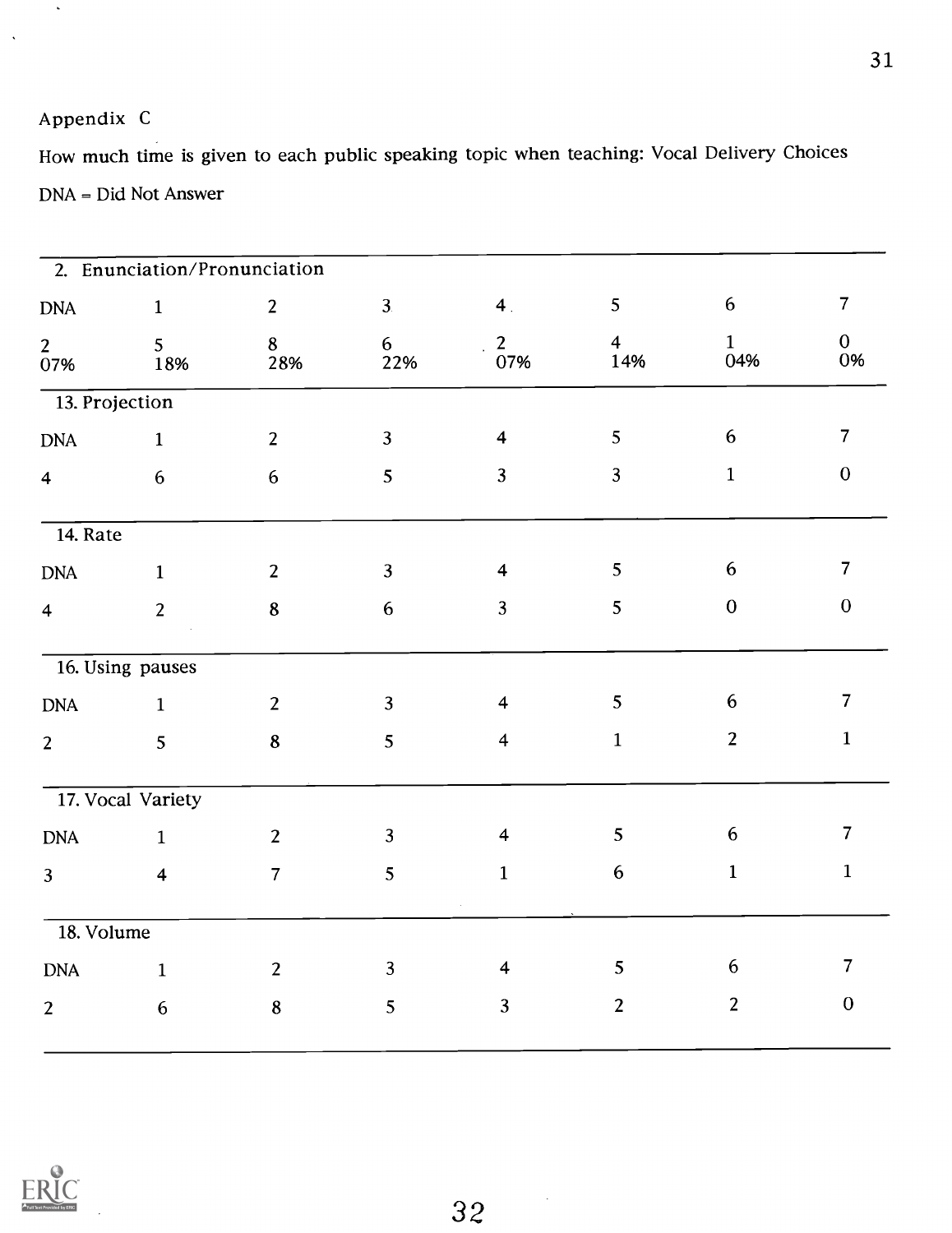# Appendix D

How much time is given to each public speaking topic when giving oral critiques: Content related topics

### DNA = Did Not Answer

|                 | 5. Functions of a conclusion |                                 |                |                         |                  |                         |                 |
|-----------------|------------------------------|---------------------------------|----------------|-------------------------|------------------|-------------------------|-----------------|
| <b>DNA</b>      | $\mathbf{1}$                 | $\overline{2}$                  | $\overline{3}$ | $\overline{\mathbf{4}}$ | 5                | 6                       | $\overline{7}$  |
| $\overline{7}$  | 3                            | 5                               | $\mathbf{1}$   | $\overline{2}$          | $\mathbf{1}$     | 3                       | $6\phantom{1}6$ |
|                 |                              | 6. Functions of an introduction |                |                         |                  |                         |                 |
| <b>DNA</b>      | $\mathbf{1}$                 | $\overline{2}$                  | $\overline{3}$ | $\overline{\mathbf{4}}$ | 5                | $6\phantom{1}6$         | $\overline{7}$  |
| $6\phantom{.}6$ | $\overline{\mathbf{4}}$      | $\overline{\mathbf{4}}$         | $\overline{2}$ | $\mathbf{1}$            | $\mathbf{1}$     | 3                       | $\overline{7}$  |
|                 | 8. Organizational patterns   |                                 |                |                         |                  |                         |                 |
| <b>DNA</b>      | $\mathbf 1$                  | $\overline{2}$                  | $\mathbf{3}$   | $\overline{\mathbf{4}}$ | 5                | 6                       | $\overline{7}$  |
| 5               | 3                            | $\mathbf{1}$                    | $\overline{2}$ | $\mathbf{0}$            | $\boldsymbol{6}$ | $\bf 8$                 | $\overline{3}$  |
|                 | 9. Outlining the speech      |                                 |                |                         |                  |                         |                 |
| <b>DNA</b>      | $\mathbf{1}$                 | $\overline{2}$                  | $\overline{3}$ | $\overline{\mathbf{4}}$ | 5                | 6                       | $\overline{7}$  |
| 8               | $\overline{3}$               | $\overline{2}$                  | $\mathbf{1}$   | $\overline{3}$          | 3                | $\overline{2}$          | 6               |
|                 | 10. Persuasive Reasoning     |                                 |                |                         |                  |                         |                 |
| <b>DNA</b>      | $\mathbf{1}$                 | $\overline{2}$                  | $\overline{3}$ | $\overline{\mathbf{4}}$ | 5                | 6                       | $\overline{7}$  |
| 8               | $\overline{2}$               | $\overline{2}$                  | $\overline{3}$ | $\mathbf{1}$            | $2 \overline{ }$ | 5                       | 5               |
|                 | 15. Supporting Evidence      |                                 |                |                         |                  |                         |                 |
| <b>DNA</b>      | $\mathbf{1}$                 | $\overline{2}$                  | $\overline{3}$ | $\overline{\mathbf{4}}$ | 5 <sup>1</sup>   | 6                       | $\overline{7}$  |
| 5               | $\overline{2}$               | $\mathbf{1}$                    | $\overline{2}$ | 6                       | $\overline{3}$   | $\overline{\mathbf{4}}$ | 5               |



 $\ddot{\phantom{a}}$ 

 $\hat{\mathbf{v}}$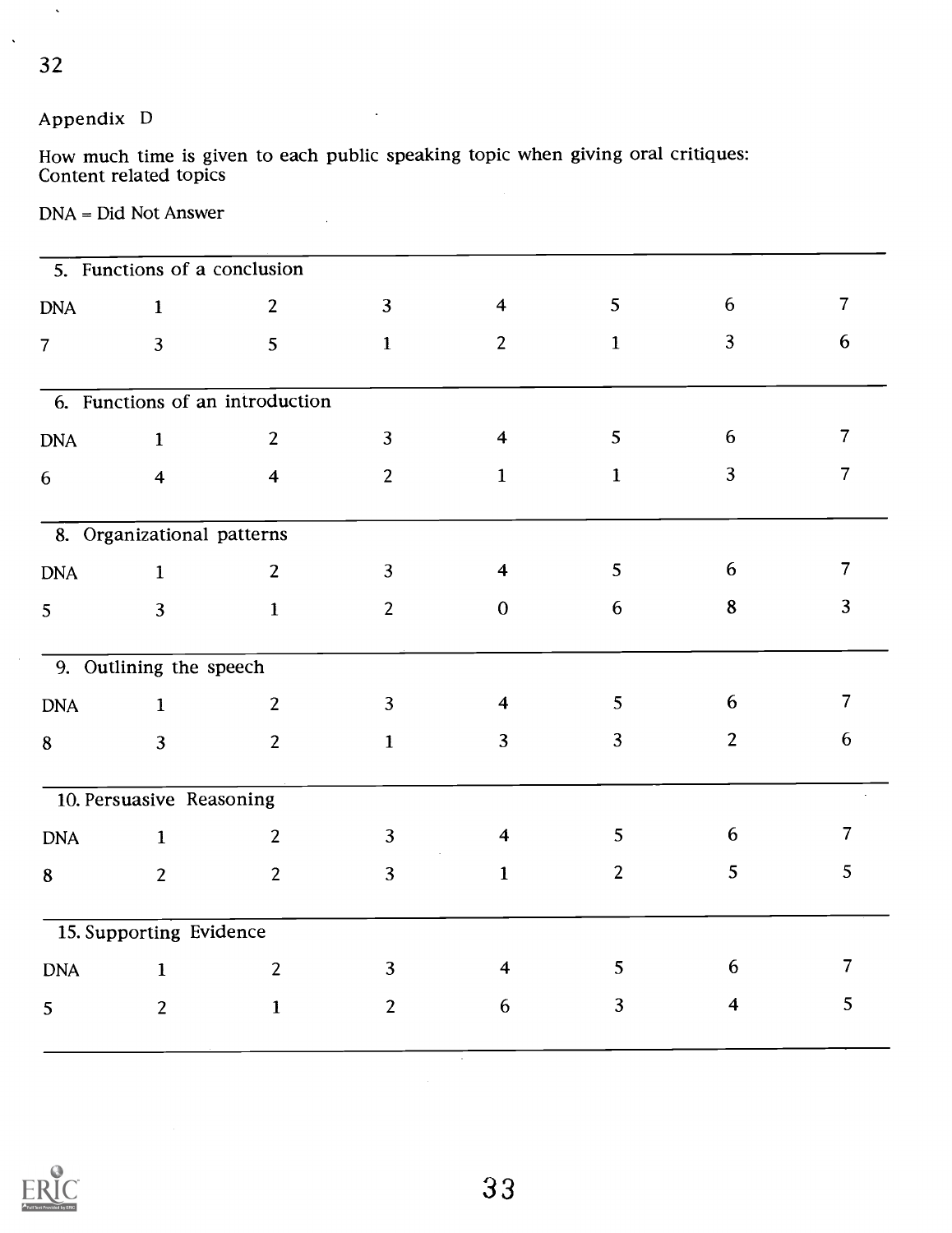## Appendix E

 $\langle \cdot \rangle$ 

 $\bar{\lambda}$ 

How much time is given to each public speaking topic when giving oral critiques: Physical Delivery Choices

DNA = Did Not Answer

 $\sim$ 

|                | $\overline{1}$ . Dress and appearance |                         |                                  |                         |                         |                         |                  |
|----------------|---------------------------------------|-------------------------|----------------------------------|-------------------------|-------------------------|-------------------------|------------------|
| <b>DNA</b>     | $\mathbf{1}$                          | $2^{\circ}$             | $\overline{3}$                   | $\overline{\mathbf{4}}$ | 5                       | 6                       | $\overline{7}$   |
| 9              | $10\,$                                | 6                       | 2 <sup>1</sup><br>$\mathbb{R}^2$ | $\mathbf{0}$            | $\mathbf{0}$            | $\mathbf{0}$            | $\mathbf{1}$     |
|                |                                       |                         |                                  |                         |                         |                         |                  |
| 3. Eye Contact |                                       |                         |                                  |                         |                         |                         |                  |
| <b>DNA</b>     | $\mathbf{1}$                          | $\overline{2}$          | 3 <sup>1</sup>                   | $\overline{\mathbf{4}}$ | 5                       | 6                       | $\overline{7}$   |
| 8              | $\overline{2}$                        | $\overline{1}$          | $\mathbf{1}$                     | $\overline{2}$          | 8                       | $\overline{\mathbf{4}}$ | $\overline{2}$   |
|                |                                       |                         |                                  |                         |                         |                         |                  |
|                | 4. Facial Expressions                 |                         |                                  |                         |                         |                         |                  |
| <b>DNA</b>     | $\mathbf{1}$                          | 2 <sup>1</sup>          | $\overline{3}$                   | $\overline{\mathbf{4}}$ | 5                       | $6\phantom{.}6$         | $\overline{7}$   |
| $\overline{7}$ | $\overline{7}$                        | $\overline{3}$          | $\overline{\mathbf{4}}$          | $\overline{3}$          | $\overline{3}$          | $\mathbf{1}$            | $\boldsymbol{0}$ |
| 7.             | Gestures                              |                         |                                  |                         |                         |                         |                  |
| <b>DNA</b>     | $\mathbf{1}$                          | $\overline{2}$          | $\overline{3}$                   | $\overline{\mathbf{4}}$ | 5                       | 6                       | $\overline{7}$   |
| 6              | 5                                     | $\overline{\mathbf{4}}$ | 5                                | $\mathbf{0}$            | $\overline{\mathbf{4}}$ | $\overline{\mathbf{4}}$ | $\boldsymbol{0}$ |
|                |                                       |                         |                                  |                         |                         |                         |                  |
|                | 11. Physical Movement                 |                         |                                  |                         |                         |                         |                  |
| <b>DNA</b>     | $\mathbf{1}$                          | $\overline{2}$          | $\overline{3}$                   | $\overline{\mathbf{4}}$ | 5                       | 6                       | $\overline{7}$   |
| 8              | $\overline{2}$                        | $6\phantom{1}6$         | $\overline{3}$                   | $\mathbf{1}$            | $\overline{2}$          | 5                       | $\mathbf{1}$     |
|                |                                       |                         |                                  |                         |                         |                         |                  |
| 12. Posture    |                                       |                         |                                  |                         |                         |                         |                  |
| <b>DNA</b>     | $\mathbf{1}$                          | $\overline{2}$          | $\overline{3}$                   | $\overline{\mathbf{4}}$ | 5                       | 6                       | $\overline{7}$   |
| 8              | $\overline{7}$                        | 5                       | $\overline{3}$                   | $\overline{2}$          | $\mathbf{1}$            | $\overline{2}$          | $\mathbf{0}$     |



34

 $\ddot{\phantom{a}}$ 

 $\bar{z}$ 

 $\ddot{\phantom{0}}$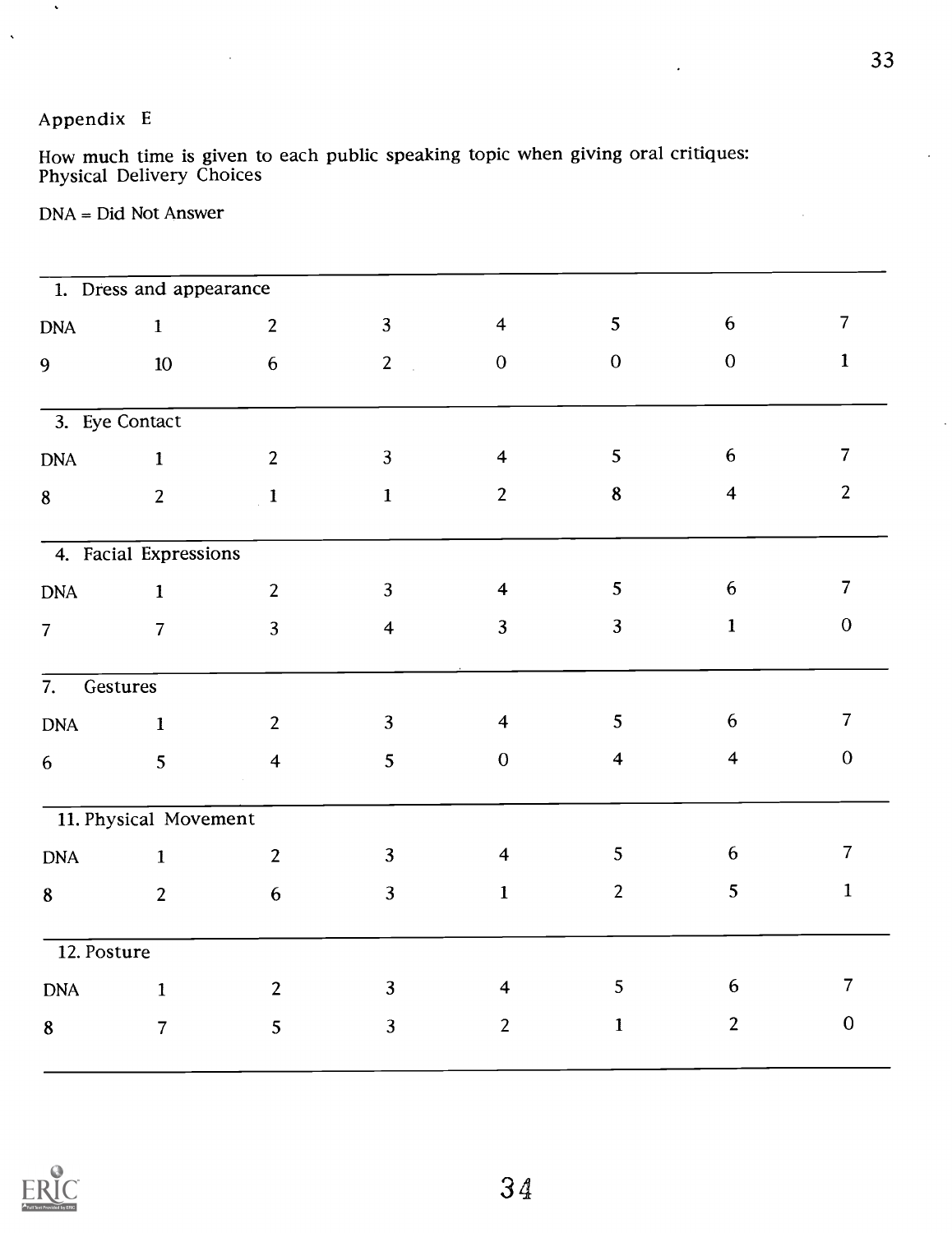## 34

 $\langle \rangle$  $\mathbf{x}^{\pm}$  $\ddot{\phantom{a}}$ 

## Appendix F

How much time is given to each public speaking topic when giving oral critiques: Vocal Delivery Choices

 $\bar{r}$ 

## DNA = Did Not Answer

|                              |                         | 2. Enunciation/Pronunciation |                         |                                           |                         |                                 |                |
|------------------------------|-------------------------|------------------------------|-------------------------|-------------------------------------------|-------------------------|---------------------------------|----------------|
| <b>DNA</b><br>$\sim 10^{-1}$ | $\mathbf{1}$            | $\overline{2}$               | $\overline{3}$          | $\overline{4}$                            | 5                       | 6                               | $\overline{7}$ |
| 9                            | 6                       | $6\phantom{a}$               | $\overline{2}$          | $\langle \cdot \rangle$<br>$\overline{2}$ | $\mathbf{1}$            | $\overline{2}$                  | $\mathbf{0}$   |
| 13. Projection               |                         |                              |                         |                                           |                         |                                 |                |
| <b>DNA</b>                   | $\mathbf{1}$            | $\overline{2}$               | $\overline{3}$          | $\overline{\mathbf{4}}$                   | 5                       | $6\,$                           | $\overline{7}$ |
| 8                            | 5                       | $\overline{\mathbf{4}}$      | 5                       | $\overline{3}$                            | $\overline{2}$          | $\boldsymbol{0}$                | $\mathbf{1}$   |
| 14. Rate                     |                         |                              |                         |                                           |                         |                                 |                |
| <b>DNA</b>                   | $\mathbf{1}$            | $\overline{2}$               | $\overline{3}$          | $\overline{4}$                            | 5                       | $6\,$                           | $\overline{7}$ |
| 8                            | $\mathbf{3}$            | $\overline{\mathbf{4}}$      | $6\phantom{.}6$         | $\boldsymbol{0}$                          | $\overline{\mathbf{4}}$ | 2 <sup>1</sup><br>$\mathcal{L}$ | $\mathbf{1}$   |
|                              | 16. Using pauses        |                              |                         |                                           |                         |                                 |                |
| <b>DNA</b>                   | $\mathbf 1$             | $\overline{2}$               | $\mathbf{3}$            | $\overline{4}$                            | 5                       | 6                               | $\overline{7}$ |
| 8                            | $\overline{\mathbf{4}}$ | 5                            | $\overline{3}$          | $\overline{\mathbf{4}}$                   | $\mathbf{1}$            | $\overline{2}$                  | $\mathbf 1$    |
|                              | 17. Vocal Variety       |                              |                         |                                           |                         |                                 |                |
| <b>DNA</b>                   | $\mathbf{1}$            | $\overline{2}$               | $\overline{3}$          | $\overline{\mathbf{4}}$                   | 5 <sub>1</sub>          | 6                               | $\overline{7}$ |
| 8                            | $\overline{\mathbf{4}}$ | $\overline{4}$               | $\overline{\mathbf{4}}$ | $\mathbf{1}$                              | $5 -$                   | $\overline{2}$                  | $\bf{0}$       |
| 18. Volume                   |                         |                              |                         |                                           |                         |                                 |                |
| <b>DNA</b>                   | $\mathbf{1}$            | $\overline{2}$               | $\overline{3}$          | $\overline{\mathbf{4}}$                   | 5                       | $6\phantom{.}6$                 | $\overline{7}$ |
| 8                            | 5                       | $\overline{3}$               | 5                       | $\mathbf{1}$                              | $\mathbf{3}$            | $\overline{2}$                  | $\mathbf{1}$   |
|                              |                         |                              |                         |                                           |                         |                                 |                |

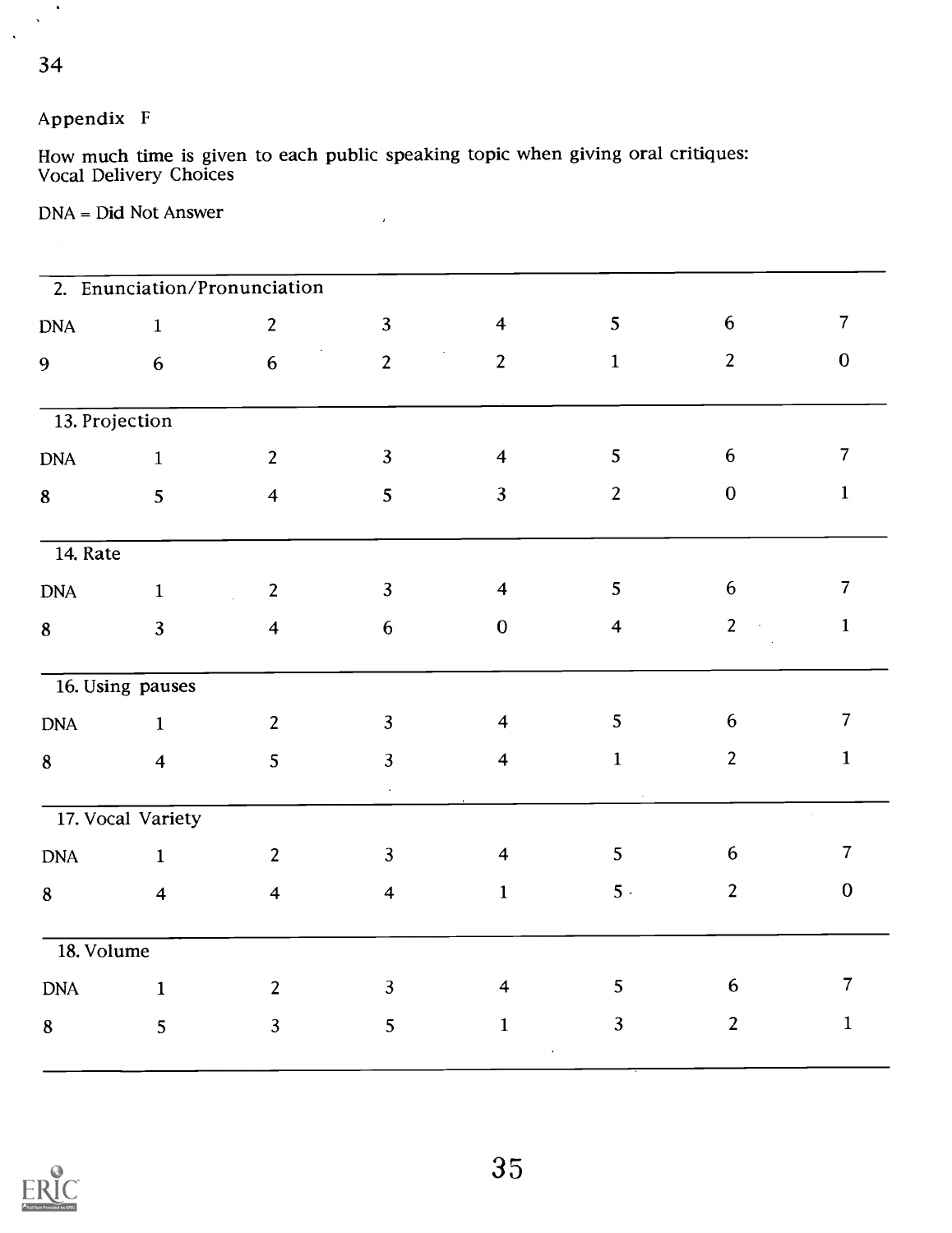## Appendix G

 $\hat{\phantom{a}}$  $\mathbf{v}$ 

> How much time is given to each public speaking topic when giving written critiques: Content related topics

### DNA = Did Not Answer

|                         | 5. Functions of a conclusion |                                 |                |                         |                         |                  |                |
|-------------------------|------------------------------|---------------------------------|----------------|-------------------------|-------------------------|------------------|----------------|
| <b>DNA</b>              | $\mathbf{1}$                 | $\overline{2}$                  | $\overline{3}$ | $\overline{\mathbf{4}}$ | 5                       | $6\phantom{1}$   | $\overline{7}$ |
| $\overline{\mathbf{4}}$ | $\mathbf{0}$                 | $\overline{2}$                  | $\mathbf{1}$   | 5                       | 5                       | $\overline{4}$   | $\overline{7}$ |
|                         |                              | 6. Functions of an introduction |                |                         |                         |                  |                |
| <b>DNA</b>              | $\mathbf{1}$                 | $\overline{2}$                  | $\overline{3}$ | $\overline{\mathbf{4}}$ | 5 <sub>5</sub>          | 6                | $\overline{7}$ |
| $\overline{\mathbf{4}}$ | $\mathbf 0$                  | $\mathbf{1}$                    | $\mathbf{1}$   | $\overline{4}$          | 5                       | 6                | $\overline{7}$ |
|                         | 8. Organizational patterns   |                                 |                |                         |                         |                  |                |
| <b>DNA</b>              | $\mathbf 1$                  | $\overline{2}$                  | $\overline{3}$ | $\overline{4}$          | 5                       | 6                | $\overline{7}$ |
| $\overline{2}$          | $\mathbf 0$                  | $\overline{3}$                  | $\overline{2}$ | $\mathbf{1}$            | $\overline{\mathbf{4}}$ | 11               | 5              |
|                         | 9. Outlining the speech      |                                 |                |                         |                         |                  |                |
| <b>DNA</b>              | $\mathbf{1}$                 | $\overline{2}$                  | $\overline{3}$ | $\overline{\mathbf{4}}$ | 5                       | 6                | $\overline{7}$ |
| 5                       | $\mathbf{1}$                 | $\overline{3}$                  | $\mathbf{1}$   | $\overline{2}$          | $6\phantom{.}6$         | $\overline{3}$   | $\overline{7}$ |
|                         | 10. Persuasive Reasoning     |                                 |                |                         |                         |                  |                |
| <b>DNA</b>              | $\mathbf{1}$                 | $\overline{2}$                  | $\overline{3}$ | $\overline{\mathbf{4}}$ | 5 <sup>5</sup>          | $6\phantom{1}6$  | $\overline{7}$ |
| $\overline{3}$          | $0^{\circ}$                  | $\mathbf{1}$                    | 5              | $\mathbf{1}$            | 5                       | $\boldsymbol{6}$ | $\overline{7}$ |
|                         | 15. Supporting Evidence      |                                 |                |                         |                         |                  |                |
| <b>DNA</b>              | $\mathbf{1}$                 | $\overline{2}$                  | $\overline{3}$ | $\overline{4}$          | 5                       | 6                | $\overline{7}$ |
| $\overline{2}$          | $\mathbf 0$                  | $\mathbf 0$                     | $\mathbf{1}$   | $\overline{3}$          | 5 <sup>5</sup>          | 9                | 8              |

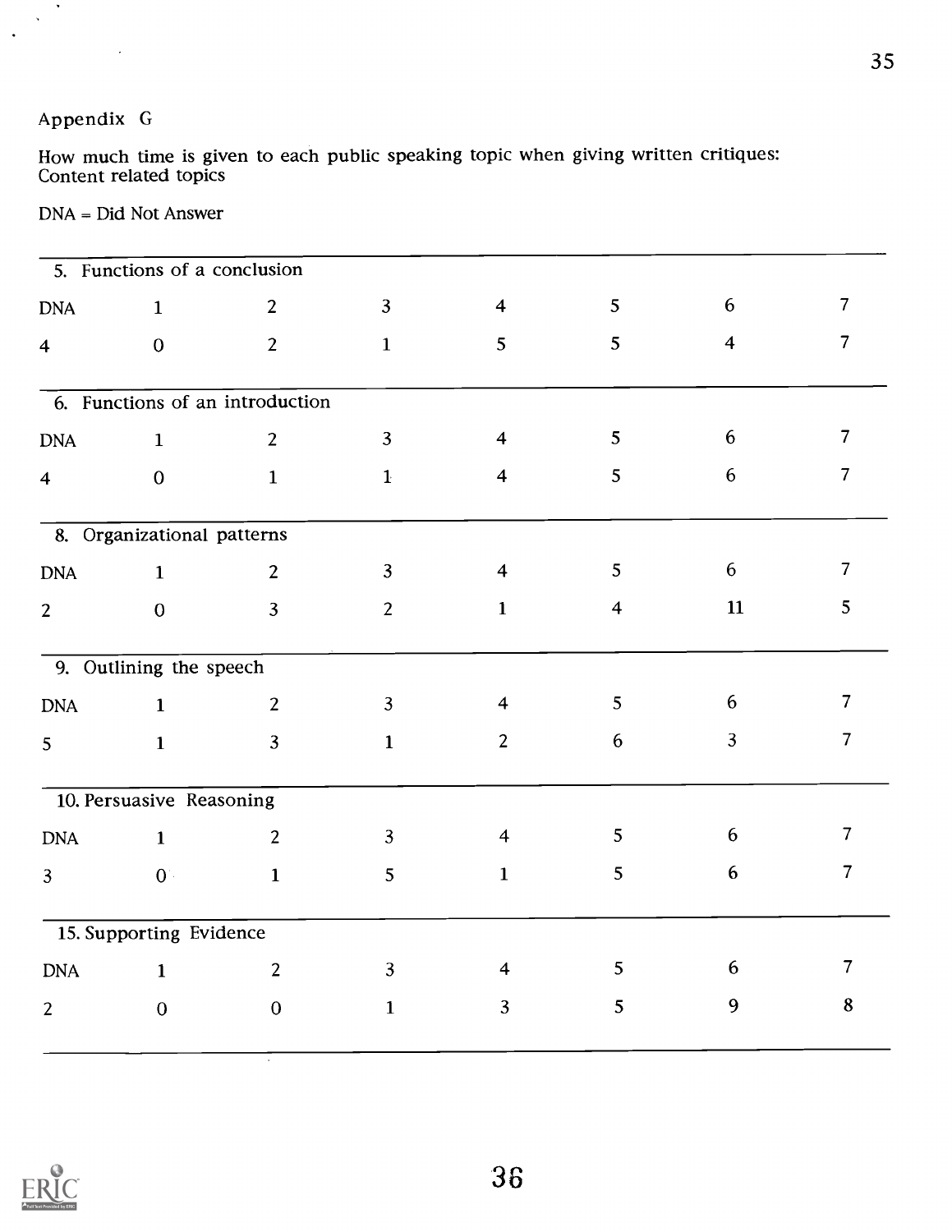36

 $\mathcal{N}_{\mathrm{c}}$  $\langle \cdot \rangle$ 

 $\mathcal{O}^{\mathcal{O}}$  $\ddot{\phantom{a}}$ 

## Appendix H

How much time is given to each public speaking topic when giving written critiques: Physical Delivery Choices

 $\gamma$ 

## DNA = Did Not Answer

|                  | 1. Dress and appearance |                         |                  |                         |                 |                  |                |
|------------------|-------------------------|-------------------------|------------------|-------------------------|-----------------|------------------|----------------|
| $\mathbf{DNA}$   | $1\,$                   | $\overline{2}$          | $\overline{3}$   | $\overline{\mathbf{4}}$ | 5               | $\boldsymbol{6}$ | $\overline{7}$ |
| 5 <sup>1</sup>   | 13                      | 5 <sup>5</sup>          | $\overline{2}$   | $\overline{3}$          | $\mathbf{0}$    | $\mathbf{0}$     | $\mathbf{0}$   |
| 3. Eye Contact   |                         |                         |                  | $\mathbb{R}^3$          |                 |                  |                |
| <b>DNA</b>       | $\mathbf{1}$            | $\overline{2}$          | $\overline{3}$   | $\overline{\mathbf{4}}$ | 5               | $6\phantom{.}6$  | $\overline{7}$ |
| 3 <sup>1</sup>   | $\overline{2}$          | $\overline{3}$          | $\overline{2}$   | $\overline{\mathbf{4}}$ | 6               | 5                | $\overline{3}$ |
|                  | 4. Facial Expressions   |                         |                  |                         |                 |                  |                |
| <b>DNA</b>       | $\mathbf{1}$            | $\overline{2}$          | $\overline{3}$   | $\overline{\mathbf{4}}$ | 5               | $6\phantom{.}6$  | $\overline{7}$ |
| $6\phantom{.}6$  | $\boldsymbol{6}$        | $\overline{3}$          | $\overline{7}$   | $\overline{3}$          | $\overline{2}$  | $\mathbf{1}$     | $\mathbf{0}$   |
| 7.               | Gestures                |                         |                  |                         |                 |                  |                |
| <b>DNA</b>       | $\mathbf{1}$            | $\overline{2}$          | $\mathbf{3}$     | $\overline{\mathbf{4}}$ | $5\phantom{.0}$ | 6                | $\overline{7}$ |
| $\overline{4}$   | $\overline{2}$          | $\overline{\mathbf{4}}$ | 8                | $\overline{3}$          | 5               | $\overline{2}$   | $\overline{0}$ |
|                  | 11. Physical Movement   |                         |                  |                         |                 |                  |                |
| <b>DNA</b>       | $\mathbf{1}$            | $\overline{2}$          | $\overline{3}$   | $\overline{\mathbf{4}}$ | 5               | 6                | $\overline{7}$ |
| 5 <sup>5</sup>   | $\overline{2}$          | $\overline{\mathbf{4}}$ | $\boldsymbol{6}$ | $\boldsymbol{6}$        | 3               | $\mathbf{1}$     | $\mathbf{1}$   |
| 12. Posture      |                         |                         |                  |                         |                 |                  |                |
| <b>DNA</b>       | $\mathbf{1}$            | $\overline{2}$          | $\mathbf{3}$     | $\overline{\mathbf{4}}$ | 5               | 6                | $\overline{7}$ |
| $\boldsymbol{6}$ | $\boldsymbol{6}$        | $5\overline{)}$         | $\overline{3}$   | $\overline{\mathbf{4}}$ | $\overline{3}$  | $\mathbf 1$      | $\mathbf 0$    |

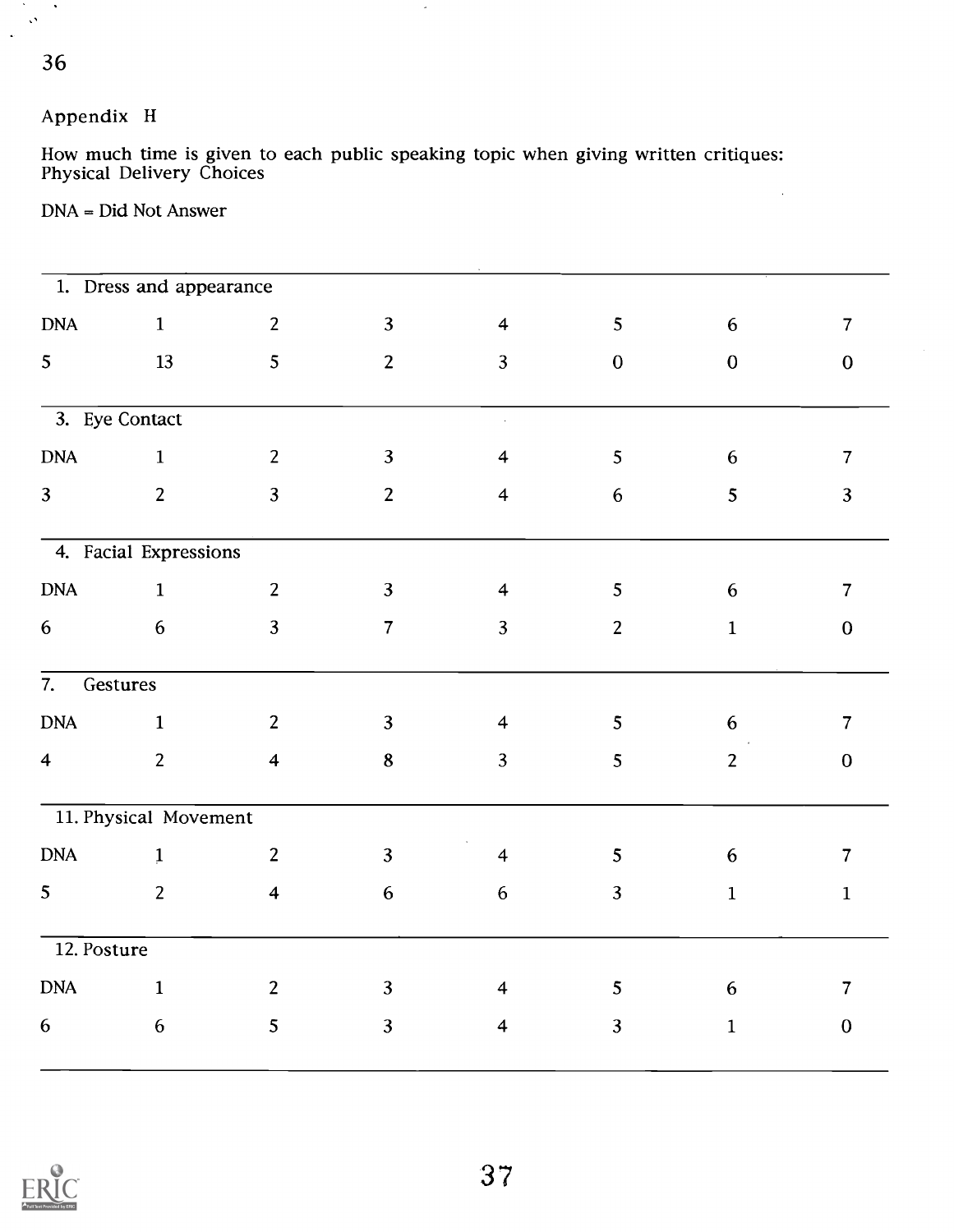## Appendix <sup>I</sup>

 $\lambda$  $\hat{\mathbf{v}}$  $\mathbf{A}$ 

> How much time is given to each public speaking topic when giving written critiques: Vocal Delivery Choices

|  | $DNA = Did Not Answer$ |  |
|--|------------------------|--|
|  |                        |  |

|                               |                         | 2. Enunciation/Pronunciation |                 |                         |                     |                  |                |
|-------------------------------|-------------------------|------------------------------|-----------------|-------------------------|---------------------|------------------|----------------|
| <b>DNA</b>                    | $\mathbf 1$             | $\overline{2}$               | $\overline{3}$  | $\overline{\mathbf{4}}$ | 5                   | $6\phantom{.}6$  | $\overline{7}$ |
| $\overline{\mathbf{4}}$       | 5                       | $\overline{7}$               | $\overline{3}$  | $\overline{\mathbf{4}}$ | $\overline{3}$      | $\overline{2}$   | $\mathbf 0$    |
| 13. Projection                |                         |                              |                 |                         |                     |                  |                |
| <b>DNA</b>                    | $\mathbf{1}$            | $\overline{2}$               | $\overline{3}$  | $\overline{\mathbf{4}}$ | 5                   | $6\,$            | $\overline{7}$ |
| $\overline{4}$                | 5                       | $6\phantom{.}6$              | 5               | $\overline{3}$          | $\mathbf{1}$        | $\overline{2}$   | $\mathbf{1}$   |
| $\overline{14. \text{ Rate}}$ |                         |                              |                 |                         |                     |                  |                |
| <b>DNA</b>                    | $\mathbf{1}$            | $\overline{2}$               | $\overline{3}$  | $\overline{\mathbf{4}}$ | 5                   | $6\phantom{.}6$  | $\overline{7}$ |
| $\overline{\mathbf{4}}$       | $\mathbf{1}$            | $\overline{7}$               | 5               | $\overline{2}$          | 5<br>$\mathbb{R}^2$ | 3                | $\mathbf{1}$   |
|                               | 16. Using pauses        |                              |                 |                         |                     |                  |                |
| <b>DNA</b>                    | $\mathbf{1}$            | $\overline{2}$               | $\overline{3}$  | $\overline{4}$          | 5                   | $\boldsymbol{6}$ | $\overline{7}$ |
| 5                             | $\overline{\mathbf{4}}$ | $6\phantom{.}6$              | $\overline{3}$  | $\overline{\mathbf{4}}$ | $\overline{2}$      | $\overline{3}$   | $\mathbf{1}$   |
|                               | 17. Vocal Variety       |                              |                 |                         |                     |                  |                |
| $\mathbf{DNA}$                | $\mathbf{1}$            | 2                            | $\mathbf{3}$    | $\overline{\mathbf{4}}$ | 5                   | 6                | $\overline{7}$ |
| $\overline{\mathbf{4}}$       | $\overline{\mathbf{4}}$ | $\overline{3}$               | 5               | $\mathbf{1}$            | $\overline{7}$      | $\overline{4}$   | $\mathbf{0}$   |
| 18. Volume                    |                         |                              |                 |                         |                     |                  |                |
| <b>DNA</b>                    | $\mathbf{1}$            | $2^{\circ}$                  | $\overline{3}$  | $\overline{4}$          | 5                   | 6                | $\overline{7}$ |
| $\overline{\mathbf{4}}$       | 5                       | $\overline{\mathbf{4}}$      | $6\phantom{.}6$ | $\overline{2}$          | $\overline{3}$      | $\overline{3}$   | $\mathbf{1}$   |

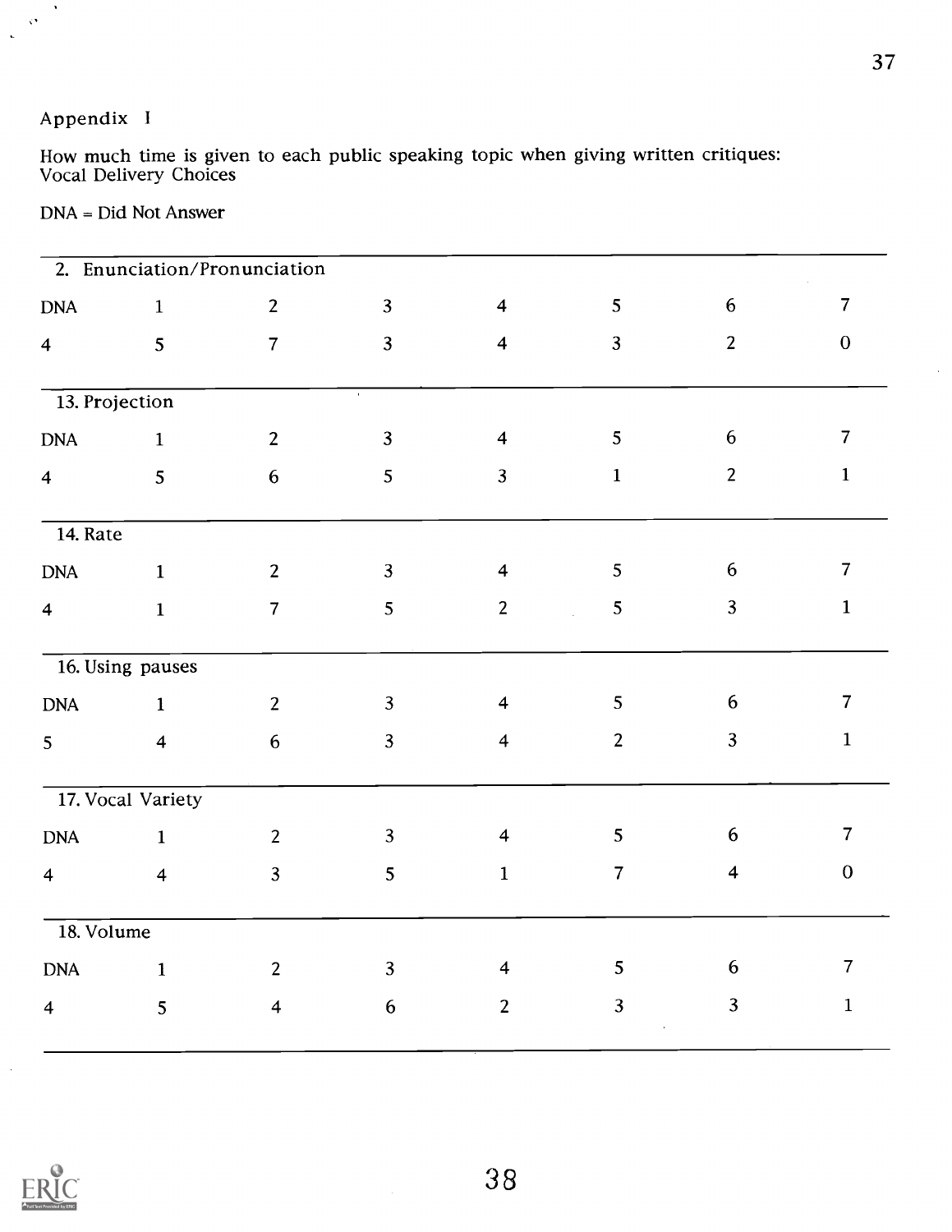### Appendix J

38

 $\frac{1}{2}$   $\frac{1}{2}$ 

Questions 19 through 21: Emphasis on content versus delivery by percentage when teaching, giving oral critiques and giving written critiques:

### N=27; One person did not respond

| Ratio:<br>Con/Del | Question 19<br>Teaching |      | Question 20    | Oral Critiques | Question 21             | <b>Written Critiques</b> |
|-------------------|-------------------------|------|----------------|----------------|-------------------------|--------------------------|
| 90/10             | $\overline{2}$          | 07%  | $\mathbf{1}$   | 04%            | $\mathbf{1}$            | 04%                      |
| 85/15             | $\mathbf{1}$            | 04%  | $\mathbf{1}$   | 04%            | $\mathbf{1}$            | 04%                      |
| 80/20             | $\overline{7}$          | 27%  | 6              | 22%            | 5                       | 18%                      |
| 75/25             | $\overline{2}$          | 07%  | $\mathbf{1}$   | 04%            | $\mathbf{1}$            | 04%                      |
| 70/30             | 3                       | 11%  | $\overline{2}$ | 07%            | $\overline{\mathbf{4}}$ | 15%                      |
| 65/35             | 3                       | 11%  | $\mathbf{1}$   | 04%            | $\overline{2}$          | 07%                      |
| 60/40             | $\overline{2}$          | 07%  | 5              | 18%            | 3                       | 11%                      |
| 50/50             | $\overline{\mathbf{4}}$ | 15%  | 9              | 33%            | 8                       | 30%                      |
| 40/60             | $\overline{2}$          | 07%  | $\mathbf 0$    | 0%             | $\overline{2}$          | 07%                      |
| 35/65             | $\overline{0}$          | 0%   | $\mathbf{1}$   | 04%            | $\overline{0}$          | 0%                       |
| 30/70             | $\mathbf{1}$            | 04%  | $\overline{0}$ | 0%             | $\boldsymbol{0}$        | 0%                       |
|                   | 27                      | 100% | 27             | 100%           | 27                      | 100%                     |

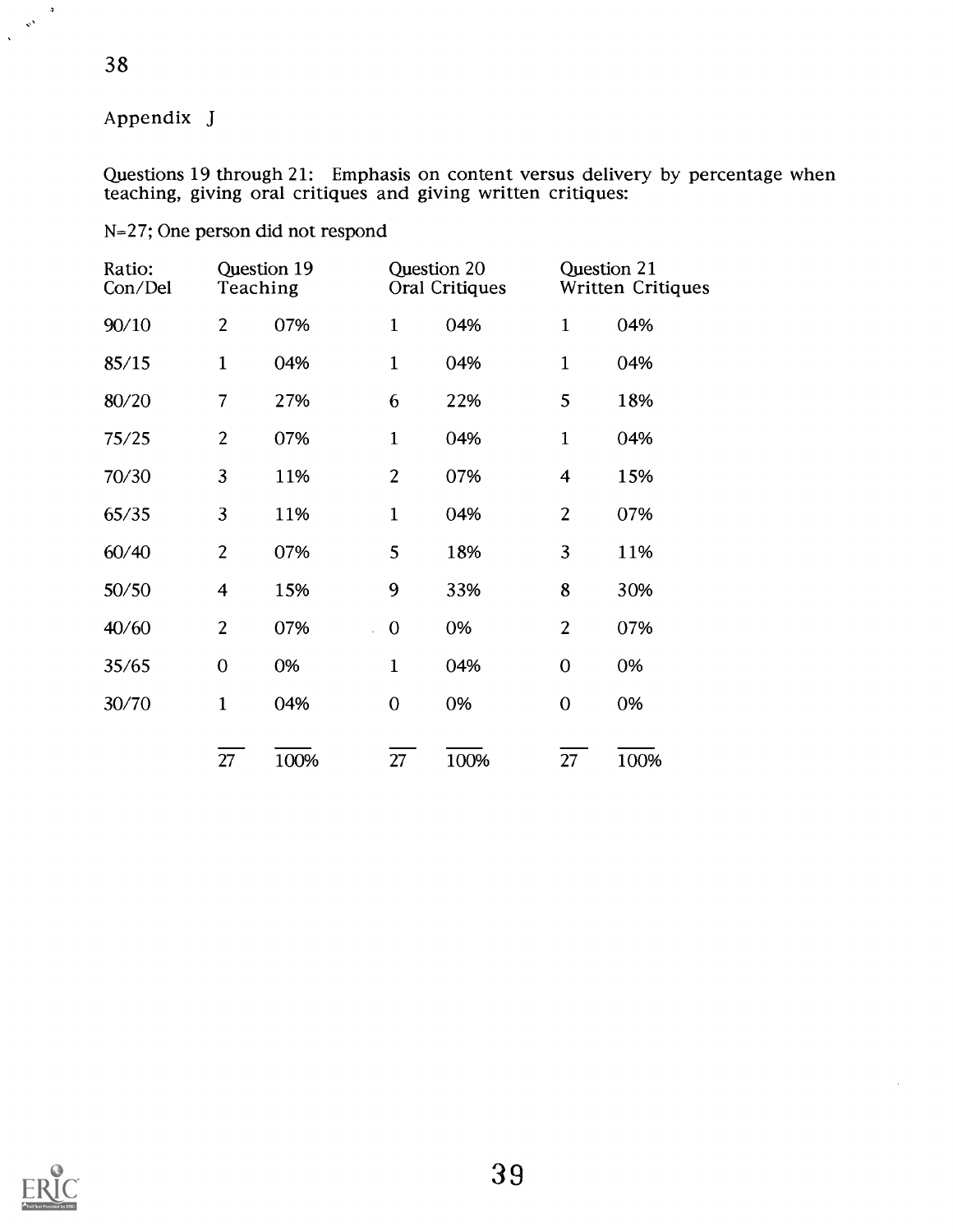Appendix K

#### Public Speaking Content/Delivery Questionnaire

2/1/98<br>Dear Colleague,

My name is Paul Siddens, and I teach in the Communication Studies Department at the University of Northern Iowa. I am conducting a study that examines how instructors teach and discuss speech content and delivery issues with students in class. The results of this study will be presented in a paper at this year's Central States Communication Association Conference.

If you have taught public speaking in at least one or more of the courses that you have conducted, and, if you have critiqued speeches in class at least once that your students have delivered in your courses, please take a

If you teach at the University of Iowa, please return this questionnaire by 2/25/98 to the department mailbox of Ph.D. student Valerie Peterson in the Becker Communication Studies Building.

If you teach at the University of Northern Iowa please return this questionnaire by 2/25/98 to the faculty mailbox of Paul Siddens in CAC 268.

Thank you for taking the time to fill out this questionnaire.

Section I: Demographic Information

| 1. | I am: _________ a Masters student<br>______ a part-time faculty member<br>_____ a full-time faculty member                                                                                                                                                                                                                                                                                                                                                                                                                                                                                                                                     |
|----|------------------------------------------------------------------------------------------------------------------------------------------------------------------------------------------------------------------------------------------------------------------------------------------------------------------------------------------------------------------------------------------------------------------------------------------------------------------------------------------------------------------------------------------------------------------------------------------------------------------------------------------------|
| 2. | I am: ________ a Graduate Teaching Assistant<br>_______ an Instructor or Adjunct<br>_______ an Assistant Professor<br>____ an Associate Professor<br>$\frac{1}{1}$ a Full Professor                                                                                                                                                                                                                                                                                                                                                                                                                                                            |
| 3. | _____ Tenured<br>I am: $\frac{1}{2}$ Untenured                                                                                                                                                                                                                                                                                                                                                                                                                                                                                                                                                                                                 |
| 4. | I have taught public speaking in one or more sections of:<br>(Please check all of those that apply) -<br>_______ an introductory public speaking course<br><b>_______</b> an introductory hybrid communication course and the same of the setting<br>_______ an advanced public speaking course<br><u>_____</u> a business and professional public speaking course ______________________<br>and the company of the company of the company of the company of the company of the company of the company of the company of the company of the company of the company of the company of the company of the company of the comp<br>أأنداء الصاعبان |
| 5. | I have taught the following number of sections of courses that contain public<br>speaking (approximately):<br>mately):<br>16 to 20 36 to 40<br>$\frac{1 \text{ to } 3}{4 \text{ to } 6}$<br>21 to 25 $-$ 41 to 45<br>$\frac{1}{26 \text{ to } 30}$ $\frac{1}{26 \text{ to } 30}$ $\frac{1}{26 \text{ to } 35}$ $\frac{1}{26 \text{ to } 35}$ Over fifty sections<br>$\frac{1}{2}$ to 9<br>$\frac{10 \text{ to } 15}{10 \text{ to } 15}$                                                                                                                                                                                                        |
| 6. | I have taught courses that contain public speaking for the following -<br>number of years (approximately):<br>$11 \text{ to } 15 \dots$<br>6<br>$16 \text{ to } 20$<br>$-7$<br>$\frac{1}{21}$ to 25<br>$\frac{1}{2}$ 8<br>$-1 - 3 - 1$<br>$26 \text{ to } 30$<br>9<br>_____ Over thirty one years<br>10                                                                                                                                                                                                                                                                                                                                        |

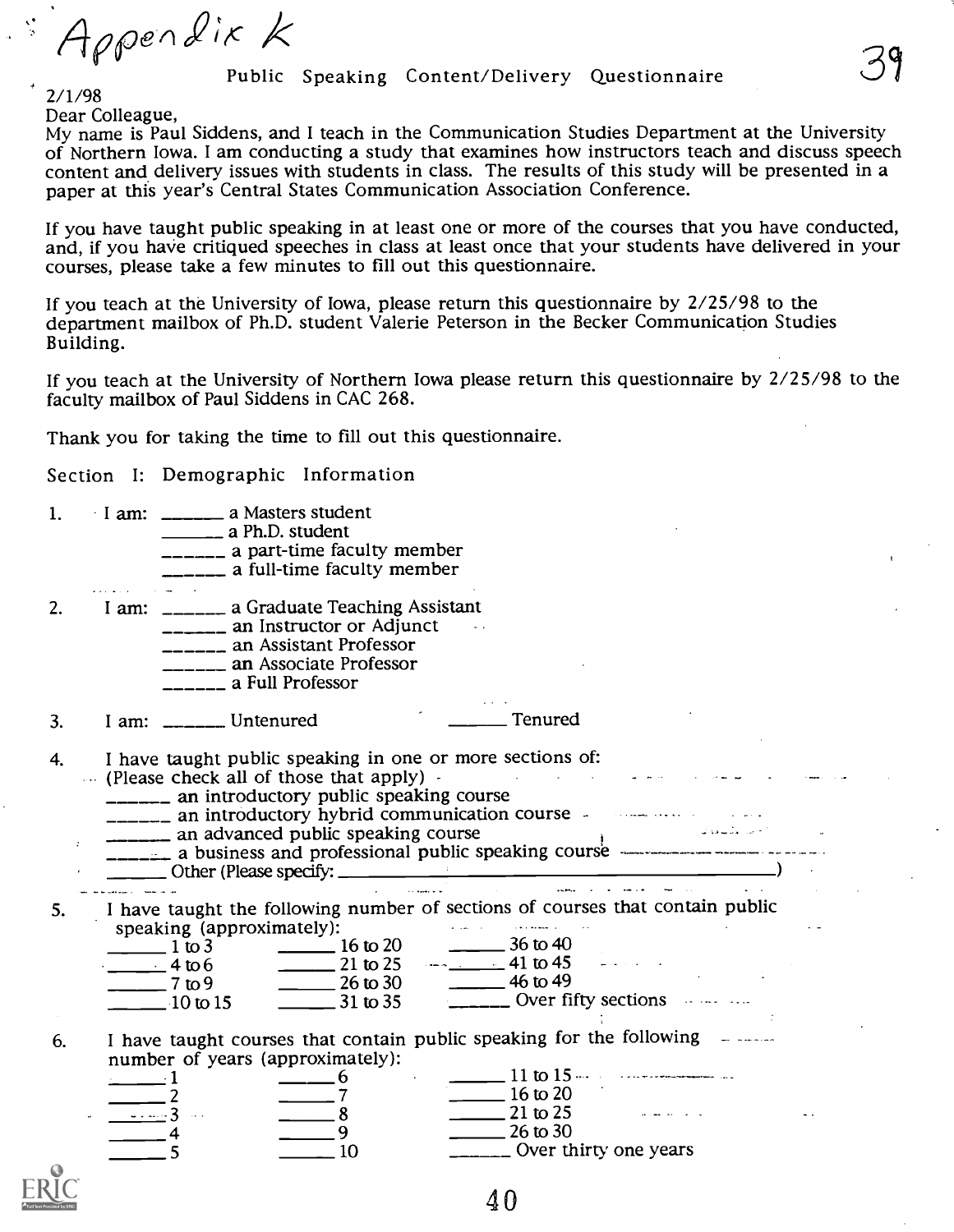2

## Section II: Survey Data

Items 1 though 18 below form a list of topics that are used to teach content and physical and vocal delivery in public speaking. Please use the scale below to indicate to the best of your ability for each category the amount of time that you give to each topic when teaching, when giving oral critiques in class, and in written critiques that you return to your students.

| I spend the least amount<br>of time on this topic |  |  | I spend the most amount  <br>of time on this topic |
|---------------------------------------------------|--|--|----------------------------------------------------|
|                                                   |  |  |                                                    |

If you do not spend any time at all on a topic please indicate that with an "X"

| Public Speaking Topic           | Teaching                | Oral Critiques                                           | Written Critiques           |
|---------------------------------|-------------------------|----------------------------------------------------------|-----------------------------|
| 1. Dress and appearance         |                         |                                                          |                             |
| 2. Enunciation/Pronunciation    |                         |                                                          |                             |
| 3. Eye Contact                  |                         |                                                          |                             |
| 4. Facial Expressions           |                         |                                                          |                             |
| 5. Functions of a conclusion    |                         |                                                          |                             |
| 6. Functions of an introduction |                         |                                                          |                             |
| 7. Gestures                     |                         |                                                          |                             |
| 8. Organizational patterns      |                         |                                                          |                             |
| 9. Outlining the speech         |                         |                                                          |                             |
| 10. Persuasive Reasoning        |                         |                                                          |                             |
| 11. Physical Movement           | $\mathbf{r}=\mathbf{r}$ | ستستسبب فالاناطال والمتابع والمتألف مواطفة تشوا بالمواطئ |                             |
| 12. Posture                     |                         |                                                          | $\sim 10^6$                 |
| 13. Projection                  |                         |                                                          |                             |
| 14. Rate                        | $\blacksquare$          |                                                          |                             |
| 15. Supporting Evidence         |                         |                                                          |                             |
| 16. Using pauses                |                         |                                                          |                             |
| 17. Vocal Variety               |                         |                                                          | $\mathcal{L}_{\mathcal{A}}$ |
| 18. Volume                      |                         |                                                          |                             |
|                                 |                         |                                                          |                             |

41

 $\frac{1}{2}$  ,  $\frac{1}{2}$  ,  $\frac{1}{2}$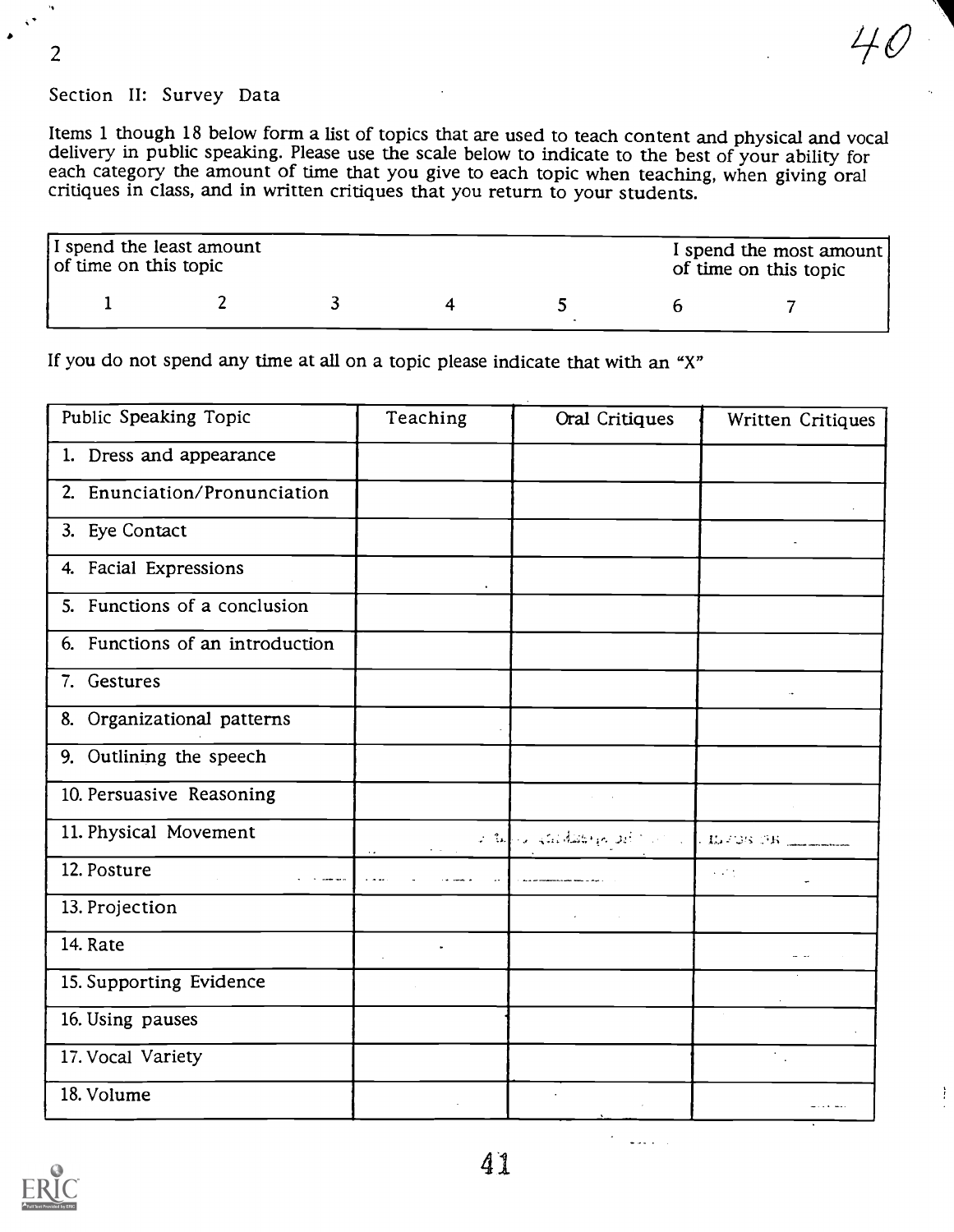Please fill in the blanks to respond to items  $19$ , 20 and  $21$ :

19. When teaching my students public speaking, I place about \_\_\_\_\_\_\_\_\_% of the emphasis on content, and about  $\frac{1}{2}$  of the emphasis on delivery. (The two numbers inserted should add up to 100%.)

 $4\frac{1}{2}$ 

- 20. When critiquing my students speeches in class, I place about \_\_\_\_\_\_\_% of the emphasis on content, and about \_\_\_\_\_\_\_\_\_% of the emphasis on delivery. (The two numbers inserted should add up to 100%.)
- 21. When providing written critiques to students for their speeches, I place about  $\_\_\_\_\_\_\$ % of the emphasis on content, and about  $\_\_\_\_\_\_\_$ % of the emphasis on delivery. (The two numbers inserted should add up to 100%.)

Please mark with an X the statement that you think is the most true to respond to item 22:

- 22. \_\_\_\_\_\_\_\_\_ Content is more important in public speaking than delivery.<br>\_\_\_\_\_\_\_\_\_\_ Delivery is more important in public speaking then content.
	-
	- **Content and delivery are equally important in public speaking.**

#### Section III: Written Responses

If you wish to write down any comments or observations regarding how you teach students about content and delivery in public speaking, and/or about the balance that should exist between these two topics in our courses, please feel free to use the remaining space on this page and on the other side of this page to share your thoughts with me.

Thank you again for taking time to fill out this questionnaire.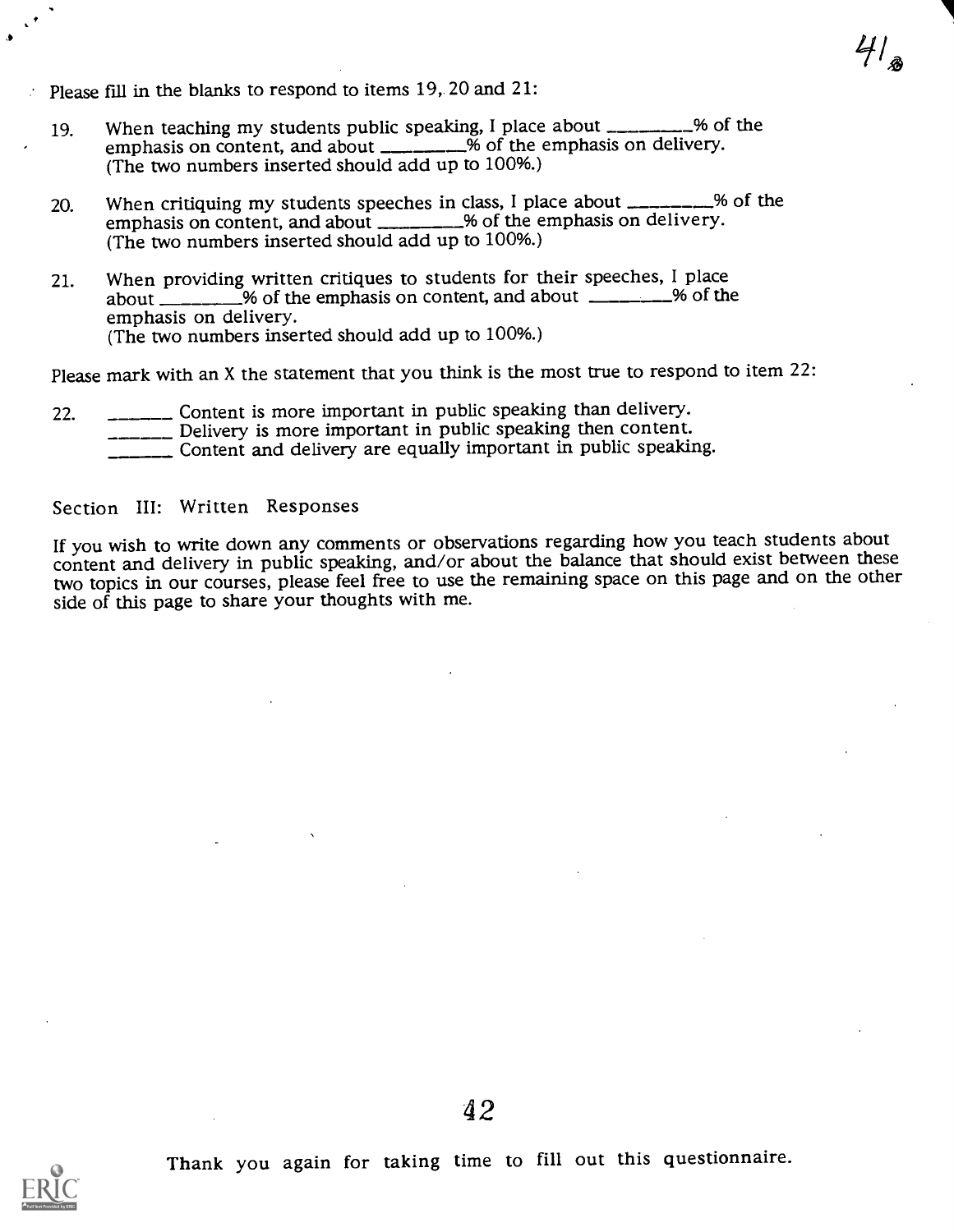

#### I. DOCUMENT IDENTIFICATION:

| Title: Paper prestited at the 1998 CSCA Meeting (Chicago)<br>An Investigation of the Amount of Emphasis Placed on Content |                                                |
|---------------------------------------------------------------------------------------------------------------------------|------------------------------------------------|
| Author(s): $\sqrt{a}u/\sqrt{J}$ . Siddins III                                                                             |                                                |
| Corporate Source:                                                                                                         | <b>Publication Date:</b><br>April $2-5$ , 1998 |

#### II. REPRODUCTION RELEASE:

In order to disseminate as widely as possible timely and significant materials of interest to the educational community, documents announced in the monthly abstract journal of the ERIC system, Resources in Education (RIE), are usually made available to users in microfiche, reproduced paper copy, and electronic/optical media, and sold through the ERIC Document Reproduction Service (EDRS) or other ERIC vendors. Credit is given to the source of each document, and, if reproduction release is granted, one of the following notices is affixed to the document.

If permission is granted to reproduce and disseminate the identified document, please CHECK ONE of the following two options and sign at the bottom of the page.



Level 1

Documents will be processed as indicated provided reproduction quality permits. If permission to reproduce is granted, but neither box is checked, documents will be processed at Level 1.

hereby grant to the Educational Resources Information Center (ERIC) nonexclusive permission to reproduce and disseminate this document as indicated above. Reproduction from the ERIC microfiche or electronic/optical media by persons other than ERIC employees and its system contractors requires permission from the copyright holder. Exception is made for non-profit reproduction by libraries and other service agencies to satisfy information needs of educators in response to discrete inquiries."

| Sign<br>nere—<br>please | sianature.                                     | Printed Name/Position/Title:<br>PAUL J. SIDDENS II<br>ASSOCIATE PROFESSOR |       |
|-------------------------|------------------------------------------------|---------------------------------------------------------------------------|-------|
|                         | :Drɑanizati6n/Address                          | Telephone:                                                                | FAX:  |
|                         | Stud. 25 $D\dot{c}\rho\dot{\tau}$<br>Lom       |                                                                           |       |
|                         | $Vn\omega$ , of $N\cdot \mathbb{Z}$ $\omega$ a | E-Mail Address:                                                           | Date: |
|                         | Ceder Valls, ZA                                | $50614 - 0357$ PAUL SIDDENS                                               |       |